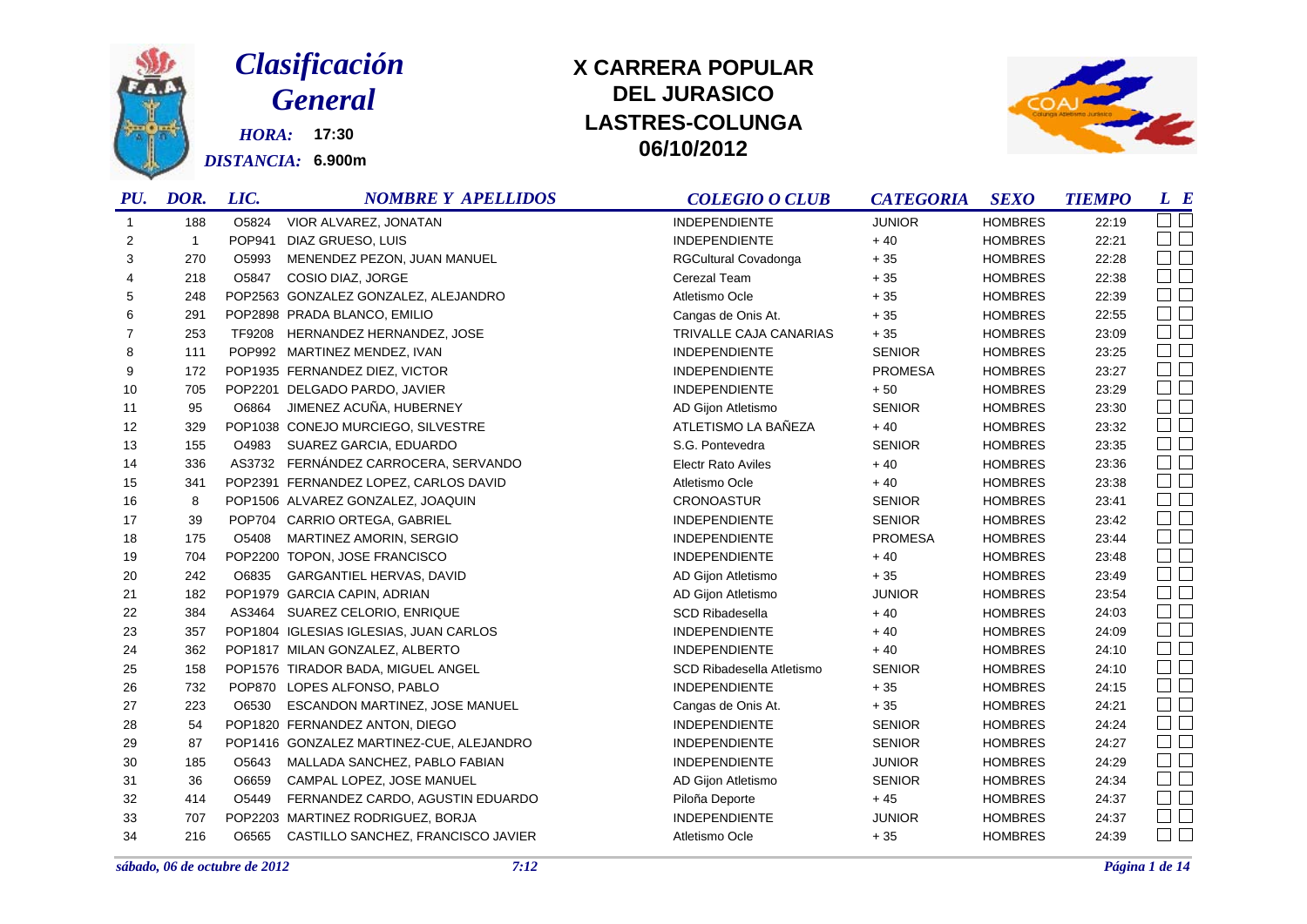| PU. | DOR.           | LIC. | <b>NOMBRE Y APELLIDOS</b>                 | <b>COLEGIO O CLUB</b>         | <b>CATEGORIA</b> | <b>SEXO</b>    | <b>TIEMPO</b> | L E                    |
|-----|----------------|------|-------------------------------------------|-------------------------------|------------------|----------------|---------------|------------------------|
| 35  | 459            |      | POP1323 DELGADO DE FELIPE, JOSE           | COLUNGA ATL. JURASICO         | $+50$            | <b>HOMBRES</b> | 24:40         | $\sqrt{1}$             |
| 36  | 23             |      | POP2032 ARHOUN, AZEEDDINE                 | RECTA FINAL LUARCA            | <b>SENIOR</b>    | <b>HOMBRES</b> | 24:53         | $\square$              |
| 37  | 76             |      | POP2090 GARCIA GONZALEZ, OMAR             | <b>INDEPENDIENTE</b>          | <b>SENIOR</b>    | <b>HOMBRES</b> | 24:56         | $\Box$ $\Box$          |
| 38  | 377            |      | POP1477 RENDUELES MERIDA, ENRIQUE         | <b>INDEPENDIENTE</b>          | $+40$            | <b>HOMBRES</b> | 24:56         | $\square$ $\square$    |
| 39  | 221            |      | POP1866 DELGADO CUETO, JOSE GUILLERMO     | <b>INDEPENDIENTE</b>          | $+35$            | <b>HOMBRES</b> | 24:56         | $\square$              |
| 40  | 109            |      | POP2050 LOZANO GARCIA, BORJA              | <b>INDEPENDIENTE</b>          | <b>SENIOR</b>    | <b>HOMBRES</b> | 24:58         | $\square$ $\square$    |
| 41  | 407            |      | POP1102 DE LA FUENTE GALVAN, JESUS        | <b>INDEPENDIENTE</b>          | $+45$            | <b>HOMBRES</b> | 25:00         | $\square$ $\square$    |
| 42  | 386            |      | O6367 TEIXEIRA RODRIGUEZ, LUIS FELIPE     | AD Gijon Atletismo            | $+40$            | <b>HOMBRES</b> | 25:02         | $\square$              |
| 43  | 224            |      | POP1125 ESTEBAN LOPEZ, JAVIER MARCELO     | <b>INDEPENDIENTE</b>          | $+35$            | <b>HOMBRES</b> | 25:05         | $\square$              |
| 44  | 408            |      | POP2287 DE LA VEGA GARCIA, LUIS FRANCISCO | Esnova Gijon                  | $+45$            | <b>HOMBRES</b> | 25:07         | $\square$ $\square$    |
| 45  | 105            |      | POP3181 LOPEZ MENENDEZ, MIGUEL            | <b>INDEPENDIENTE</b>          | <b>SENIOR</b>    | <b>HOMBRES</b> | 25:11         | $\square$ $\square$    |
| 46  | 78             |      | POP1862 GARCIA MARTINEZ, FRAN             | <b>INDEPENDIENTE</b>          | <b>SENIOR</b>    | <b>HOMBRES</b> | 25:13         | $\square$              |
| 47  | 718            |      | 06131 CANELLADA BARBON, FERNANDO          | Oviedo At.                    | <b>JUNIOR</b>    | <b>HOMBRES</b> | 25:14         | $\square$ $\square$    |
| 48  | 302            |      | O5777 RODRIGUEZ FERNANDEZ, PABLO          | Oriente Atletismo             | $+35$            | <b>HOMBRES</b> | 25:17         | $\square$ $\square$    |
| 49  | $\overline{4}$ |      | POP2115 ALONSO RAIGOSO, VICTOR            | INFIESTO ATL.                 | <b>SENIOR</b>    | <b>HOMBRES</b> | 25:19         | $\Box$ $\Box$          |
| 50  | 360            |      | O5696 LOZANO RAMOS, JESUS                 | <b>Master Sport</b>           | $+40$            | <b>HOMBRES</b> | 25:19         | $\Box$                 |
| 51  | 345            |      | POP3177 FERNANDEZ TEZANOS, CLEMENTE       | <b>INDEPENDIENTE</b>          | $+40$            | <b>HOMBRES</b> | 25:20         | $\Box$                 |
| 52  | 434            |      | AS3658 PEREDA DE DIEGO, RICARDO           | <b>SCD Ribadesella</b>        | $+45$            | <b>HOMBRES</b> | 25:21         | $\square$              |
| 53  | 741            |      | AS3669 LAVAYOS LOPEZ, MANUEL              | 2007 Llanera                  | $+40$            | <b>HOMBRES</b> | 25:24         | $\Box$ $\Box$          |
| 54  | 41             |      | POP2104 CASTAÑON GUTIERREZ, ALEJANDRO     | <b>INDEPENDIENTE</b>          | <b>SENIOR</b>    | <b>HOMBRES</b> | 25:26         | $\Box$                 |
| 55  | 196            |      | POP1819 ALONSO VILLA, PABLO               | <b>INDEPENDIENTE</b>          | $+35$            | <b>HOMBRES</b> | 25:26         | $\Box$                 |
| 56  | 421            |      | POP1306 GARCIA FERNANDEZ, JOSE LUIS       | <b>INDEPENDIENTE</b>          | $+45$            | <b>HOMBRES</b> | 25:30         | $\Box$                 |
| 57  | 10             |      | POP1474 ALVAREZ LOPEZ, HERMOGENES         | <b>INDEPENDIENTE</b>          | <b>SENIOR</b>    | <b>HOMBRES</b> | 25:34         | $\square$              |
| 58  | 189            |      | O6660 ARAGON JIMENEZ, ERIC                | AD Gijon Atletismo            | <b>JUVENIL</b>   | <b>HOMBRES</b> | 25:40         | $\Box$                 |
| 59  | 191            |      | O6722 FERNANDEZ FERNANDEZ, JORGE          | Dep. Estadio Gijon            | <b>JUVENIL</b>   | <b>HOMBRES</b> | 25:48         | $\blacksquare$         |
| 60  | 45             |      | POP2027 CORTINA FERNANDEZ, ALBERTO        | <b>INDEPENDIENTE</b>          | <b>SENIOR</b>    | <b>HOMBRES</b> | 25:49         | $\square$              |
| 61  | 74             |      | POP1975 GARCIA GARCIA, DAVID              | <b>INDEPENDIENTE</b>          | <b>SENIOR</b>    | <b>HOMBRES</b> | 25:50         | $\Box$                 |
| 62  | 311            |      | POP2116 SUAREZ GONZALEZ, JUAN CARLOS      | ATL. OCLE                     | $+35$            | <b>HOMBRES</b> | 25:51         | $\Box$ $\Box$          |
| 63  | 238            |      | POP1832 GALLEGO VILLALOBOS, JULIO         | <b>INDEPENDIENTE</b>          | $+35$            | <b>HOMBRES</b> | 25:53         | $\square$<br>$\square$ |
| 64  | 359            |      | POP869 LLORIS PEREZ, WILLIAM              | Grupo ensinluz                | $+40$            | <b>HOMBRES</b> | 25:53         | $\Box$                 |
| 65  | 114            |      | POP1601 MENDEZ CAMPA, IVAN                | <b>CRONOASTUR</b>             | <b>SENIOR</b>    | <b>HOMBRES</b> | 25:54         | $\Box$                 |
| 66  | 306            |      | POP1944 ROZA HACES, ALFONSO               | <b>INDEPENDIENTE</b>          | $+35$            | <b>HOMBRES</b> | 25:59         | $\Box$ $\Box$          |
| 67  | 186            |      | POP868 VANHOUCKE, YNGWIE                  | <b>Flanders Athletic Club</b> | <b>JUNIOR</b>    | <b>HOMBRES</b> | 26:00         | $\Box$                 |
| 68  | 441            |      | POP1029 ROZA SERRANO, XUAN                | <b>NATACION GIJON</b>         | $+45$            | <b>HOMBRES</b> | 26:01         | $\Box$                 |
| 69  | 335            |      | POP2117 FERNANDEZ BOBES, VALENTIN ALBERTO | <b>INDEPENDIENTE</b>          | $+40$            | <b>HOMBRES</b> | 26:02         | $\Box$                 |
| 70  | 745            |      | POP1383 FERNANDEZ SANTOS, LUIS MIGUEL     | <b>INDEPENDIENTE</b>          | $+40$            | <b>HOMBRES</b> | 26:03         | $\Box$                 |
| 71  | 244            |      | O6761 GONZALEZ ALVAREZ, ISAAC JOSE        | Centro Astur Oviedo           | $+35$            | <b>HOMBRES</b> | 26:04         | $\Box$ $\Box$          |
| 72  | 226            |      | POP1331 FELIX RODRIGUEZ, JOSE MANUEL      | <b>INDEPENDIENTE</b>          | $+35$            | <b>HOMBRES</b> | 26:04         | $\Box$ $\Box$          |
| 73  | 30             |      | POP1792 BOLADO GIL, DAVID                 | <b>INDEPENDIENTE</b>          | <b>SENIOR</b>    | <b>HOMBRES</b> | 26:05         | $\Box$                 |
| 74  | 104            |      | POP2142 LOPEZ MARTINEZ, PEDRO             | <b>INDEPENDIENTE</b>          | <b>SENIOR</b>    | <b>HOMBRES</b> | 26:09         | $\Box$ $\Box$          |
| 75  | 747            |      | POP2244 WHEELER BALDWIN, JUSTIN           | INDEPENDIENTE                 | <b>PROMESA</b>   | <b>HOMBRES</b> | 26:10         | $\Box$ $\Box$          |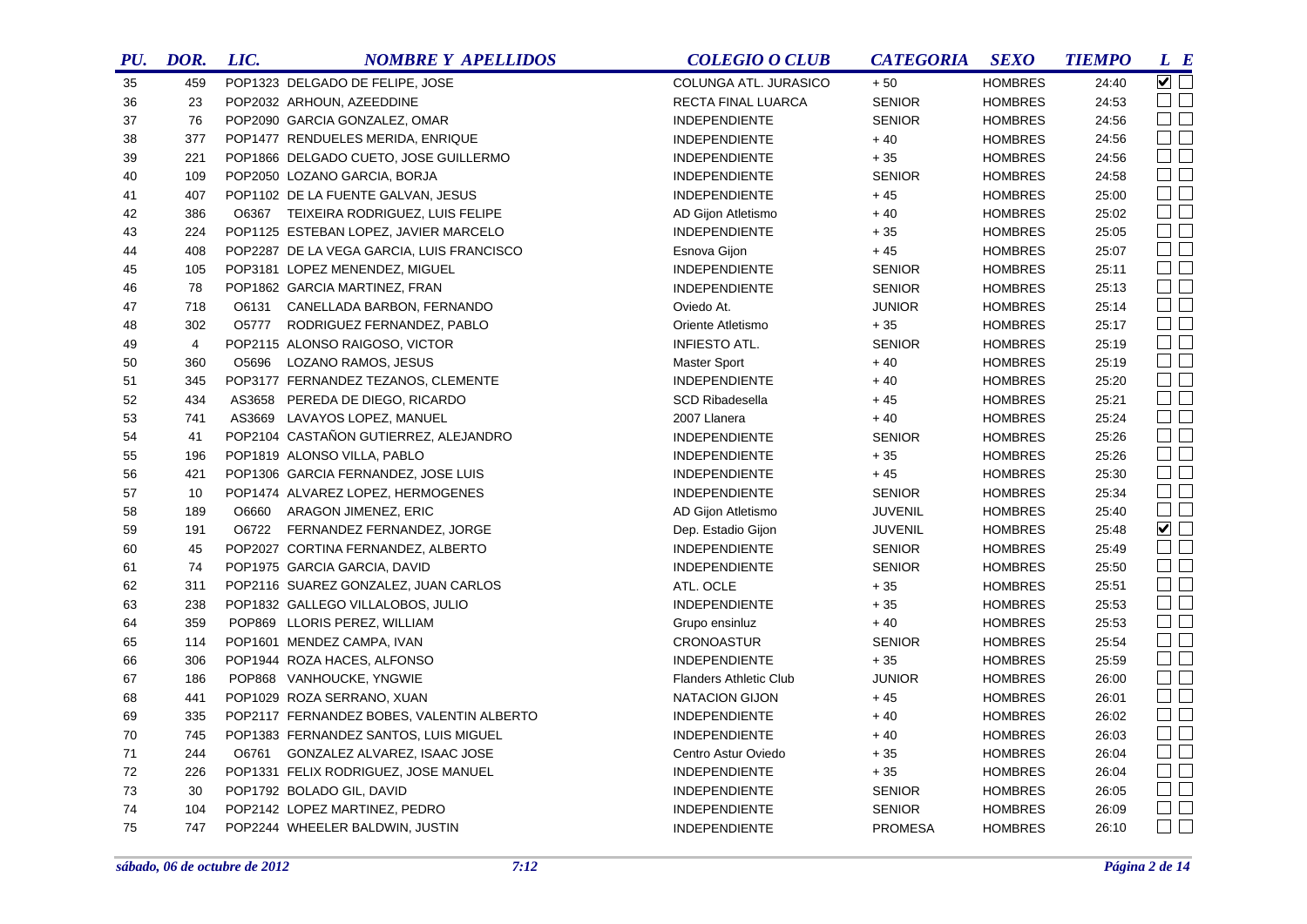| PU. | DOR.  | LIC.  | <b>NOMBRE Y APELLIDOS</b>                 | <b>COLEGIO O CLUB</b>  | <b>CATEGORIA</b> | <b>SEXO</b>    | <b>TIEMPO</b> | L E                 |
|-----|-------|-------|-------------------------------------------|------------------------|------------------|----------------|---------------|---------------------|
| 76  | 427   |       | POP1480 GUEVARA MORENO, PEDRO             | <b>INDEPENDIENTE</b>   | $+45$            | <b>HOMBRES</b> | 26:11         | $\square$ $\square$ |
| 77  | 26    |       | POP1867 BARDON GIMENO, OSCAR              | <b>INDEPENDIENTE</b>   | <b>SENIOR</b>    | <b>HOMBRES</b> | 26:13         | $\Box$ $\Box$       |
| 78  | 353   |       | POP2040 GONZALEZ FERNANDEZ, FELIX MANUEL  | ATLETISMO LOSADA       | $+40$            | <b>HOMBRES</b> | 26:14         | $\Box$ $\Box$       |
| 79  | 82    |       | POP140 GARCIA TEMPRANO, JOSE MANUEL       | <b>INDEPENDIENTE</b>   | <b>SENIOR</b>    | <b>HOMBRES</b> | 26:14         | $\square$ $\square$ |
| 80  | 392   |       | POP1907 VELASCO BARRERO, DAVID            | <b>INDEPENDIENTE</b>   | $+40$            | <b>HOMBRES</b> | 26:15         | $\Box$ $\Box$       |
| 81  | 719   |       | AS3568 CARRIL DEL RIO, IGNACIO            | <b>SCD Ribadesella</b> | <b>SENIOR</b>    | <b>HOMBRES</b> | 26:15         | $\Box$              |
| 82  | 344   |       | POP1293 FERNANDEZ RODRIGUEZ, PABLO        | <b>INDEPENDIENTE</b>   | $+40$            | <b>HOMBRES</b> | 26:16         | $\square$           |
| 83  | 406   |       | POP2211 CARNERO ALONSO, FRANCISCO JAVIER  | <b>INDEPENDIENTE</b>   | $+45$            | <b>HOMBRES</b> | 26:17         | $\square$ $\square$ |
| 84  | 471   |       | O6290 GONZALEZ CONDE, DELFIN MAXIMINO     | SCD Ribadesella        | $+50$            | <b>HOMBRES</b> | 26:19         | $\Box$              |
| 85  | 211   |       | POP2018 CAMPO VIEJO, JOAQUIN              | <b>INDEPENDIENTE</b>   | $+35$            | <b>HOMBRES</b> | 26:22         | $\Box$              |
| 86  | 389   |       | O5348 VALLE RODRIGUEZ-NORIEGA, ISAAC DEL  | Piloña Deporte         | $+40$            | <b>HOMBRES</b> | 26:22         | $\Box$              |
| 87  | 139   |       | POP2182 RAMOS SANCHEZ, ADRIAN             | <b>INDEPENDIENTE</b>   | <b>SENIOR</b>    | <b>HOMBRES</b> | 26:26         | $\square$ $\square$ |
| 88  | 115   |       | O5083 MENENDEZ LLORENTE, FRANCISCO JAVIER | FEVE Oviedo Kayak      | <b>SENIOR</b>    | <b>HOMBRES</b> | 26:30         | $\Box$              |
| 89  | 239   | O6564 | <b>GARCIA GARCIA, ALBERTO</b>             | Atletismo Ocle         | $+35$            | <b>HOMBRES</b> | 26:31         | $\square$ $\square$ |
| 90  | 347   |       | POP819 GARCIA ARGUELLES, JOSE LUIS        | 884Nalon               | $+40$            | <b>HOMBRES</b> | 26:32         | $\Box$              |
| 91  | 53    |       | POP1993 FERNANDEZ ALVAREZ, MIGUEL ANGEL   | CIUDAD DE GIJON        | <b>SENIOR</b>    | <b>HOMBRES</b> | 26:37         | $\Box$ $\Box$       |
| 92  | 261   |       | POP1813 LUENGOS ASOREY, ANGEL MANUEL      | <b>GALGALUGONES</b>    | $+35$            | <b>HOMBRES</b> | 26:38         | $\Box$              |
| 93  | 181   |       | POP2134 FUERTES GALDON, MANUEL JESUS      | <b>INDEPENDIENTE</b>   | <b>JUNIOR</b>    | <b>HOMBRES</b> | 26:39         | $\Box$ $\Box$       |
| 94  | 437   |       | POP2145 PUERTAS JIMENEZ, JUAN JOSE        | <b>INDEPENDIENTE</b>   | $+45$            | <b>HOMBRES</b> | 26:42         | $\Box$              |
| 95  | 147   |       | POP770 RUIZ PRIETO, MARCOS                | LIEBANA                | <b>SENIOR</b>    | <b>HOMBRES</b> | 26:43         | $\square$ $\square$ |
| 96  | 265   |       | POP934 MARTINEZ MIER, MIGUEL ANGEL        | NATACIÓN GIJON         | $+35$            | <b>HOMBRES</b> | 26:43         | $\square$ $\square$ |
| 97  | 77    |       | POP2179 GARCIA IGLESIAS, IVAN             | <b>INDEPENDIENTE</b>   | <b>SENIOR</b>    | <b>HOMBRES</b> | 26:44         | $\square$ $\square$ |
| 98  | 607   |       | O6839 PRIETO DIAZ, LETICIA                | Recta Final-Toscaf     | <b>SENIOR</b>    | <b>MUJERES</b> | 26:48         | $\Box$ $\Box$       |
| 99  | 177   |       | AS3705 MORENO GARCIA, VICTOR              | Atletismo Corvera      | <b>PROMESA</b>   | <b>HOMBRES</b> | 26:51         | $\Box$              |
| 100 | $5\,$ |       | POP2184 ALVAREZ CHAMORRO, ANTONIO         | <b>INDEPENDIENTE</b>   | <b>SENIOR</b>    | <b>HOMBRES</b> | 26:51         | $\Box$              |
| 101 | 422   |       | POP2472 GARCIA GARCIA, JESUS MANUEL       | <b>COSA NUESA</b>      | $+45$            | <b>HOMBRES</b> | 26:51         | $\Box$ $\Box$       |
| 102 | 215   |       | POP1441 CASQUERO GARCIA, MARCELINO        | <b>INDEPENDIENTE</b>   | $+35$            | <b>HOMBRES</b> | 26:52         | $\Box$ $\Box$       |
| 103 | 413   |       | POP1562 DOS SANTOS, JOSE ANTONIO          | <b>OCHOBRE</b>         | $+45$            | <b>HOMBRES</b> | 26:54         | $\Box$ $\Box$       |
| 104 | 170   |       | POP1859 ALVAREZ FERNANDEZ, ALEJANDRO      | INDEPENDIENTE          | <b>PROMESA</b>   | <b>HOMBRES</b> | 26:54         | $\Box$ $\Box$       |
| 105 | 190   |       | 05915 DE LA VEGA VIÑA, LUIS               | AD Gijon Atletismo     | <b>JUVENIL</b>   | <b>HOMBRES</b> | 26:55         | $\Box$              |
| 106 | 461   |       | POP2322 DIEZ GOMEZ, JOSE MANUEL           | ATLETISMO LOSADA       | $+50$            | <b>HOMBRES</b> | 26:59         | $\Box$ $\Box$       |
| 107 | 713   |       | POP2213 MENENDEZ SANCHEZ, JOSE MANUEL     | <b>INDEPENDIENTE</b>   | $+45$            | <b>HOMBRES</b> | 27:00         | $\Box$ $\Box$       |
| 108 | 47    |       | POP1798 CUETARA FERNANDEZ, RUBEN          | <b>INDEPENDIENTE</b>   | <b>SENIOR</b>    | <b>HOMBRES</b> | 27:02         | $\Box$ $\Box$       |
| 109 | 337   |       | POP1948 FERNANDEZ CASTRO, JUAN ANTONIO    | <b>INDEPENDIENTE</b>   | $+40$            | <b>HOMBRES</b> | 27:03         | $\Box$ $\Box$       |
| 110 | 210   |       | POP1930 CAMIÑA GARCIA, JAVIER             | <b>INDEPENDIENTE</b>   | $+35$            | <b>HOMBRES</b> | 27:04         | $\square$           |
| 111 | 17    |       | POP928 ALVAREZ VILLAR, JOSE MIGUEL        | COLUNGA ATL. JURASICO  | <b>SENIOR</b>    | <b>HOMBRES</b> | 27:05         | $\overline{\smile}$ |
| 112 | 154   |       | POP2061 SUAREZ DIAZ, DIEGO                | <b>SCD Ribadesella</b> | <b>SENIOR</b>    | <b>HOMBRES</b> | 27:06         | $\Box$ $\Box$       |
| 113 | 52    |       | POP2118 FERNANDEZ ALVAREZ, JOSE MARIA     | TOSCAF-RECTA FINAL     | <b>SENIOR</b>    | <b>HOMBRES</b> | 27:07         | $\Box$ $\Box$       |
| 114 | 286   |       | POP3192 PEREZ MARTINEZ, JAIRO             | <b>INDEPENDIENTE</b>   | $+35$            | <b>HOMBRES</b> | 27:15         | $\square$ $\square$ |
| 115 | 99    |       | POP2143 LANDA BAGÜES, PABLO               | <b>INDEPENDIENTE</b>   | <b>SENIOR</b>    | <b>HOMBRES</b> | 27:16         | $\square$ $\square$ |
| 116 | 214   |       | POP1178 CARUS IGLESIAS, RICARDO           | <b>INDEPENDIENTE</b>   | $+35$            | <b>HOMBRES</b> | 27:16         | $\Box$ $\Box$       |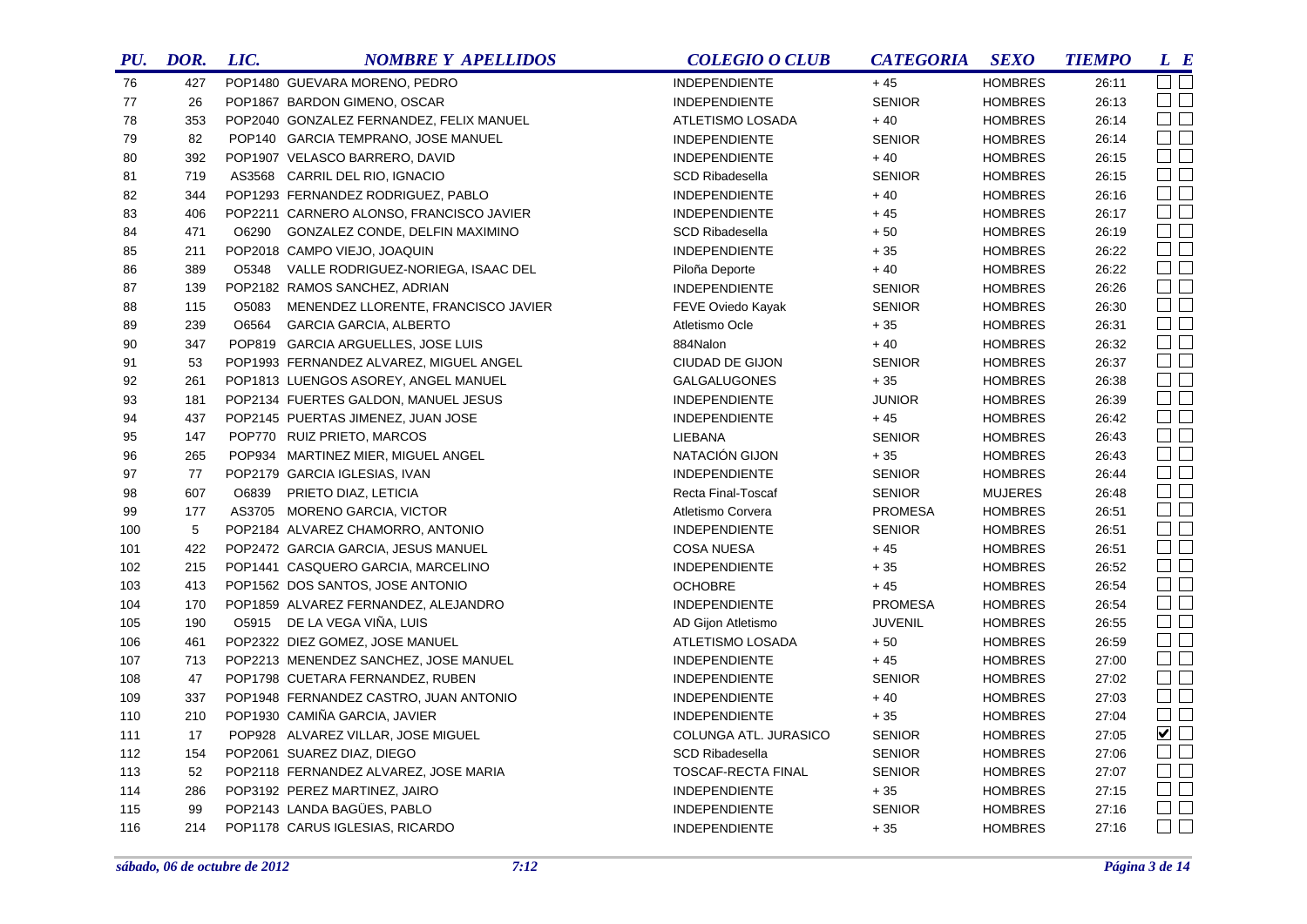| PU. | DOR. | LIC. | <b>NOMBRE Y APELLIDOS</b>              | <b>COLEGIO O CLUB</b>    | <b>CATEGORIA</b> | <b>SEXO</b>    | <b>TIEMPO</b> | L E                         |  |
|-----|------|------|----------------------------------------|--------------------------|------------------|----------------|---------------|-----------------------------|--|
| 117 | 328  |      | AS3686 CASTRO MOIRON, ILDEFONSO        | <b>INDEPENDIENTE</b>     | $+40$            | <b>HOMBRES</b> | 27:17         | $\Box$ $\Box$               |  |
| 118 | 289  |      | POP1962 PEREZ VAZQUEZ, EDUARDO         | <b>INDEPENDIENTE</b>     | $+\,35$          | <b>HOMBRES</b> | 27:19         | $\square$ $\square$         |  |
| 119 | 42   |      | POP2108 CASTAÑON GUTIERREZ, DAVID      | <b>INDEPENDIENTE</b>     | <b>SENIOR</b>    | <b>HOMBRES</b> | 27:19         | $\square$ $\square$         |  |
| 120 | 140  |      | POP1885 REGUERA LOPEZ, JONATHAN        | <b>INDEPENDIENTE</b>     | <b>SENIOR</b>    | <b>HOMBRES</b> | 27:20         | $\Box$ $\Box$               |  |
| 121 | 325  |      | POP769 BELVER MUÑOZ, JUSTO JOSE        | ATLETISMO CORVERA        | $+40$            | <b>HOMBRES</b> | 27:21         | $\Box$                      |  |
| 122 | 458  |      | POP2294 DELGADO CHAMORRO, FRANCISCO    | Esnova Gijon             | $+50$            | <b>HOMBRES</b> | 27:21         | $\Box$                      |  |
| 123 | 59   |      | POP1883 FERNANDEZ CUESTA, SENEN        | <b>INDEPENDIENTE</b>     | <b>SENIOR</b>    | <b>HOMBRES</b> | 27:21         | $\Box$                      |  |
| 124 | 31   |      | POP1890 BUSTILLO PALACIOS, RICARDO     | <b>INDEPENDIENTE</b>     | <b>SENIOR</b>    | <b>HOMBRES</b> | 27:23         | $\square$                   |  |
| 125 | 202  |      | POP816 AMORES AYALA, DAVID             | ZbLaviana                | $+35$            | <b>HOMBRES</b> | 27:25         | $\Box$ $\Box$               |  |
| 126 | 445  |      | S9737 TERAN VIGIL, GONZALO             | NETTO ATLETICO COLINDRES | $+45$            | <b>HOMBRES</b> | 27:27         | $\Box$                      |  |
| 127 | 127  |      | POP1829 PEREIRA LOPEZ, LUIS            | <b>INDEPENDIENTE</b>     | <b>SENIOR</b>    | <b>HOMBRES</b> | 27:31         | $\Box$ $\Box$               |  |
| 128 | 167  |      | POP2124 VILLABRILLE RODRIGUEZ, MARIO   | <b>INDEPENDIENTE</b>     | <b>SENIOR</b>    | <b>HOMBRES</b> | 27:32         | $\Box$                      |  |
| 129 | 315  |      | POP1947 VAZQUEZ RODRIGUEZ, RUBEN       | AD Gijon Atletismo       | $+35$            | <b>HOMBRES</b> | 27:34         | $\square$ $\square$         |  |
| 130 | 394  |      | POP1826 VILLANUEVA, FRANCISCO JAVIER   | <b>INDEPENDIENTE</b>     | $+40$            | <b>HOMBRES</b> | 27:36         | $\Box$                      |  |
| 131 | 512  |      | POP802 SANCHEZ PEON, ANGEL             | <b>INDEPENDIENTE</b>     | $+55$            | <b>HOMBRES</b> | 27:37         | $\square$                   |  |
| 132 | 739  |      | POP2097 ARDURA CAYADO, ERIC            | Gaitero Villaviciosa     | <b>PROMESA</b>   | <b>HOMBRES</b> | 27:38         | $\Box$                      |  |
| 133 | 272  |      | POP3161 MOREDA OTERO, ALBERTO          | <b>INDEPENDIENTE</b>     | $+35$            | <b>HOMBRES</b> | 27:39         | $\Box$                      |  |
| 134 | 160  |      | POP1723 UBEDA GONZALEZ, JAVIER         | <b>INDEPENDIENTE</b>     | <b>SENIOR</b>    | <b>HOMBRES</b> | 27:40         | $\Box$                      |  |
| 135 | 260  |      | POP1850 LORENZANA PEREZ, OLIVER        | <b>INDEPENDIENTE</b>     | $+35$            | <b>HOMBRES</b> | 27:41         | $\Box$                      |  |
| 136 | 217  |      | POP1108 CIMENTADA GOMEZ, PEDRO         | <b>INDEPENDIENTE</b>     | $+35$            | <b>HOMBRES</b> | 27:41         | $\blacktriangledown$ $\Box$ |  |
| 137 | 596  |      | S1024 IBAÑEZ GONZALEZ, LUCIA           | LUPA-REINOSA             | <b>PROMESA</b>   | <b>MUJERES</b> | 27:41         | $\square$ $\square$         |  |
| 138 | 474  |      | POP1856 IBAÑEZ FERNANDEZ, DAVID        | LUPA-REINOSA             | $+50$            | <b>HOMBRES</b> | 27:44         | $\Box$                      |  |
| 139 | 304  |      | POP3180 RODRIGUEZ VELEZ, LUIS FERNANDO | <b>CORRER ASTURIAS</b>   | $+35$            | <b>HOMBRES</b> | 27:44         | $\Box$                      |  |
| 140 | 133  |      | POP1956 PLATAS IGLESIAS, ANDRES        | <b>INDEPENDIENTE</b>     | <b>SENIOR</b>    | <b>HOMBRES</b> | 27:45         | $\square$ $\square$         |  |
| 141 | 625  |      | AS3462 ESCUDERO MARTINEZ, MARTA        | <b>SCD Ribadesella</b>   | <b>SENIOR</b>    | <b>MUJERES</b> | 27:46         | $\Box$                      |  |
| 142 | 173  |      | POP1899 GARCIA GOMEZ, ELISEO           | <b>INDEPENDIENTE</b>     | <b>PROMESA</b>   | <b>HOMBRES</b> | 27:46         | $\square$ $\square$         |  |
| 143 | 193  |      | O6268 RIVAS LLERA, DANIEL              | Dep. Estadio Gijon       | <b>JUVENIL</b>   | <b>HOMBRES</b> | 27:53         | $\Box$ $\Box$               |  |
| 144 | 90   |      | POP1788 GONZALEZ VALENTIN, JOSE MARIA  | No te pares team         | <b>SENIOR</b>    | <b>HOMBRES</b> | 27:54         | $\Box$                      |  |
| 145 | 284  |      | POP2150 PARDO GARCIA, ALBERTO          | <b>INDEPENDIENTE</b>     | $+35$            | <b>HOMBRES</b> | 27:54         | $\Box$ $\Box$               |  |
| 146 | 162  |      | POP1946 VALLE DIAZ, ANTONIO            | <b>INDEPENDIENTE</b>     | <b>SENIOR</b>    | <b>HOMBRES</b> | 27:56         | $\square$ $\square$         |  |
| 147 | 297  |      | POP700 REDONDO ROBLEDO, JOSE MIGUEL    | PICU PIENZU              | $+35$            | <b>HOMBRES</b> | 27:58         | $\Box$ $\Box$               |  |
| 148 | 274  |      | POP138 MUÑIZ SANCHEZ, DANIEL           | <b>INDEPENDIENTE</b>     | $+35$            | <b>HOMBRES</b> | 28:02         | $\square$ $\square$         |  |
| 149 | 726  |      | POP2228 RODRIGUEZ DIEZ, RAMON          | <b>INDEPENDIENTE</b>     | $+35$            | <b>HOMBRES</b> | 28:02         | $\Box$ $\Box$               |  |
| 150 | 363  |      | POP1406 MIRAVALLES MUNGUIA, MANUEL     | <b>INDEPENDIENTE</b>     | $+40$            | <b>HOMBRES</b> | 28:03         | $\Box$ $\Box$               |  |
| 151 | 65   |      | POP2073 FERNANDEZ LEON, ALEJANDRO      | <b>INDEPENDIENTE</b>     | <b>SENIOR</b>    | <b>HOMBRES</b> | 28:06         | $\square$ $\square$         |  |
| 152 | 410  |      | POP2307 DIAZ GONZALEZ, GREGORIO        | <b>TRIATLON OVIEDO</b>   | $+45$            | <b>HOMBRES</b> | 28:07         | $\Box$ $\Box$               |  |
| 153 | 112  |      | POP1388 MARTINEZ PICON, PEDRO          | <b>INDEPENDIENTE</b>     | <b>SENIOR</b>    | <b>HOMBRES</b> | 28:08         | $\square$ $\square$         |  |
| 154 | 740  |      | O6687 LAGE CASTILLERO, RUBEN           | Gaitero Villaviciosa     | <b>JUNIOR</b>    | <b>HOMBRES</b> | 28:08         | $\Box$ $\Box$               |  |
| 155 | 121  |      | POP2058 NORNIELLA NIETO, ELOY          | <b>SCD Ribadesella</b>   | <b>SENIOR</b>    | <b>HOMBRES</b> | 28:10         | $\Box$ $\Box$               |  |
| 156 | 546  |      | AS3694 ORTIZ CAMPA, NOELIA             | <b>INDEPENDIENTE</b>     | $+35$            | <b>MUJERES</b> | 28:13         | $\square$ $\square$         |  |
| 157 | 592  |      | POP1711 COE, CLELLAN                   | <b>INDEPENDIENTE</b>     | $+50$            | <b>MUJERES</b> | 28:14         | $\Box$ $\Box$               |  |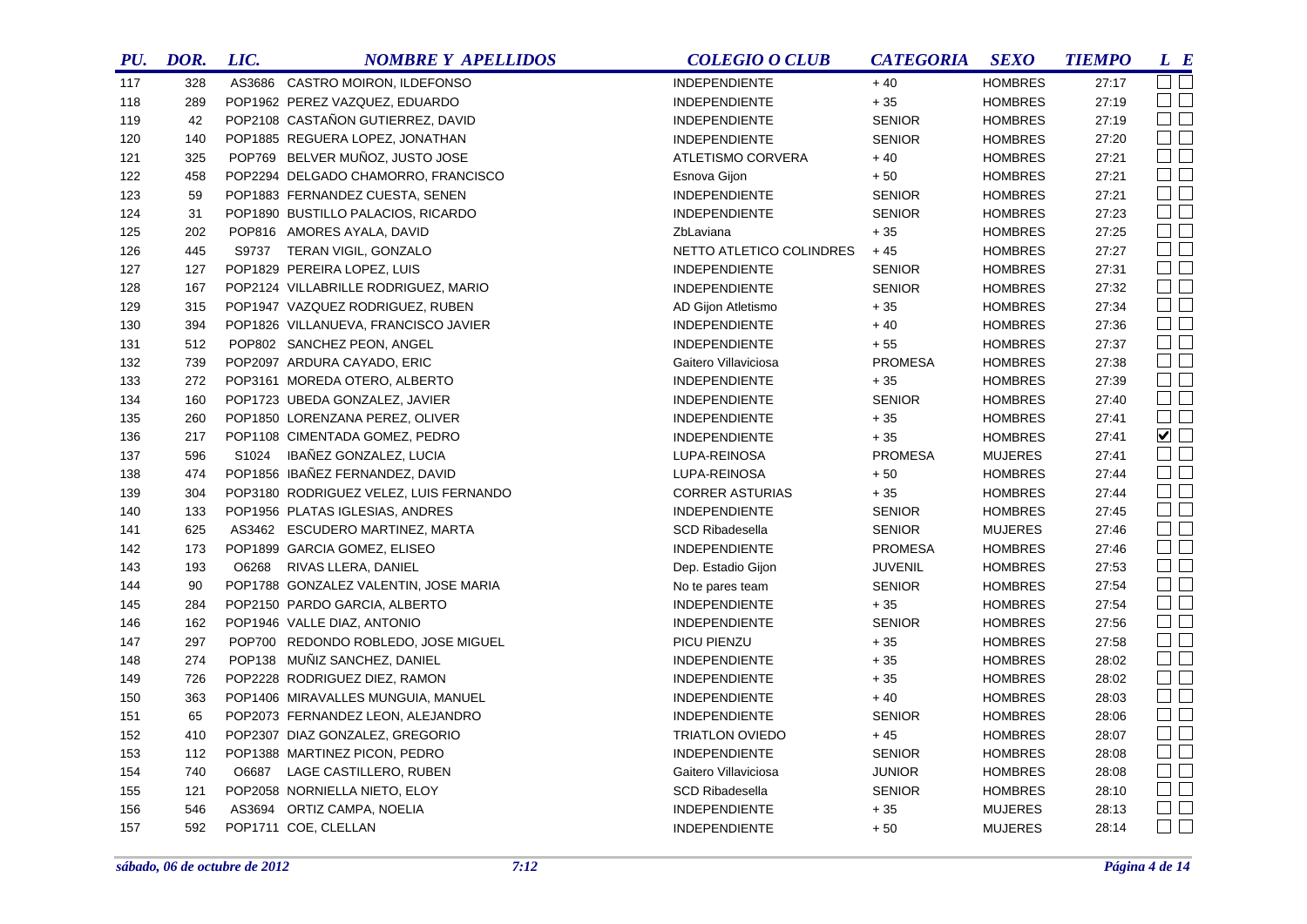| PU. | DOR. | LIC.  | <b>NOMBRE Y APELLIDOS</b>                 | <b>COLEGIO O CLUB</b>         | <b>CATEGORIA</b> | <b>SEXO</b>    | <b>TIEMPO</b> | L E            |
|-----|------|-------|-------------------------------------------|-------------------------------|------------------|----------------|---------------|----------------|
| 158 | 258  |       | POP1047 LOPEZ PRIETO, DAVID               | A.D. XENTE CORRENDERA         | $+35$            | <b>HOMBRES</b> | 28:16         | $\Box$ $\Box$  |
| 159 | 71   |       | POP2103 GARCIA ALVAREZ, ADRIAN            | <b>INDEPENDIENTE</b>          | <b>SENIOR</b>    | <b>HOMBRES</b> | 28:18         | $\Box$ $\Box$  |
| 160 | 498  |       | POP865 CORDON SANTAMARIA, JOSE LUIS       | <b>CD ESBARDU</b>             | $+55$            | <b>HOMBRES</b> | 28:18         | $\Box$ $\Box$  |
| 161 | 152  |       | POP1877 SOLIS CAÑEDO, LUIS                | <b>INDEPENDIENTE</b>          | <b>SENIOR</b>    | <b>HOMBRES</b> | 28:19         | $\square$      |
| 162 | 9    |       | POP2075 ALVAREZ GONZALEZ, JOSE MANUEL     | <b>INDEPENDIENTE</b>          | <b>SENIOR</b>    | <b>HOMBRES</b> | 28:22         | $\Box$         |
| 163 | 487  | S383  | SANTIDRIAN NAVARRO, JOSE RICARDO          | Carcoba-Ribamontan al Mar     | $+50$            | <b>HOMBRES</b> | 28:24         | $\Box$ $\Box$  |
| 164 | 136  |       | POP2071 PRIETO BELTRAN, JOSE LUIS         | <b>INDEPENDIENTE</b>          | <b>SENIOR</b>    | <b>HOMBRES</b> | 28:25         | $\Box$ $\Box$  |
| 165 | 399  | O6668 | ALVAREZ MARTINEZ, JOSE JAVIER             | Recta Final-Toscaf            | $+45$            | <b>HOMBRES</b> | 28:27         | $\Box$         |
| 166 | 153  |       | POP1939 SUAREZ ARGÜELLES, ADRIAN          | <b>INDEPENDIENTE</b>          | <b>SENIOR</b>    | <b>HOMBRES</b> | 28:27         | $\Box$         |
| 167 | 308  |       | POP1959 SALINAS TUYA, ALEJANDRO           | <b>INDEPENDIENTE</b>          | $+35$            | <b>HOMBRES</b> | 28:29         | $\Box$         |
| 168 | 73   |       | POP2049 GARCIA FUENTE, RODRIGO            | <b>INDEPENDIENTE</b>          | <b>SENIOR</b>    | <b>HOMBRES</b> | 28:31         | $\Box$         |
| 169 | 439  |       | POP1903 RODRIGUEZ CANTORA, ALBERTO        | <b>INDEPENDIENTE</b>          | $+45$            | <b>HOMBRES</b> | 28:35         | $\Box$         |
| 170 | 183  |       | POP1874 HERRERO GARCIA, ALEJANDRO         | <b>INDEPENDIENTE</b>          | <b>JUNIOR</b>    | <b>HOMBRES</b> | 28:37         | $\Box$         |
| 171 | 24   |       | POP880 AVIN PIÑERO, RUBEN                 | <b>SCD Ribadesella</b>        | <b>SENIOR</b>    | <b>HOMBRES</b> | 28:37         | $\Box$         |
| 172 | 716  |       | POP2218 PEDRAYES ESPINIELLA, RAFAEL       | <b>INDEPENDIENTE</b>          | <b>SENIOR</b>    | <b>HOMBRES</b> | 28:39         | $\Box$         |
| 173 | 51   |       | POP1967 FERNANDEZ ALVAREZ, ANDRES         | <b>INDEPENDIENTE</b>          | <b>SENIOR</b>    | <b>HOMBRES</b> | 28:40         | $\Box$         |
| 174 | 123  |       | POP2137 OTERO GONZALEZ, ALFREDO           | <b>INDEPENDIENTE</b>          | <b>SENIOR</b>    | <b>HOMBRES</b> | 28:41         | $\Box$         |
| 175 | 375  |       | POP1895 RAMIREZ ALVAREZ, VIRGINIO         | <b>INDEPENDIENTE</b>          | $+40$            | <b>HOMBRES</b> | 28:43         | $\Box$         |
| 176 | 29   |       | POP1929 BEDIA DIAZ, GONZALO               | <b>INDEPENDIENTE</b>          | <b>SENIOR</b>    | <b>HOMBRES</b> | 28:44         | $\Box$         |
| 177 | 396  |       | POP1229 ALONSO RODRIGUEZ, SERGIO          | <b>GRASIAS</b>                | $+45$            | <b>HOMBRES</b> | 28:46         | $\Box$         |
| 178 | 743  |       | POP2240 GONZALEZ POSADA, DANIEL           | <b>INDEPENDIENTE</b>          | $+40$            | <b>HOMBRES</b> | 28:47         | $\blacksquare$ |
| 179 | 367  |       | AS3543 PANIZO ROMERO, JOSE ANGEL          | <b>Electr Rato Aviles</b>     | $+40$            | <b>HOMBRES</b> | 28:49         | $\square$      |
| 180 | 203  |       | POP916 ARDUENGO CUESTA, PEDRO JOSE        | <b>INDEPENDIENTE</b>          | $+35$            | <b>HOMBRES</b> | 28:52         | $\Box$         |
| 181 | 373  |       | POP1891 PIQUERO ALVAREZ, FRANCISCO JAVIER | <b>INDEPENDIENTE</b>          | $+40$            | <b>HOMBRES</b> | 28:55         | $\Box$         |
| 182 | 220  |       | POP2129 DEL VALLE CUESTA, JUAN CARLOS     | <b>INDEPENDIENTE</b>          | $+35$            | <b>HOMBRES</b> | 28:56         | $\square$      |
| 183 | 103  |       | POP717 LOPEZ LAGO, JUAN DIEGO             | <b>INDEPENDIENTE</b>          | <b>SENIOR</b>    | <b>HOMBRES</b> | 28:57         | $\Box$         |
| 184 | 96   |       | POP1818 LABRADA RODRIGUEZ, PABLO          | <b>INDEPENDIENTE</b>          | <b>SENIOR</b>    | <b>HOMBRES</b> | 28:57         | $\Box$ $\Box$  |
| 185 | 146  |       | POP1920 RODRIGUEZ GONZALEZ, FIDEL         | <b>INDEPENDIENTE</b>          | <b>SENIOR</b>    | <b>HOMBRES</b> | 28:58         | $\Box$         |
| 186 | 594  |       | O6387 TEIXEIRA HIDALGO, YAIZA             | AD Gijon Atletismo            | <b>JUVENIL</b>   | <b>MUJERES</b> | 28:59         | $\Box$         |
| 187 | 102  |       | POP1880 LOPEZ GARCIA, DAVID               | <b>INDEPENDIENTE</b>          | <b>SENIOR</b>    | <b>HOMBRES</b> | 29:00         | $\Box$         |
| 188 | 281  |       | POP2186 PALACIO VALDES, JAVIER ARMANDO    | <b>INDEPENDIENTE</b>          | $+35$            | <b>HOMBRES</b> | 29:01         | $\Box$         |
| 189 | 135  |       | POP1934 PRIDA DE LA LLANA, IVAN           | <b>INDEPENDIENTE</b>          | <b>SENIOR</b>    | <b>HOMBRES</b> | 29:01         | $\Box$ $\Box$  |
| 190 | 275  |       | POP1828 NAVARRO LEON, CARLOS ALBERTO      | <b>INDEPENDIENTE</b>          | $+35$            | <b>HOMBRES</b> | 29:03         | $\Box$ $\Box$  |
| 191 | 374  |       | POP1868 POZUELO MARTINEZ, GRACINIANO      | <b>INDEPENDIENTE</b>          | $+40$            | <b>HOMBRES</b> | 29:03         | $\Box$ $\Box$  |
| 192 | 84   |       | POP1433 GONZALEZ ALFARO, ALVARO           | <b>INDEPENDIENTE</b>          | <b>SENIOR</b>    | <b>HOMBRES</b> | 29:05         | $\Box$ $\Box$  |
| 193 | 482  |       | POP1881 PEREZ DIAZ, JOSE ALBERTO          | <b>INDEPENDIENTE</b>          | $+50$            | <b>HOMBRES</b> | 29:06         | $\Box$         |
| 194 | 89   |       | POP1921 GONZALEZ SUAREZ, OSCAR            | <b>INDEPENDIENTE</b>          | <b>SENIOR</b>    | <b>HOMBRES</b> | 29:06         | $\Box$ $\Box$  |
| 195 | 194  |       | POP1815 ROBLES HEDREÑO, VICTOR            | Club Cangas de Onis Atletismo | <b>JUVENIL</b>   | <b>HOMBRES</b> | 29:07         | $\Box$ $\Box$  |
| 196 | 513  |       | POP2015 SOMOANO FERNANDEZ, ANGEL          | CANGAS DE ONIS ATL            | $+55$            | <b>HOMBRES</b> | 29:07         | $\Box$ $\Box$  |
| 197 | 319  |       | POP2067 ALONSO SUCO, JUAN MANUEL          | <b>NORDESTE</b>               | $+40$            | <b>HOMBRES</b> | 29:07         | $\Box$         |
| 198 | 415  |       | O6398 FERNANDEZ GAYOL, DAVID EUSEBIO      | Occidente-Navia               | $+45$            | <b>HOMBRES</b> | 29:08         | $\Box$ $\Box$  |
|     |      |       |                                           |                               |                  |                |               |                |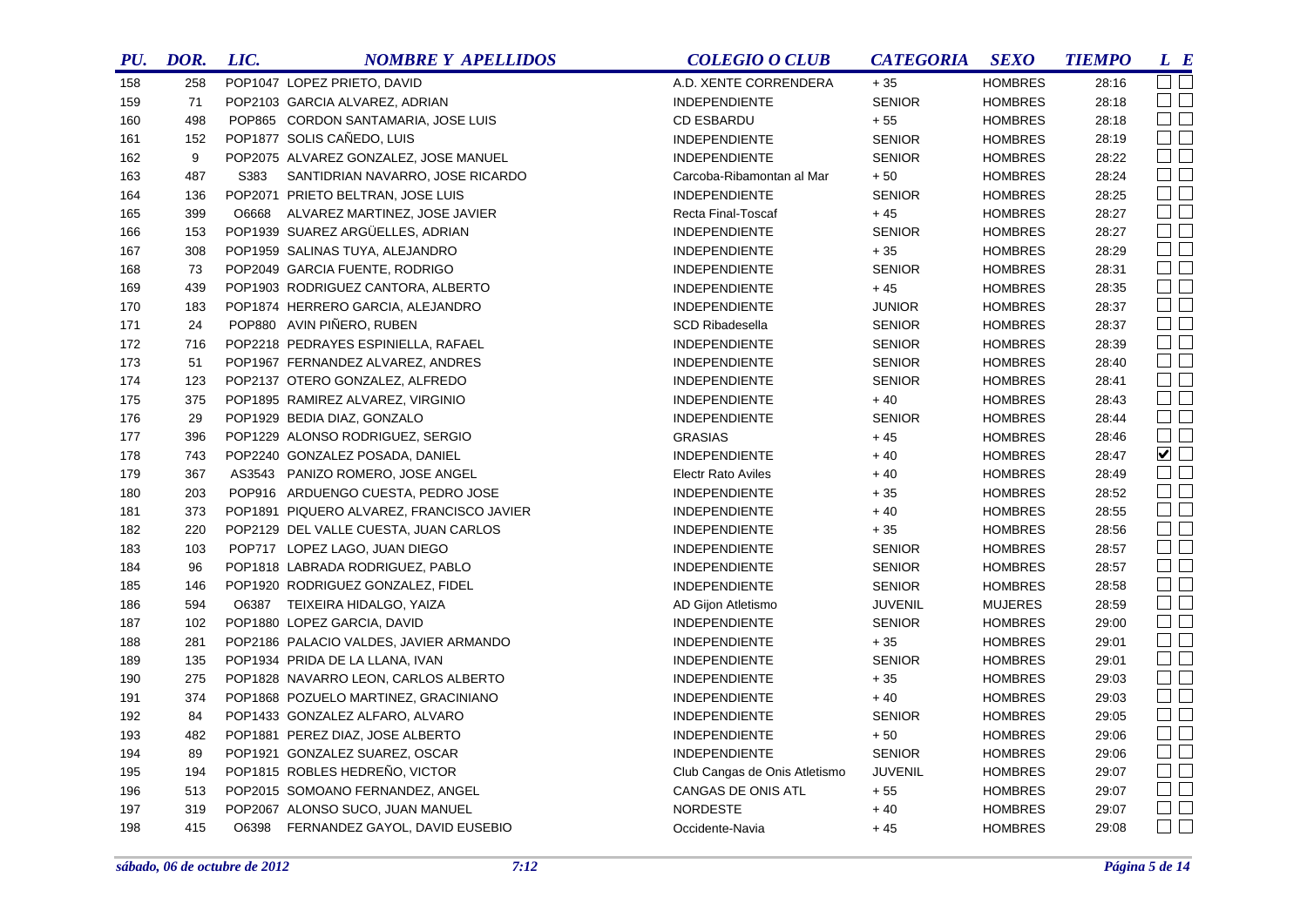| $\square$<br>POP1822 FERNANDEZ GARCIA, MARCOS<br><b>INDEPENDIENTE</b><br><b>SENIOR</b><br><b>HOMBRES</b><br>199<br>60<br>29:08<br>$\Box$ $\Box$<br>$+35$<br>POP2609 HUERTA GONZALEZ, MARIO<br>29:09<br>254<br>INDEPENDIENTE<br><b>HOMBRES</b><br>200<br>$\Box$<br>$+35$<br>249<br>POP1351 GONZALEZ RODRIGUEZ, CESAR<br><b>INDEPENDIENTE</b><br><b>HOMBRES</b><br>29:09<br>201<br>$\square$ $\square$<br>29:12<br>202<br>64<br>POP1949 FERNANDEZ JIMENEZ, EMILIO ALBERTO<br><b>SENIOR</b><br><b>HOMBRES</b><br><b>INDEPENDIENTE</b><br>$\square$<br>POP1387 GARCIA GONZALEZ, JOSE MIGUEL<br>$+40$<br>29:12<br>203<br>349<br><b>INDEPENDIENTE</b><br><b>HOMBRES</b><br>$\Box$<br>547<br>POP601 MACHO GARCIA, BEATRIZ<br>$+35$<br>29:13<br>204<br><b>INDEPENDIENTE</b><br><b>MUJERES</b><br>$\square$ $\square$<br>POP1294 GUTIERREZ GONZALEZ, PAULINO<br>$+45$<br>29:17<br>205<br>428<br><b>INDEPENDIENTE</b><br><b>HOMBRES</b><br>$\Box$<br>29:19<br>206<br>268<br>POP2033 MENENDEZ LARIO, FRANCISCO JOSE<br><b>INDEPENDIENTE</b><br>$+35$<br><b>HOMBRES</b><br>$\Box$ $\Box$<br>AS3731 GONZÁLEZ GONZALEZ, MIGUEL ANGEL<br>29:20<br>207<br>355<br>Recta Final-Toscaf<br>$+40$<br><b>HOMBRES</b><br>$\Box$<br>29:20<br>208<br>444<br>POP1307 SOLE DEL VALLE, JUAN<br><b>INDEPENDIENTE</b><br>$+45$<br><b>HOMBRES</b><br>$\Box$ $\Box$<br>29:22<br>209<br>234<br>POP1472 FERNANDEZ SUAREZ, MANUEL JAIME<br><b>INDEPENDIENTE</b><br>$+35$<br><b>HOMBRES</b><br>$\Box$<br>210<br>269<br>POP1875 MENENDEZ MAS, JAVIER<br>$+35$<br><b>HOMBRES</b><br>29:26<br><b>INDEPENDIENTE</b><br>$\Box$<br>POP1991 GONZALEZ ABOY, VICTOR<br><b>SENIOR</b><br>29:28<br>211<br>83<br><b>INDEPENDIENTE</b><br><b>HOMBRES</b><br>$\Box$<br>POP3229 VALVERDE ALVAREZ, JUAN JOSE<br>$+50$<br>29:28<br>212<br>702<br><b>INDEPENDIENTE</b><br><b>HOMBRES</b><br>$\square$<br>213<br><b>SENIOR</b><br>29:28<br>20<br>POP1925 AMPUDIA DIAZ, MANUEL<br><b>INDEPENDIENTE</b><br><b>HOMBRES</b><br>$\Box$<br>214<br><b>SENIOR</b><br>29:29<br>714<br>POP2215 SOTO CALLEJA, JOSE RAMON<br>INDEPENDIENTE<br><b>HOMBRES</b><br>$\Box$<br>29:30<br>215<br>256<br>POP505 LAGO LAMAS, FERNANDO<br><b>INDEPENDIENTE</b><br>$+35$<br><b>HOMBRES</b><br>$\Box$<br>29:31<br>216<br>416<br>POP1144 FERNANDEZ MEANA, JUAN<br><b>INDEPENDIENTE</b><br>$+45$<br><b>HOMBRES</b><br>$\Box$<br>217<br>376<br>POP1963 REIGOSA FERNANDEZ, JOSE CARLOS<br>$+40$<br><b>HOMBRES</b><br>29:31<br><b>INDEPENDIENTE</b><br>$\Box$<br>218<br>197<br>POP762 ALVAREZ ARGÜELLES, JOSE MARIA<br>$+35$<br><b>HOMBRES</b><br>29:32<br><b>INDEPENDIENTE</b><br>$\Box$ $\Box$<br>219<br>POP3160 VALEIRO ORVIZ, DAVID<br><b>SENIOR</b><br>29:33<br>161<br><b>INDEPENDIENTE</b><br><b>HOMBRES</b><br>$\Box$ $\Box$<br>29:39<br>220<br>208<br>POP1844 CABEZAS FERNANDEZ, DANIEL<br>INDEPENDIENTE<br>$+35$<br><b>HOMBRES</b><br>$\Box$<br>3<br>29:39<br>221<br>POP1831 ALARCON CORTES, JESUS<br><b>INDEPENDIENTE</b><br><b>SENIOR</b><br><b>HOMBRES</b><br>$\Box$<br>222<br>29:39<br>48<br>POP1147 DIAZ CARDO, IVAN<br><b>SENIOR</b><br><b>HOMBRES</b><br><b>INDEPENDIENTE</b><br>$\Box$ $\Box$<br>223<br>POP2221 ALVAREZ GUERRAS, MARIO<br>$+35$<br><b>HOMBRES</b><br>29:40<br>720<br><b>INDEPENDIENTE</b><br>$\Box$<br>69<br>POP2121 FUENTE VALLINA, RAUL<br><b>SENIOR</b><br>29:40<br>224<br><b>INDEPENDIENTE</b><br><b>HOMBRES</b><br>$\Box$ $\Box$<br>225<br>125<br>POP2095 PANGUA CUESTA, DIEGO<br>29:42<br><b>SENIOR</b><br><b>INDEPENDIENTE</b><br><b>HOMBRES</b><br>$\Box$ $\Box$<br>POP583 GARCIA SUAREZ, FRANCISCO ANGEL<br>29:42<br>226<br>505<br>$+55$<br><b>INDEPENDIENTE</b><br><b>HOMBRES</b><br>$\Box$<br>227<br>34<br>POP2146 CAMBLOR SANCHEZ, JOSE LUIS<br><b>SENIOR</b><br>29:43<br>INDEPENDIENTE<br><b>HOMBRES</b><br>$\Box$ $\Box$<br>228<br>213<br>POP607 CARMONA ARIJA, JESUS<br>29:43<br><b>PULASKY</b><br>$+35$<br><b>HOMBRES</b><br>$\Box$<br>435<br>POP845 PRENDES MARTINEZ, CARLOS<br>29:44<br>229<br><b>INDEPENDIENTE</b><br>$+45$<br><b>HOMBRES</b><br>$\Box$ $\Box$<br>230<br>POP3243 FERNANDEZ VICTORERO, RUBEN<br>29:44<br>725<br><b>INDEPENDIENTE</b><br><b>SENIOR</b><br><b>HOMBRES</b><br>$\Box$ $\Box$<br>508<br>29:48<br>231<br>POP396 MEANA FERNANDEZ, MIGUEL<br><b>INDEPENDIENTE</b><br>$+55$<br><b>HOMBRES</b><br>$\Box$<br>232<br>489<br>POP364 VALLINA SANCHEZ, MANUEL JESUS<br>$+50$<br>29:49<br>AD Gijon Atletismo<br><b>HOMBRES</b><br>$\Box$ $\Box$<br>29:50<br>233<br>348<br>POP1918 GARCIA DE LA FUENTE, JOSE LUIS<br>$+40$<br><b>INDEPENDIENTE</b><br><b>HOMBRES</b><br>$\square$ $\square$<br>POP3215 SAN MARTIN CASTAÑO, CARLOS DOMINGO<br>29:52<br>234<br>309<br>$+35$<br>INDEPENDIENTE<br><b>HOMBRES</b><br>$\Box$ $\Box$<br>235<br>124<br>POP1908 PAJARES SAN MIGUEL, ALBERTO<br>29:55<br><b>CC LA FRESNEDA</b><br><b>SENIOR</b><br><b>HOMBRES</b><br>$\Box$ $\Box$<br>29:57<br>236<br>731<br>POP2232 CARRIO VALLES, JORGE<br>$+40$<br><b>HOMBRES</b><br><b>INDEPENDIENTE</b><br>$\Box$<br>237<br>466<br>POP1954 GARCIA DEL VALLE, FRANCISCO<br>INDEPENDIENTE<br>$+50$<br><b>HOMBRES</b><br>30:00<br>$\Box$<br>238<br>442<br>POP354 SANCHEZ GARCIA, GUILLERMO<br>$+45$<br><b>HOMBRES</b><br>30:01<br><b>INDEPENDIENTE</b> | PU. | DOR. | LIC. | <b>NOMBRE Y APELLIDOS</b> | <b>COLEGIO O CLUB</b> | <b>CATEGORIA</b> | <b>SEXO</b>    | <b>TIEMPO</b> | $L$ $B$       |
|--------------------------------------------------------------------------------------------------------------------------------------------------------------------------------------------------------------------------------------------------------------------------------------------------------------------------------------------------------------------------------------------------------------------------------------------------------------------------------------------------------------------------------------------------------------------------------------------------------------------------------------------------------------------------------------------------------------------------------------------------------------------------------------------------------------------------------------------------------------------------------------------------------------------------------------------------------------------------------------------------------------------------------------------------------------------------------------------------------------------------------------------------------------------------------------------------------------------------------------------------------------------------------------------------------------------------------------------------------------------------------------------------------------------------------------------------------------------------------------------------------------------------------------------------------------------------------------------------------------------------------------------------------------------------------------------------------------------------------------------------------------------------------------------------------------------------------------------------------------------------------------------------------------------------------------------------------------------------------------------------------------------------------------------------------------------------------------------------------------------------------------------------------------------------------------------------------------------------------------------------------------------------------------------------------------------------------------------------------------------------------------------------------------------------------------------------------------------------------------------------------------------------------------------------------------------------------------------------------------------------------------------------------------------------------------------------------------------------------------------------------------------------------------------------------------------------------------------------------------------------------------------------------------------------------------------------------------------------------------------------------------------------------------------------------------------------------------------------------------------------------------------------------------------------------------------------------------------------------------------------------------------------------------------------------------------------------------------------------------------------------------------------------------------------------------------------------------------------------------------------------------------------------------------------------------------------------------------------------------------------------------------------------------------------------------------------------------------------------------------------------------------------------------------------------------------------------------------------------------------------------------------------------------------------------------------------------------------------------------------------------------------------------------------------------------------------------------------------------------------------------------------------------------------------------------------------------------------------------------------------------------------------------------------------------------------------------------------------------------------------------------------------------------------------------------------------------------------------------------------------------------------------------------------------------------------------------------------------------------------------------------------------------------------------------------------------------------------------------------------------------------------------------------------------------------------------------------------------------------------------------------------------------------------------------------------------------------------------------------------------------------------------------------------------------------------------------------------------------------------------------------------------------------------------------------------------------------|-----|------|------|---------------------------|-----------------------|------------------|----------------|---------------|---------------|
|                                                                                                                                                                                                                                                                                                                                                                                                                                                                                                                                                                                                                                                                                                                                                                                                                                                                                                                                                                                                                                                                                                                                                                                                                                                                                                                                                                                                                                                                                                                                                                                                                                                                                                                                                                                                                                                                                                                                                                                                                                                                                                                                                                                                                                                                                                                                                                                                                                                                                                                                                                                                                                                                                                                                                                                                                                                                                                                                                                                                                                                                                                                                                                                                                                                                                                                                                                                                                                                                                                                                                                                                                                                                                                                                                                                                                                                                                                                                                                                                                                                                                                                                                                                                                                                                                                                                                                                                                                                                                                                                                                                                                                                                                                                                                                                                                                                                                                                                                                                                                                                                                                                                                                                                              |     |      |      |                           |                       |                  |                |               |               |
|                                                                                                                                                                                                                                                                                                                                                                                                                                                                                                                                                                                                                                                                                                                                                                                                                                                                                                                                                                                                                                                                                                                                                                                                                                                                                                                                                                                                                                                                                                                                                                                                                                                                                                                                                                                                                                                                                                                                                                                                                                                                                                                                                                                                                                                                                                                                                                                                                                                                                                                                                                                                                                                                                                                                                                                                                                                                                                                                                                                                                                                                                                                                                                                                                                                                                                                                                                                                                                                                                                                                                                                                                                                                                                                                                                                                                                                                                                                                                                                                                                                                                                                                                                                                                                                                                                                                                                                                                                                                                                                                                                                                                                                                                                                                                                                                                                                                                                                                                                                                                                                                                                                                                                                                              |     |      |      |                           |                       |                  |                |               |               |
|                                                                                                                                                                                                                                                                                                                                                                                                                                                                                                                                                                                                                                                                                                                                                                                                                                                                                                                                                                                                                                                                                                                                                                                                                                                                                                                                                                                                                                                                                                                                                                                                                                                                                                                                                                                                                                                                                                                                                                                                                                                                                                                                                                                                                                                                                                                                                                                                                                                                                                                                                                                                                                                                                                                                                                                                                                                                                                                                                                                                                                                                                                                                                                                                                                                                                                                                                                                                                                                                                                                                                                                                                                                                                                                                                                                                                                                                                                                                                                                                                                                                                                                                                                                                                                                                                                                                                                                                                                                                                                                                                                                                                                                                                                                                                                                                                                                                                                                                                                                                                                                                                                                                                                                                              |     |      |      |                           |                       |                  |                |               |               |
|                                                                                                                                                                                                                                                                                                                                                                                                                                                                                                                                                                                                                                                                                                                                                                                                                                                                                                                                                                                                                                                                                                                                                                                                                                                                                                                                                                                                                                                                                                                                                                                                                                                                                                                                                                                                                                                                                                                                                                                                                                                                                                                                                                                                                                                                                                                                                                                                                                                                                                                                                                                                                                                                                                                                                                                                                                                                                                                                                                                                                                                                                                                                                                                                                                                                                                                                                                                                                                                                                                                                                                                                                                                                                                                                                                                                                                                                                                                                                                                                                                                                                                                                                                                                                                                                                                                                                                                                                                                                                                                                                                                                                                                                                                                                                                                                                                                                                                                                                                                                                                                                                                                                                                                                              |     |      |      |                           |                       |                  |                |               |               |
|                                                                                                                                                                                                                                                                                                                                                                                                                                                                                                                                                                                                                                                                                                                                                                                                                                                                                                                                                                                                                                                                                                                                                                                                                                                                                                                                                                                                                                                                                                                                                                                                                                                                                                                                                                                                                                                                                                                                                                                                                                                                                                                                                                                                                                                                                                                                                                                                                                                                                                                                                                                                                                                                                                                                                                                                                                                                                                                                                                                                                                                                                                                                                                                                                                                                                                                                                                                                                                                                                                                                                                                                                                                                                                                                                                                                                                                                                                                                                                                                                                                                                                                                                                                                                                                                                                                                                                                                                                                                                                                                                                                                                                                                                                                                                                                                                                                                                                                                                                                                                                                                                                                                                                                                              |     |      |      |                           |                       |                  |                |               |               |
|                                                                                                                                                                                                                                                                                                                                                                                                                                                                                                                                                                                                                                                                                                                                                                                                                                                                                                                                                                                                                                                                                                                                                                                                                                                                                                                                                                                                                                                                                                                                                                                                                                                                                                                                                                                                                                                                                                                                                                                                                                                                                                                                                                                                                                                                                                                                                                                                                                                                                                                                                                                                                                                                                                                                                                                                                                                                                                                                                                                                                                                                                                                                                                                                                                                                                                                                                                                                                                                                                                                                                                                                                                                                                                                                                                                                                                                                                                                                                                                                                                                                                                                                                                                                                                                                                                                                                                                                                                                                                                                                                                                                                                                                                                                                                                                                                                                                                                                                                                                                                                                                                                                                                                                                              |     |      |      |                           |                       |                  |                |               |               |
|                                                                                                                                                                                                                                                                                                                                                                                                                                                                                                                                                                                                                                                                                                                                                                                                                                                                                                                                                                                                                                                                                                                                                                                                                                                                                                                                                                                                                                                                                                                                                                                                                                                                                                                                                                                                                                                                                                                                                                                                                                                                                                                                                                                                                                                                                                                                                                                                                                                                                                                                                                                                                                                                                                                                                                                                                                                                                                                                                                                                                                                                                                                                                                                                                                                                                                                                                                                                                                                                                                                                                                                                                                                                                                                                                                                                                                                                                                                                                                                                                                                                                                                                                                                                                                                                                                                                                                                                                                                                                                                                                                                                                                                                                                                                                                                                                                                                                                                                                                                                                                                                                                                                                                                                              |     |      |      |                           |                       |                  |                |               |               |
|                                                                                                                                                                                                                                                                                                                                                                                                                                                                                                                                                                                                                                                                                                                                                                                                                                                                                                                                                                                                                                                                                                                                                                                                                                                                                                                                                                                                                                                                                                                                                                                                                                                                                                                                                                                                                                                                                                                                                                                                                                                                                                                                                                                                                                                                                                                                                                                                                                                                                                                                                                                                                                                                                                                                                                                                                                                                                                                                                                                                                                                                                                                                                                                                                                                                                                                                                                                                                                                                                                                                                                                                                                                                                                                                                                                                                                                                                                                                                                                                                                                                                                                                                                                                                                                                                                                                                                                                                                                                                                                                                                                                                                                                                                                                                                                                                                                                                                                                                                                                                                                                                                                                                                                                              |     |      |      |                           |                       |                  |                |               |               |
|                                                                                                                                                                                                                                                                                                                                                                                                                                                                                                                                                                                                                                                                                                                                                                                                                                                                                                                                                                                                                                                                                                                                                                                                                                                                                                                                                                                                                                                                                                                                                                                                                                                                                                                                                                                                                                                                                                                                                                                                                                                                                                                                                                                                                                                                                                                                                                                                                                                                                                                                                                                                                                                                                                                                                                                                                                                                                                                                                                                                                                                                                                                                                                                                                                                                                                                                                                                                                                                                                                                                                                                                                                                                                                                                                                                                                                                                                                                                                                                                                                                                                                                                                                                                                                                                                                                                                                                                                                                                                                                                                                                                                                                                                                                                                                                                                                                                                                                                                                                                                                                                                                                                                                                                              |     |      |      |                           |                       |                  |                |               |               |
|                                                                                                                                                                                                                                                                                                                                                                                                                                                                                                                                                                                                                                                                                                                                                                                                                                                                                                                                                                                                                                                                                                                                                                                                                                                                                                                                                                                                                                                                                                                                                                                                                                                                                                                                                                                                                                                                                                                                                                                                                                                                                                                                                                                                                                                                                                                                                                                                                                                                                                                                                                                                                                                                                                                                                                                                                                                                                                                                                                                                                                                                                                                                                                                                                                                                                                                                                                                                                                                                                                                                                                                                                                                                                                                                                                                                                                                                                                                                                                                                                                                                                                                                                                                                                                                                                                                                                                                                                                                                                                                                                                                                                                                                                                                                                                                                                                                                                                                                                                                                                                                                                                                                                                                                              |     |      |      |                           |                       |                  |                |               |               |
|                                                                                                                                                                                                                                                                                                                                                                                                                                                                                                                                                                                                                                                                                                                                                                                                                                                                                                                                                                                                                                                                                                                                                                                                                                                                                                                                                                                                                                                                                                                                                                                                                                                                                                                                                                                                                                                                                                                                                                                                                                                                                                                                                                                                                                                                                                                                                                                                                                                                                                                                                                                                                                                                                                                                                                                                                                                                                                                                                                                                                                                                                                                                                                                                                                                                                                                                                                                                                                                                                                                                                                                                                                                                                                                                                                                                                                                                                                                                                                                                                                                                                                                                                                                                                                                                                                                                                                                                                                                                                                                                                                                                                                                                                                                                                                                                                                                                                                                                                                                                                                                                                                                                                                                                              |     |      |      |                           |                       |                  |                |               |               |
|                                                                                                                                                                                                                                                                                                                                                                                                                                                                                                                                                                                                                                                                                                                                                                                                                                                                                                                                                                                                                                                                                                                                                                                                                                                                                                                                                                                                                                                                                                                                                                                                                                                                                                                                                                                                                                                                                                                                                                                                                                                                                                                                                                                                                                                                                                                                                                                                                                                                                                                                                                                                                                                                                                                                                                                                                                                                                                                                                                                                                                                                                                                                                                                                                                                                                                                                                                                                                                                                                                                                                                                                                                                                                                                                                                                                                                                                                                                                                                                                                                                                                                                                                                                                                                                                                                                                                                                                                                                                                                                                                                                                                                                                                                                                                                                                                                                                                                                                                                                                                                                                                                                                                                                                              |     |      |      |                           |                       |                  |                |               |               |
|                                                                                                                                                                                                                                                                                                                                                                                                                                                                                                                                                                                                                                                                                                                                                                                                                                                                                                                                                                                                                                                                                                                                                                                                                                                                                                                                                                                                                                                                                                                                                                                                                                                                                                                                                                                                                                                                                                                                                                                                                                                                                                                                                                                                                                                                                                                                                                                                                                                                                                                                                                                                                                                                                                                                                                                                                                                                                                                                                                                                                                                                                                                                                                                                                                                                                                                                                                                                                                                                                                                                                                                                                                                                                                                                                                                                                                                                                                                                                                                                                                                                                                                                                                                                                                                                                                                                                                                                                                                                                                                                                                                                                                                                                                                                                                                                                                                                                                                                                                                                                                                                                                                                                                                                              |     |      |      |                           |                       |                  |                |               |               |
|                                                                                                                                                                                                                                                                                                                                                                                                                                                                                                                                                                                                                                                                                                                                                                                                                                                                                                                                                                                                                                                                                                                                                                                                                                                                                                                                                                                                                                                                                                                                                                                                                                                                                                                                                                                                                                                                                                                                                                                                                                                                                                                                                                                                                                                                                                                                                                                                                                                                                                                                                                                                                                                                                                                                                                                                                                                                                                                                                                                                                                                                                                                                                                                                                                                                                                                                                                                                                                                                                                                                                                                                                                                                                                                                                                                                                                                                                                                                                                                                                                                                                                                                                                                                                                                                                                                                                                                                                                                                                                                                                                                                                                                                                                                                                                                                                                                                                                                                                                                                                                                                                                                                                                                                              |     |      |      |                           |                       |                  |                |               |               |
|                                                                                                                                                                                                                                                                                                                                                                                                                                                                                                                                                                                                                                                                                                                                                                                                                                                                                                                                                                                                                                                                                                                                                                                                                                                                                                                                                                                                                                                                                                                                                                                                                                                                                                                                                                                                                                                                                                                                                                                                                                                                                                                                                                                                                                                                                                                                                                                                                                                                                                                                                                                                                                                                                                                                                                                                                                                                                                                                                                                                                                                                                                                                                                                                                                                                                                                                                                                                                                                                                                                                                                                                                                                                                                                                                                                                                                                                                                                                                                                                                                                                                                                                                                                                                                                                                                                                                                                                                                                                                                                                                                                                                                                                                                                                                                                                                                                                                                                                                                                                                                                                                                                                                                                                              |     |      |      |                           |                       |                  |                |               |               |
|                                                                                                                                                                                                                                                                                                                                                                                                                                                                                                                                                                                                                                                                                                                                                                                                                                                                                                                                                                                                                                                                                                                                                                                                                                                                                                                                                                                                                                                                                                                                                                                                                                                                                                                                                                                                                                                                                                                                                                                                                                                                                                                                                                                                                                                                                                                                                                                                                                                                                                                                                                                                                                                                                                                                                                                                                                                                                                                                                                                                                                                                                                                                                                                                                                                                                                                                                                                                                                                                                                                                                                                                                                                                                                                                                                                                                                                                                                                                                                                                                                                                                                                                                                                                                                                                                                                                                                                                                                                                                                                                                                                                                                                                                                                                                                                                                                                                                                                                                                                                                                                                                                                                                                                                              |     |      |      |                           |                       |                  |                |               |               |
|                                                                                                                                                                                                                                                                                                                                                                                                                                                                                                                                                                                                                                                                                                                                                                                                                                                                                                                                                                                                                                                                                                                                                                                                                                                                                                                                                                                                                                                                                                                                                                                                                                                                                                                                                                                                                                                                                                                                                                                                                                                                                                                                                                                                                                                                                                                                                                                                                                                                                                                                                                                                                                                                                                                                                                                                                                                                                                                                                                                                                                                                                                                                                                                                                                                                                                                                                                                                                                                                                                                                                                                                                                                                                                                                                                                                                                                                                                                                                                                                                                                                                                                                                                                                                                                                                                                                                                                                                                                                                                                                                                                                                                                                                                                                                                                                                                                                                                                                                                                                                                                                                                                                                                                                              |     |      |      |                           |                       |                  |                |               |               |
|                                                                                                                                                                                                                                                                                                                                                                                                                                                                                                                                                                                                                                                                                                                                                                                                                                                                                                                                                                                                                                                                                                                                                                                                                                                                                                                                                                                                                                                                                                                                                                                                                                                                                                                                                                                                                                                                                                                                                                                                                                                                                                                                                                                                                                                                                                                                                                                                                                                                                                                                                                                                                                                                                                                                                                                                                                                                                                                                                                                                                                                                                                                                                                                                                                                                                                                                                                                                                                                                                                                                                                                                                                                                                                                                                                                                                                                                                                                                                                                                                                                                                                                                                                                                                                                                                                                                                                                                                                                                                                                                                                                                                                                                                                                                                                                                                                                                                                                                                                                                                                                                                                                                                                                                              |     |      |      |                           |                       |                  |                |               |               |
|                                                                                                                                                                                                                                                                                                                                                                                                                                                                                                                                                                                                                                                                                                                                                                                                                                                                                                                                                                                                                                                                                                                                                                                                                                                                                                                                                                                                                                                                                                                                                                                                                                                                                                                                                                                                                                                                                                                                                                                                                                                                                                                                                                                                                                                                                                                                                                                                                                                                                                                                                                                                                                                                                                                                                                                                                                                                                                                                                                                                                                                                                                                                                                                                                                                                                                                                                                                                                                                                                                                                                                                                                                                                                                                                                                                                                                                                                                                                                                                                                                                                                                                                                                                                                                                                                                                                                                                                                                                                                                                                                                                                                                                                                                                                                                                                                                                                                                                                                                                                                                                                                                                                                                                                              |     |      |      |                           |                       |                  |                |               |               |
|                                                                                                                                                                                                                                                                                                                                                                                                                                                                                                                                                                                                                                                                                                                                                                                                                                                                                                                                                                                                                                                                                                                                                                                                                                                                                                                                                                                                                                                                                                                                                                                                                                                                                                                                                                                                                                                                                                                                                                                                                                                                                                                                                                                                                                                                                                                                                                                                                                                                                                                                                                                                                                                                                                                                                                                                                                                                                                                                                                                                                                                                                                                                                                                                                                                                                                                                                                                                                                                                                                                                                                                                                                                                                                                                                                                                                                                                                                                                                                                                                                                                                                                                                                                                                                                                                                                                                                                                                                                                                                                                                                                                                                                                                                                                                                                                                                                                                                                                                                                                                                                                                                                                                                                                              |     |      |      |                           |                       |                  |                |               |               |
|                                                                                                                                                                                                                                                                                                                                                                                                                                                                                                                                                                                                                                                                                                                                                                                                                                                                                                                                                                                                                                                                                                                                                                                                                                                                                                                                                                                                                                                                                                                                                                                                                                                                                                                                                                                                                                                                                                                                                                                                                                                                                                                                                                                                                                                                                                                                                                                                                                                                                                                                                                                                                                                                                                                                                                                                                                                                                                                                                                                                                                                                                                                                                                                                                                                                                                                                                                                                                                                                                                                                                                                                                                                                                                                                                                                                                                                                                                                                                                                                                                                                                                                                                                                                                                                                                                                                                                                                                                                                                                                                                                                                                                                                                                                                                                                                                                                                                                                                                                                                                                                                                                                                                                                                              |     |      |      |                           |                       |                  |                |               |               |
|                                                                                                                                                                                                                                                                                                                                                                                                                                                                                                                                                                                                                                                                                                                                                                                                                                                                                                                                                                                                                                                                                                                                                                                                                                                                                                                                                                                                                                                                                                                                                                                                                                                                                                                                                                                                                                                                                                                                                                                                                                                                                                                                                                                                                                                                                                                                                                                                                                                                                                                                                                                                                                                                                                                                                                                                                                                                                                                                                                                                                                                                                                                                                                                                                                                                                                                                                                                                                                                                                                                                                                                                                                                                                                                                                                                                                                                                                                                                                                                                                                                                                                                                                                                                                                                                                                                                                                                                                                                                                                                                                                                                                                                                                                                                                                                                                                                                                                                                                                                                                                                                                                                                                                                                              |     |      |      |                           |                       |                  |                |               |               |
|                                                                                                                                                                                                                                                                                                                                                                                                                                                                                                                                                                                                                                                                                                                                                                                                                                                                                                                                                                                                                                                                                                                                                                                                                                                                                                                                                                                                                                                                                                                                                                                                                                                                                                                                                                                                                                                                                                                                                                                                                                                                                                                                                                                                                                                                                                                                                                                                                                                                                                                                                                                                                                                                                                                                                                                                                                                                                                                                                                                                                                                                                                                                                                                                                                                                                                                                                                                                                                                                                                                                                                                                                                                                                                                                                                                                                                                                                                                                                                                                                                                                                                                                                                                                                                                                                                                                                                                                                                                                                                                                                                                                                                                                                                                                                                                                                                                                                                                                                                                                                                                                                                                                                                                                              |     |      |      |                           |                       |                  |                |               |               |
|                                                                                                                                                                                                                                                                                                                                                                                                                                                                                                                                                                                                                                                                                                                                                                                                                                                                                                                                                                                                                                                                                                                                                                                                                                                                                                                                                                                                                                                                                                                                                                                                                                                                                                                                                                                                                                                                                                                                                                                                                                                                                                                                                                                                                                                                                                                                                                                                                                                                                                                                                                                                                                                                                                                                                                                                                                                                                                                                                                                                                                                                                                                                                                                                                                                                                                                                                                                                                                                                                                                                                                                                                                                                                                                                                                                                                                                                                                                                                                                                                                                                                                                                                                                                                                                                                                                                                                                                                                                                                                                                                                                                                                                                                                                                                                                                                                                                                                                                                                                                                                                                                                                                                                                                              |     |      |      |                           |                       |                  |                |               |               |
|                                                                                                                                                                                                                                                                                                                                                                                                                                                                                                                                                                                                                                                                                                                                                                                                                                                                                                                                                                                                                                                                                                                                                                                                                                                                                                                                                                                                                                                                                                                                                                                                                                                                                                                                                                                                                                                                                                                                                                                                                                                                                                                                                                                                                                                                                                                                                                                                                                                                                                                                                                                                                                                                                                                                                                                                                                                                                                                                                                                                                                                                                                                                                                                                                                                                                                                                                                                                                                                                                                                                                                                                                                                                                                                                                                                                                                                                                                                                                                                                                                                                                                                                                                                                                                                                                                                                                                                                                                                                                                                                                                                                                                                                                                                                                                                                                                                                                                                                                                                                                                                                                                                                                                                                              |     |      |      |                           |                       |                  |                |               |               |
|                                                                                                                                                                                                                                                                                                                                                                                                                                                                                                                                                                                                                                                                                                                                                                                                                                                                                                                                                                                                                                                                                                                                                                                                                                                                                                                                                                                                                                                                                                                                                                                                                                                                                                                                                                                                                                                                                                                                                                                                                                                                                                                                                                                                                                                                                                                                                                                                                                                                                                                                                                                                                                                                                                                                                                                                                                                                                                                                                                                                                                                                                                                                                                                                                                                                                                                                                                                                                                                                                                                                                                                                                                                                                                                                                                                                                                                                                                                                                                                                                                                                                                                                                                                                                                                                                                                                                                                                                                                                                                                                                                                                                                                                                                                                                                                                                                                                                                                                                                                                                                                                                                                                                                                                              |     |      |      |                           |                       |                  |                |               |               |
|                                                                                                                                                                                                                                                                                                                                                                                                                                                                                                                                                                                                                                                                                                                                                                                                                                                                                                                                                                                                                                                                                                                                                                                                                                                                                                                                                                                                                                                                                                                                                                                                                                                                                                                                                                                                                                                                                                                                                                                                                                                                                                                                                                                                                                                                                                                                                                                                                                                                                                                                                                                                                                                                                                                                                                                                                                                                                                                                                                                                                                                                                                                                                                                                                                                                                                                                                                                                                                                                                                                                                                                                                                                                                                                                                                                                                                                                                                                                                                                                                                                                                                                                                                                                                                                                                                                                                                                                                                                                                                                                                                                                                                                                                                                                                                                                                                                                                                                                                                                                                                                                                                                                                                                                              |     |      |      |                           |                       |                  |                |               |               |
|                                                                                                                                                                                                                                                                                                                                                                                                                                                                                                                                                                                                                                                                                                                                                                                                                                                                                                                                                                                                                                                                                                                                                                                                                                                                                                                                                                                                                                                                                                                                                                                                                                                                                                                                                                                                                                                                                                                                                                                                                                                                                                                                                                                                                                                                                                                                                                                                                                                                                                                                                                                                                                                                                                                                                                                                                                                                                                                                                                                                                                                                                                                                                                                                                                                                                                                                                                                                                                                                                                                                                                                                                                                                                                                                                                                                                                                                                                                                                                                                                                                                                                                                                                                                                                                                                                                                                                                                                                                                                                                                                                                                                                                                                                                                                                                                                                                                                                                                                                                                                                                                                                                                                                                                              |     |      |      |                           |                       |                  |                |               |               |
|                                                                                                                                                                                                                                                                                                                                                                                                                                                                                                                                                                                                                                                                                                                                                                                                                                                                                                                                                                                                                                                                                                                                                                                                                                                                                                                                                                                                                                                                                                                                                                                                                                                                                                                                                                                                                                                                                                                                                                                                                                                                                                                                                                                                                                                                                                                                                                                                                                                                                                                                                                                                                                                                                                                                                                                                                                                                                                                                                                                                                                                                                                                                                                                                                                                                                                                                                                                                                                                                                                                                                                                                                                                                                                                                                                                                                                                                                                                                                                                                                                                                                                                                                                                                                                                                                                                                                                                                                                                                                                                                                                                                                                                                                                                                                                                                                                                                                                                                                                                                                                                                                                                                                                                                              |     |      |      |                           |                       |                  |                |               |               |
|                                                                                                                                                                                                                                                                                                                                                                                                                                                                                                                                                                                                                                                                                                                                                                                                                                                                                                                                                                                                                                                                                                                                                                                                                                                                                                                                                                                                                                                                                                                                                                                                                                                                                                                                                                                                                                                                                                                                                                                                                                                                                                                                                                                                                                                                                                                                                                                                                                                                                                                                                                                                                                                                                                                                                                                                                                                                                                                                                                                                                                                                                                                                                                                                                                                                                                                                                                                                                                                                                                                                                                                                                                                                                                                                                                                                                                                                                                                                                                                                                                                                                                                                                                                                                                                                                                                                                                                                                                                                                                                                                                                                                                                                                                                                                                                                                                                                                                                                                                                                                                                                                                                                                                                                              |     |      |      |                           |                       |                  |                |               |               |
|                                                                                                                                                                                                                                                                                                                                                                                                                                                                                                                                                                                                                                                                                                                                                                                                                                                                                                                                                                                                                                                                                                                                                                                                                                                                                                                                                                                                                                                                                                                                                                                                                                                                                                                                                                                                                                                                                                                                                                                                                                                                                                                                                                                                                                                                                                                                                                                                                                                                                                                                                                                                                                                                                                                                                                                                                                                                                                                                                                                                                                                                                                                                                                                                                                                                                                                                                                                                                                                                                                                                                                                                                                                                                                                                                                                                                                                                                                                                                                                                                                                                                                                                                                                                                                                                                                                                                                                                                                                                                                                                                                                                                                                                                                                                                                                                                                                                                                                                                                                                                                                                                                                                                                                                              |     |      |      |                           |                       |                  |                |               |               |
|                                                                                                                                                                                                                                                                                                                                                                                                                                                                                                                                                                                                                                                                                                                                                                                                                                                                                                                                                                                                                                                                                                                                                                                                                                                                                                                                                                                                                                                                                                                                                                                                                                                                                                                                                                                                                                                                                                                                                                                                                                                                                                                                                                                                                                                                                                                                                                                                                                                                                                                                                                                                                                                                                                                                                                                                                                                                                                                                                                                                                                                                                                                                                                                                                                                                                                                                                                                                                                                                                                                                                                                                                                                                                                                                                                                                                                                                                                                                                                                                                                                                                                                                                                                                                                                                                                                                                                                                                                                                                                                                                                                                                                                                                                                                                                                                                                                                                                                                                                                                                                                                                                                                                                                                              |     |      |      |                           |                       |                  |                |               |               |
|                                                                                                                                                                                                                                                                                                                                                                                                                                                                                                                                                                                                                                                                                                                                                                                                                                                                                                                                                                                                                                                                                                                                                                                                                                                                                                                                                                                                                                                                                                                                                                                                                                                                                                                                                                                                                                                                                                                                                                                                                                                                                                                                                                                                                                                                                                                                                                                                                                                                                                                                                                                                                                                                                                                                                                                                                                                                                                                                                                                                                                                                                                                                                                                                                                                                                                                                                                                                                                                                                                                                                                                                                                                                                                                                                                                                                                                                                                                                                                                                                                                                                                                                                                                                                                                                                                                                                                                                                                                                                                                                                                                                                                                                                                                                                                                                                                                                                                                                                                                                                                                                                                                                                                                                              |     |      |      |                           |                       |                  |                |               |               |
|                                                                                                                                                                                                                                                                                                                                                                                                                                                                                                                                                                                                                                                                                                                                                                                                                                                                                                                                                                                                                                                                                                                                                                                                                                                                                                                                                                                                                                                                                                                                                                                                                                                                                                                                                                                                                                                                                                                                                                                                                                                                                                                                                                                                                                                                                                                                                                                                                                                                                                                                                                                                                                                                                                                                                                                                                                                                                                                                                                                                                                                                                                                                                                                                                                                                                                                                                                                                                                                                                                                                                                                                                                                                                                                                                                                                                                                                                                                                                                                                                                                                                                                                                                                                                                                                                                                                                                                                                                                                                                                                                                                                                                                                                                                                                                                                                                                                                                                                                                                                                                                                                                                                                                                                              |     |      |      |                           |                       |                  |                |               |               |
|                                                                                                                                                                                                                                                                                                                                                                                                                                                                                                                                                                                                                                                                                                                                                                                                                                                                                                                                                                                                                                                                                                                                                                                                                                                                                                                                                                                                                                                                                                                                                                                                                                                                                                                                                                                                                                                                                                                                                                                                                                                                                                                                                                                                                                                                                                                                                                                                                                                                                                                                                                                                                                                                                                                                                                                                                                                                                                                                                                                                                                                                                                                                                                                                                                                                                                                                                                                                                                                                                                                                                                                                                                                                                                                                                                                                                                                                                                                                                                                                                                                                                                                                                                                                                                                                                                                                                                                                                                                                                                                                                                                                                                                                                                                                                                                                                                                                                                                                                                                                                                                                                                                                                                                                              |     |      |      |                           |                       |                  |                |               |               |
|                                                                                                                                                                                                                                                                                                                                                                                                                                                                                                                                                                                                                                                                                                                                                                                                                                                                                                                                                                                                                                                                                                                                                                                                                                                                                                                                                                                                                                                                                                                                                                                                                                                                                                                                                                                                                                                                                                                                                                                                                                                                                                                                                                                                                                                                                                                                                                                                                                                                                                                                                                                                                                                                                                                                                                                                                                                                                                                                                                                                                                                                                                                                                                                                                                                                                                                                                                                                                                                                                                                                                                                                                                                                                                                                                                                                                                                                                                                                                                                                                                                                                                                                                                                                                                                                                                                                                                                                                                                                                                                                                                                                                                                                                                                                                                                                                                                                                                                                                                                                                                                                                                                                                                                                              |     |      |      |                           |                       |                  |                |               |               |
|                                                                                                                                                                                                                                                                                                                                                                                                                                                                                                                                                                                                                                                                                                                                                                                                                                                                                                                                                                                                                                                                                                                                                                                                                                                                                                                                                                                                                                                                                                                                                                                                                                                                                                                                                                                                                                                                                                                                                                                                                                                                                                                                                                                                                                                                                                                                                                                                                                                                                                                                                                                                                                                                                                                                                                                                                                                                                                                                                                                                                                                                                                                                                                                                                                                                                                                                                                                                                                                                                                                                                                                                                                                                                                                                                                                                                                                                                                                                                                                                                                                                                                                                                                                                                                                                                                                                                                                                                                                                                                                                                                                                                                                                                                                                                                                                                                                                                                                                                                                                                                                                                                                                                                                                              |     |      |      |                           |                       |                  |                |               |               |
|                                                                                                                                                                                                                                                                                                                                                                                                                                                                                                                                                                                                                                                                                                                                                                                                                                                                                                                                                                                                                                                                                                                                                                                                                                                                                                                                                                                                                                                                                                                                                                                                                                                                                                                                                                                                                                                                                                                                                                                                                                                                                                                                                                                                                                                                                                                                                                                                                                                                                                                                                                                                                                                                                                                                                                                                                                                                                                                                                                                                                                                                                                                                                                                                                                                                                                                                                                                                                                                                                                                                                                                                                                                                                                                                                                                                                                                                                                                                                                                                                                                                                                                                                                                                                                                                                                                                                                                                                                                                                                                                                                                                                                                                                                                                                                                                                                                                                                                                                                                                                                                                                                                                                                                                              |     |      |      |                           |                       |                  |                |               |               |
|                                                                                                                                                                                                                                                                                                                                                                                                                                                                                                                                                                                                                                                                                                                                                                                                                                                                                                                                                                                                                                                                                                                                                                                                                                                                                                                                                                                                                                                                                                                                                                                                                                                                                                                                                                                                                                                                                                                                                                                                                                                                                                                                                                                                                                                                                                                                                                                                                                                                                                                                                                                                                                                                                                                                                                                                                                                                                                                                                                                                                                                                                                                                                                                                                                                                                                                                                                                                                                                                                                                                                                                                                                                                                                                                                                                                                                                                                                                                                                                                                                                                                                                                                                                                                                                                                                                                                                                                                                                                                                                                                                                                                                                                                                                                                                                                                                                                                                                                                                                                                                                                                                                                                                                                              |     |      |      |                           |                       |                  |                |               |               |
|                                                                                                                                                                                                                                                                                                                                                                                                                                                                                                                                                                                                                                                                                                                                                                                                                                                                                                                                                                                                                                                                                                                                                                                                                                                                                                                                                                                                                                                                                                                                                                                                                                                                                                                                                                                                                                                                                                                                                                                                                                                                                                                                                                                                                                                                                                                                                                                                                                                                                                                                                                                                                                                                                                                                                                                                                                                                                                                                                                                                                                                                                                                                                                                                                                                                                                                                                                                                                                                                                                                                                                                                                                                                                                                                                                                                                                                                                                                                                                                                                                                                                                                                                                                                                                                                                                                                                                                                                                                                                                                                                                                                                                                                                                                                                                                                                                                                                                                                                                                                                                                                                                                                                                                                              |     |      |      |                           |                       |                  |                |               |               |
| POP2239 GALS ANEIROS, PEDRO                                                                                                                                                                                                                                                                                                                                                                                                                                                                                                                                                                                                                                                                                                                                                                                                                                                                                                                                                                                                                                                                                                                                                                                                                                                                                                                                                                                                                                                                                                                                                                                                                                                                                                                                                                                                                                                                                                                                                                                                                                                                                                                                                                                                                                                                                                                                                                                                                                                                                                                                                                                                                                                                                                                                                                                                                                                                                                                                                                                                                                                                                                                                                                                                                                                                                                                                                                                                                                                                                                                                                                                                                                                                                                                                                                                                                                                                                                                                                                                                                                                                                                                                                                                                                                                                                                                                                                                                                                                                                                                                                                                                                                                                                                                                                                                                                                                                                                                                                                                                                                                                                                                                                                                  | 239 | 742  |      |                           | <b>INDEPENDIENTE</b>  | $+40$            | <b>HOMBRES</b> | 30:01         | $\Box$ $\Box$ |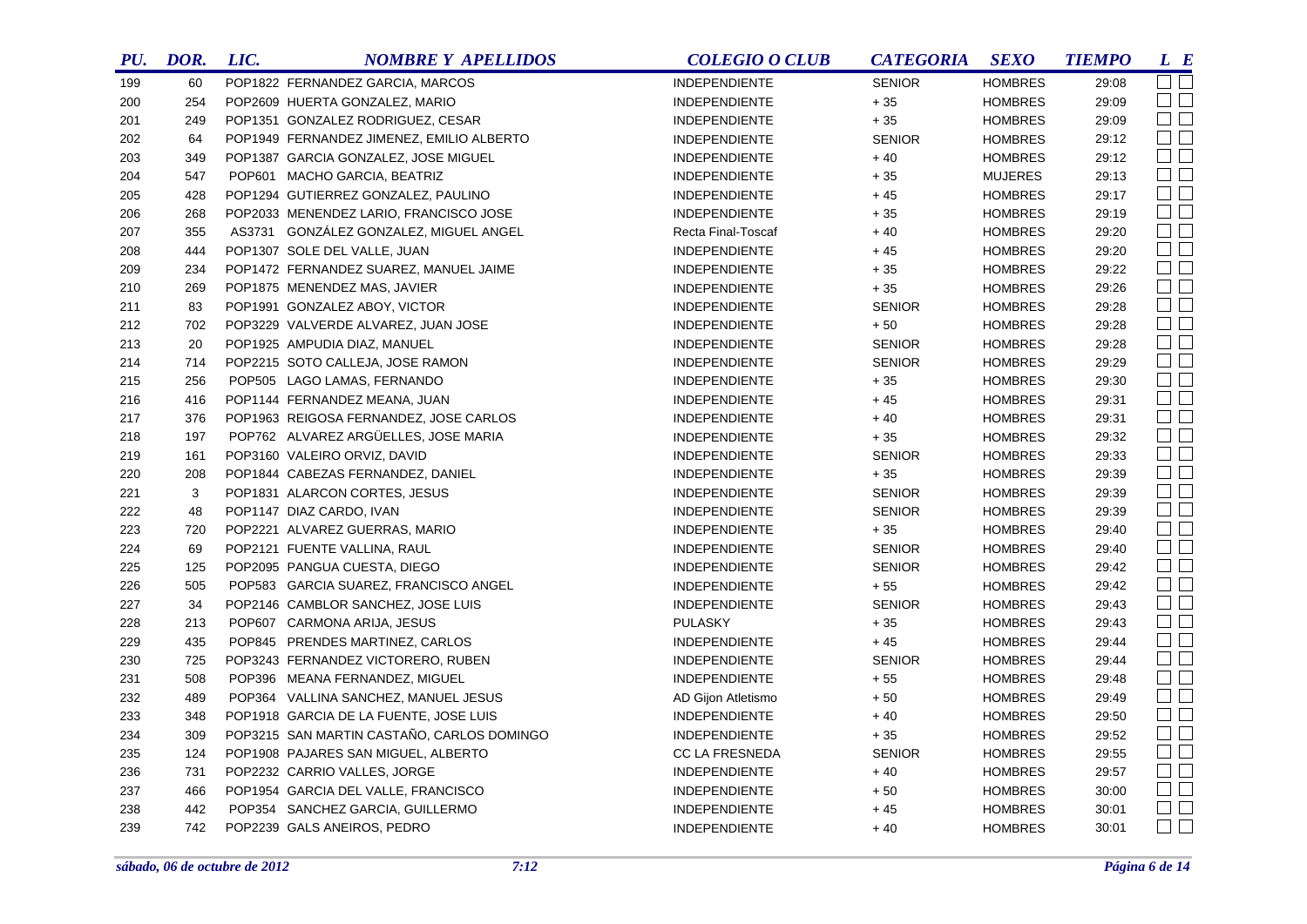| PU. | DOR. | LIC.  | <b>NOMBRE Y APELLIDOS</b>                  | <b>COLEGIO O CLUB</b>   | <b>CATEGORIA</b> | <b>SEXO</b>    | <b>TIEMPO</b> | $L$ $B$                |
|-----|------|-------|--------------------------------------------|-------------------------|------------------|----------------|---------------|------------------------|
| 240 | 443  |       | POP652 SANCHEZ RODRIGUEZ, JOSE ANTONIO     | <b>INDEPENDIENTE</b>    | $+45$            | <b>HOMBRES</b> | 30:03         | $\Box$ $\Box$          |
| 241 | 711  |       | POP2210 RODRIGO RUBIO, PABLO               | <b>INDEPENDIENTE</b>    | <b>PROMESA</b>   | <b>HOMBRES</b> | 30:06         | $\square$              |
| 242 | 409  |       | POP977 DIAZ GARCIA, FRANCISCO ELADIO       | <b>GRASIAS</b>          | $+45$            | <b>HOMBRES</b> | 30:07         | $\square$              |
| 243 | 511  |       | POP3008 SANCHEZ GONZALEZ, MARCIANO         | Atletismo Gozon         | $+55$            | <b>HOMBRES</b> | 30:09         | $\square$              |
| 244 | 298  |       | POP1931 RIBERA, JOSE RAMON                 | <b>INDEPENDIENTE</b>    | $+35$            | <b>HOMBRES</b> | 30:10         | $\Box$                 |
| 245 | 55   |       | POP1224 FERNANDEZ ARIAS, JOSE LUIS         | <b>TRIATLON LUGONES</b> | <b>SENIOR</b>    | <b>HOMBRES</b> | 30:11         | $\Box$ $\Box$          |
| 246 | 264  |       | POP2629 MARTINEZ ALONSO, MIGUEL ANGEL      | <b>INDEPENDIENTE</b>    | $+35$            | <b>HOMBRES</b> | 30:12         | $\Box$                 |
| 247 | 334  |       | POP1443 FERNANDEZ ARRANZ, JESUS MANUEL     | <b>INDEPENDIENTE</b>    | $+40$            | <b>HOMBRES</b> | 30:13         | $\square$              |
| 248 | 524  |       | POP1919 PRALLONG ALVAREZ, PEDRO            | INDEPENDIENTE           | $+60$            | <b>HOMBRES</b> | 30:14         | $\square$              |
| 249 | 148  |       | POP1216 SANCHEZ GALAN, RAUL                | <b>INDEPENDIENTE</b>    | <b>SENIOR</b>    | <b>HOMBRES</b> | 30:16         | $\Box$                 |
| 250 | 614  |       | O5094 OCHOA TAMARGO, RAQUEL                | Oviedo At.              | <b>SENIOR</b>    | <b>MUJERES</b> | 30:27         | $\square$              |
| 251 | 178  |       | POP2135 RODRIGUEZ PEREZ, DAVID             | <b>INDEPENDIENTE</b>    | <b>PROMESA</b>   | <b>HOMBRES</b> | 30:27         | $\square$              |
| 252 | 229  |       | POP011 FERNANDEZ FERNANDEZ, CARLOS MANUEL  | <b>INDEPENDIENTE</b>    | $+35$            | <b>HOMBRES</b> | 30:29         | $\Box$                 |
| 253 | 236  |       | POP2154 FERRERAS RIESTRA, ADRIAN           | <b>INDEPENDIENTE</b>    | $+35$            | <b>HOMBRES</b> | 30:30         | $\square$              |
| 254 | 503  | S5526 | GARCIA BARANDA, LUIS MIGUEL                | <b>MADERAS BUELNA</b>   | $+55$            | <b>HOMBRES</b> | 30:31         | $\square$ $\square$    |
| 255 | 452  |       | AS3679 ZARDAIN FERNANDEZ, JOSE PEDRO       | Occidente-Navia         | $+45$            | <b>HOMBRES</b> | 30:31         | $\Box$                 |
| 256 | 207  |       | POP1994 BOBES ARGÜELLES, NOEL              | <b>INDEPENDIENTE</b>    | $+35$            | <b>HOMBRES</b> | 30:32         | $\square$              |
| 257 | 638  |       | POP1183 BALBIN SAN MIGUEL, CATALINA        | COLUNGA ATL. JURASICO   | <b>SENIOR</b>    | <b>MUJERES</b> | 30:33         | $\blacksquare$         |
| 258 | 81   |       | POP1924 GARCIA RODRIGUEZ, IGNACIO          | <b>INDEPENDIENTE</b>    | <b>SENIOR</b>    | <b>HOMBRES</b> | 30:34         | $\square$              |
| 259 | 472  |       | AS3562 GONZALEZ FOYO, JOSE ANTONIO         | 2007 Llanera            | $+50$            | <b>HOMBRES</b> | 30:36         | $\square$              |
| 260 | 205  |       | POP2112 BERAN ALVAREZ, FRANCISCO           | <b>NATACION GIJON</b>   | $+35$            | <b>HOMBRES</b> | 30:36         | $\square$              |
| 261 | 237  |       | POP706 FLECHA ALVAREZ, ANTONIO             | <b>INDEPENDIENTE</b>    | $+35$            | <b>HOMBRES</b> | 30:43         | $\Box$                 |
| 262 | 381  |       | POP1884 SAN FELICIANO GARCIA, JOSE AGUSTIN | <b>INDEPENDIENTE</b>    | $+40$            | <b>HOMBRES</b> | 30:46         | $\Box$ $\Box$          |
| 263 | 314  |       | POP2030 TUERO EGOCHEAGA, DIEGO             | <b>INDEPENDIENTE</b>    | $+35$            | <b>HOMBRES</b> | 30:48         | $\square$              |
| 264 | 300  |       | POP1861 RODRIGUEZ BERMUDEZ, DANIEL         | <b>INDEPENDIENTE</b>    | $+35$            | <b>HOMBRES</b> | 30:49         | $\square$              |
| 265 | 425  |       | POP2144 GONZALEZ AGUNDEZ, OSCAR LUIS       | <b>INDEPENDIENTE</b>    | $+45$            | <b>HOMBRES</b> | 30:50         | $\square$ $\square$    |
| 266 | 485  |       | POP1326 RODRIGUEZ MENDEZ, ANDRES           | <b>INDEPENDIENTE</b>    | $+50$            | <b>HOMBRES</b> | 30:50         | $\square$              |
| 267 | 70   |       | POP2149 GANCEDO LORT, ALEJANDRO            | <b>INDEPENDIENTE</b>    | <b>SENIOR</b>    | <b>HOMBRES</b> | 30:52         | $\square$<br>$\square$ |
| 268 | 699  |       | POP1139 ALCARAZ CLEMENTE, ANGEL            | Deportivo Esbardu       | $+45$            | <b>HOMBRES</b> | 30:53         | $\Box$                 |
| 269 | 388  |       | AS3367 UREÑA DIEZ, PEDRO PASCUAL           | <b>SCD Ribadesella</b>  | $+40$            | <b>HOMBRES</b> | 30:53         | $\square$              |
| 270 | 246  |       | POP1005 GONZALEZ AZURMENDI, MANUEL         | <b>INDEPENDIENTE</b>    | $+35$            | <b>HOMBRES</b> | 30:54         | $\square$              |
| 271 | 497  |       | POP591 CIMA PRADO, JUAN JOSE               | <b>INDEPENDIENTE</b>    | $+55$            | <b>HOMBRES</b> | 30:55         | $\Box$                 |
| 272 | 165  |       | POP1978 VICTORERO SOLARES, SAMUEL          | <b>INDEPENDIENTE</b>    | <b>SENIOR</b>    | <b>HOMBRES</b> | 30:56         | $\square$              |
| 273 | 346  |       | POP1977 GALLARDO GONZALEZ, JOSE MANUEL     | <b>INDEPENDIENTE</b>    | $+40$            | <b>HOMBRES</b> | 30:57         | $\square$ $\square$    |
| 274 | 351  |       | POP1357 GARCIA MENENDEZ, JOSE LUIS         | <b>INDEPENDIENTE</b>    | $+40$            | <b>HOMBRES</b> | 30:57         | $\square$ $\square$    |
| 275 | 729  |       | POP2230 GARCIA CUETOS, ALFREDO             | <b>INDEPENDIENTE</b>    | $+45$            | <b>HOMBRES</b> | 30:58         | $\Box$                 |
| 276 | 438  |       | POP1916 QUIDIELLO VILLA, JAVIER            | <b>INDEPENDIENTE</b>    | $+45$            | <b>HOMBRES</b> | 30:59         | $\square$ $\square$    |
| 277 | 749  |       | POP3216 PEREZ BUSTAMANTE, AARNE            | <b>INDEPENDIENTE</b>    | $+45$            | <b>HOMBRES</b> | 30:59         | $\Box$                 |
| 278 | 369  |       | POP1001 PELAYO MERINO, LUIS                | <b>INDEPENDIENTE</b>    | $+40$            | <b>HOMBRES</b> | 31:00         | $\Box$                 |
| 279 | 35   |       | POP863 CAMPA GARCIA, ROMAN                 | <b>INDEPENDIENTE</b>    | <b>SENIOR</b>    | <b>HOMBRES</b> | 31:01         | $\Box$                 |
| 280 | 515  |       | POP1353 ALENUS, LUDO EDMON                 | COLUNGA ATL. JURASICO   | $+60$            | <b>HOMBRES</b> | 31:01         | $\square$ $\square$    |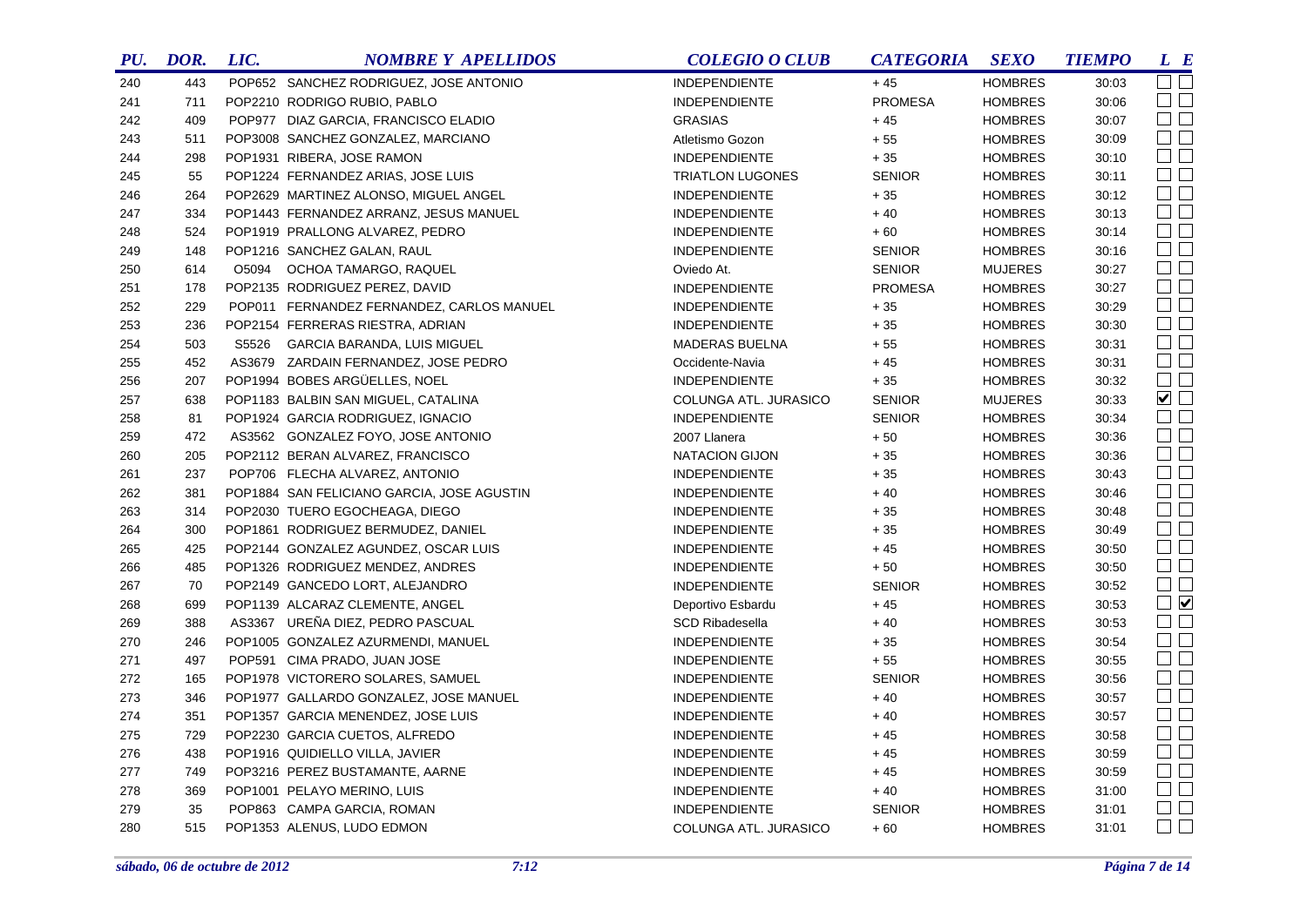| PU. | DOR. | LIC. | <b>NOMBRE Y APELLIDOS</b>             | <b>COLEGIO O CLUB</b> | <b>CATEGORIA</b> | <b>SEXO</b>    | <b>TIEMPO</b> | L E                         |
|-----|------|------|---------------------------------------|-----------------------|------------------|----------------|---------------|-----------------------------|
| 281 | 283  |      | POP1830 PANDO FONSECA, MIGUEL ANGEL   | INDEPENDIENTE         | $+35$            | <b>HOMBRES</b> | 31:05         | $\square$ $\square$         |
| 282 | 488  |      | POP972 SUAREZ MURIAS, JOSE MANUEL     | <b>CURRICULO</b>      | $+50$            | <b>HOMBRES</b> | 31:06         | $\square$ $\square$         |
| 283 | 412  |      | POP1943 DIEZ DIEZ, JOSE CARLOS        | <b>INDEPENDIENTE</b>  | $+45$            | <b>HOMBRES</b> | 31:08         | $\square$ $\square$         |
| 284 | 390  |      | POP3132 VALLINA, MIGUEL               | <b>INDEPENDIENTE</b>  | $+40$            | <b>HOMBRES</b> | 31:11         | $\Box$ $\Box$               |
| 285 | 312  |      | POP1639 TAVIRA MORILLO, FERNANDO      | <b>INDEPENDIENTE</b>  | $+35$            | <b>HOMBRES</b> | 31:13         | $\square$<br>$\square$      |
| 286 | 467  |      | POP623 GARCIA GRINDA, RAFAEL          | <b>INDEPENDIENTE</b>  | $+50$            | <b>HOMBRES</b> | 31:14         | $\Box$                      |
| 287 | 294  |      | POP2065 PRADO PRADO, JOSE LUIS        | <b>INDEPENDIENTE</b>  | $+35$            | <b>HOMBRES</b> | 31:14         | $\Box$                      |
| 288 | 101  |      | POP1736 LOPEZ FERNANDEZ, MARTIN       | <b>INDEPENDIENTE</b>  | <b>SENIOR</b>    | <b>HOMBRES</b> | 31:15         | $\Box$                      |
| 289 | 293  |      | POP1218 PRADO NICIEZA, IVAN           | <b>INDEPENDIENTE</b>  | $+35$            | <b>HOMBRES</b> | 31:22         | $\Box$                      |
| 290 | 569  |      | POP862 ALVAREZ SANCHEZ, SONIA         | INDEPENDIENTE         | $+40$            | <b>MUJERES</b> | 31:22         | $\Box$                      |
| 291 | 267  |      | POP1101 MENENDEZ GARCIA, ABEL         | <b>INDEPENDIENTE</b>  | $+35$            | <b>HOMBRES</b> | 31:24         | $\Box$ $\Box$               |
| 292 | 150  |      | POP2019 SCHLEGEL, ROBERT              | <b>INDEPENDIENTE</b>  | <b>SENIOR</b>    | <b>HOMBRES</b> | 31:31         | $\Box$                      |
| 293 | 43   |      | POP449 CASTRO LOIS, YONATAN           | <b>INDEPENDIENTE</b>  | <b>SENIOR</b>    | <b>HOMBRES</b> | 31:33         | $\square$ $\square$         |
| 294 | 568  |      | POP2128 ALVAREZ SUAREZ, MARIA BELEN   | <b>INDEPENDIENTE</b>  | $+40$            | <b>MUJERES</b> | 31:35         | $\Box$                      |
| 295 | 75   |      | POP2076 GARCIA GARCIA, DIEGO          | <b>INDEPENDIENTE</b>  | <b>SENIOR</b>    | <b>HOMBRES</b> | 31:35         | $\Box$ $\Box$               |
| 296 | 545  |      | 06772 RONCO CASTAÑON, RAQUEL          | Piloña Deporte        | $+35$            | <b>MUJERES</b> | 31:37         | $\Box$                      |
| 297 | 14   |      | POP2598 ALVAREZ SANCHEZ, AITOR MANUEL | <b>INDEPENDIENTE</b>  | <b>SENIOR</b>    | <b>HOMBRES</b> | 31:38         | $\Box$                      |
| 298 | 292  |      | POP640 PRADO FERNANDEZ, ROBERTO       | <b>INDEPENDIENTE</b>  | $+35$            | <b>HOMBRES</b> | 31:41         | $\Box$                      |
| 299 | 448  |      | POP3249 VILLAR TOMAS JOSE ANTONIO     | <b>INDEPENDIENTE</b>  | $+45$            | <b>HOMBRES</b> | 31:42         | $\Box$                      |
| 300 | 484  |      | POP2172 RODRIGUEZ GARCIA, JOSE LUIS   | <b>INDEPENDIENTE</b>  | $+\,50$          | <b>HOMBRES</b> | 31:44         | $\Box$                      |
| 301 | 222  |      | POP1835 DURAN DIAZ, ALBERTO           | <b>INDEPENDIENTE</b>  | $+35$            | <b>HOMBRES</b> | 31:50         | $\Box$                      |
| 302 | 398  |      | POP2091 ALVAREZ GARCIA, RAMON         | <b>INDEPENDIENTE</b>  | $+45$            | <b>HOMBRES</b> | 31:51         | $\Box$                      |
| 303 | 462  |      | POP2035 ENCINAS LOPEZ, VICTOR MANUEL  | <b>INDEPENDIENTE</b>  | $+50$            | <b>HOMBRES</b> | 31:52         | $\Box$                      |
| 304 | 93   |      | POP1876 HEREDIA PLAZA, ALBERTO        | <b>INDEPENDIENTE</b>  | <b>SENIOR</b>    | <b>HOMBRES</b> | 31:52         | $\Box$ $\Box$               |
| 305 | 721  |      | POP2222 RODRIGUEZ BUENAGA, ARTURO     | <b>INDEPENDIENTE</b>  | <b>SENIOR</b>    | <b>HOMBRES</b> | 31:52         | $\Box$                      |
| 306 | 354  |      | POP1933 GONZALEZ GARCIA, CONSTANTINO  | <b>INDEPENDIENTE</b>  | $+40$            | <b>HOMBRES</b> | 31:53         | $\Box$ $\Box$               |
| 307 | 233  |      | POP695 FERNANDEZ SUAREZ, DANIEL       | <b>INDEPENDIENTE</b>  | $+35$            | <b>HOMBRES</b> | 31:53         | $\Box$                      |
| 308 | 465  |      | POP1354 GARCIA COBIAN, VICENTE        | COLUNGA ATL. JURASICO | $+50$            | <b>HOMBRES</b> | 31:55         | $\blacktriangledown$ $\Box$ |
| 309 | 79   |      | POP1923 GARCIA MARTINEZ, JOSE         | <b>INDEPENDIENTE</b>  | <b>SENIOR</b>    | <b>HOMBRES</b> | 31:57         | $\square$ $\square$         |
| 310 | 578  |      | POP1724 GONZALEZ GONZALEZ, LUZ        | <b>INDEPENDIENTE</b>  | $+45$            | <b>MUJERES</b> | 31:59         | $\square$ $\square$         |
| 311 | 6    |      | POP1932 ALVAREZ FERNANDEZ, JORGE      | <b>INDEPENDIENTE</b>  | <b>SENIOR</b>    | <b>HOMBRES</b> | 31:59         | $\Box$ $\Box$               |
| 312 | 247  |      | POP2098 GONZALEZ FERNANDEZ, JOSE OMAR | <b>INDEPENDIENTE</b>  | $+35$            | <b>HOMBRES</b> | 31:59         | $\square$ $\square$         |
| 313 | 520  |      | POP383 GONZALEZ RIVAS, JUAN JOSE      | H&L SPORT-OVIEDO      | $+60$            | <b>HOMBRES</b> | 32:00         | $\Box$ $\Box$               |
| 314 | 40   |      | POP1952 CASANUEVA LOPEZ, ANDRES       | <b>INDEPENDIENTE</b>  | <b>SENIOR</b>    | <b>HOMBRES</b> | 32:03         | $\blacktriangledown$        |
| 315 | 320  |      | POP811 ALVAREZ FERNANDEZ, MANUEL      | <b>INDEPENDIENTE</b>  | $+40$            | <b>HOMBRES</b> | 32:05         | $\Box$ $\Box$               |
| 316 | 324  |      | POP1961 BARROSA VALS, EMILIO          | <b>INDEPENDIENTE</b>  | $+40$            | <b>HOMBRES</b> | 32:06         | $\Box$ $\Box$               |
| 317 | 709  |      | POP2207 DEL RIO MONTES, CARLOS        | <b>INDEPENDIENTE</b>  | <b>JUVENIL</b>   | <b>HOMBRES</b> | 32:07         | $\Box$                      |
| 318 | 712  |      | 05451 ALZOLA LLAMERO, MIGUEL          | Occidente-Navia       | $+60$            | <b>HOMBRES</b> | 32:07         | $\square$ $\square$         |
| 319 | 617  |      | POP2138 LORENZANA GAMEZ, MARTA        | <b>INDEPENDIENTE</b>  | <b>SENIOR</b>    | <b>MUJERES</b> | 32:07         | $\Box$ $\Box$               |
| 320 | 343  |      | POP1802 FERNANDEZ RODRIGUEZ, ABEL     | <b>INDEPENDIENTE</b>  | $+40$            | <b>HOMBRES</b> | 32:10         | $\Box$ $\Box$               |
| 321 | 431  |      | POP1365 MARTINEZ FAEDO, LEONARDO      | <b>GRASIAS</b>        | $+45$            | <b>HOMBRES</b> | 32:12         | $\Box$ $\Box$               |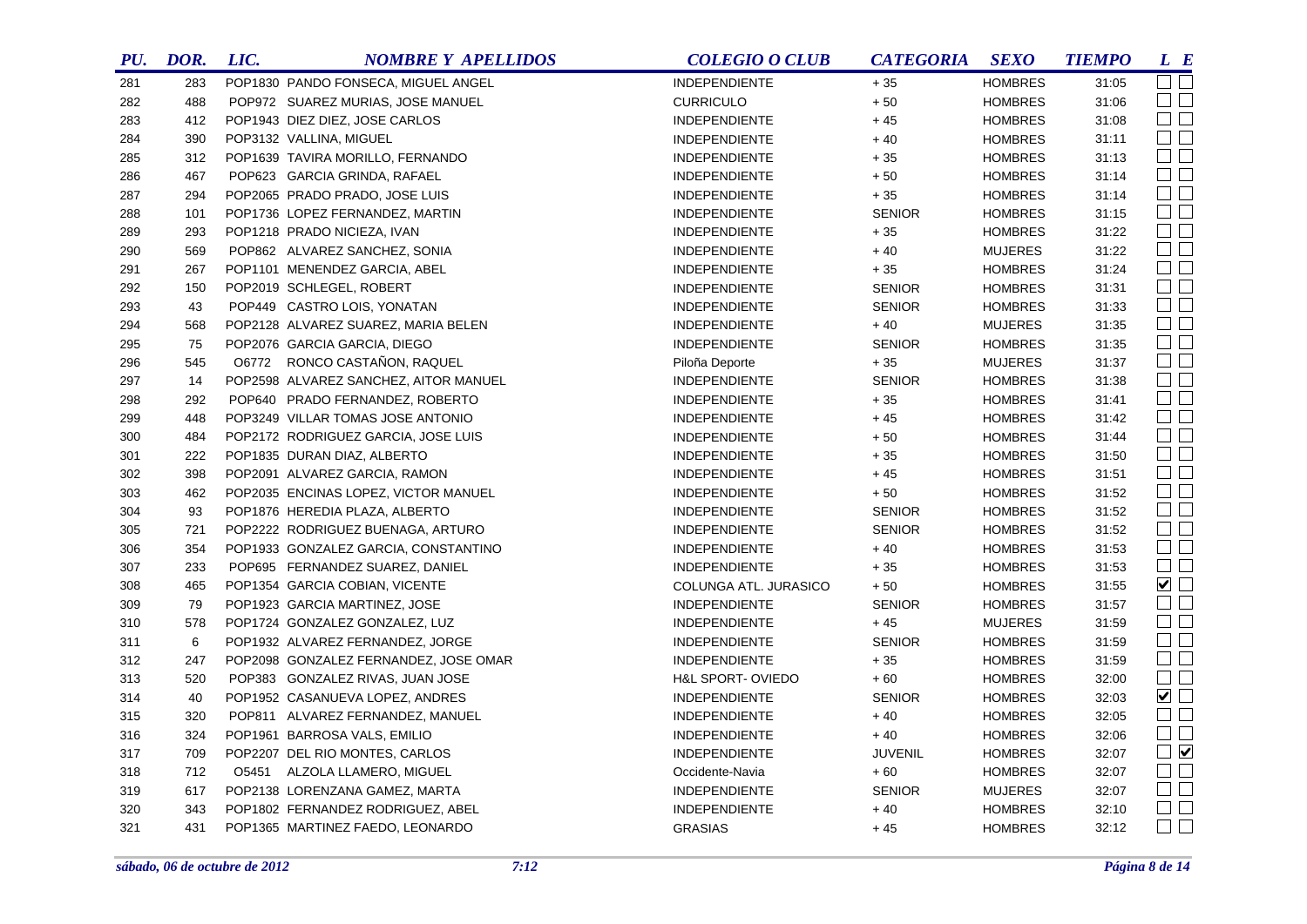| PU. | DOR. | LIC. | <b>NOMBRE Y APELLIDOS</b>                | <b>COLEGIO O CLUB</b>  | <b>CATEGORIA</b> | <b>SEXO</b>    | <b>TIEMPO</b> | L E                 |
|-----|------|------|------------------------------------------|------------------------|------------------|----------------|---------------|---------------------|
| 322 | 94   |      | POP1927 HERES FERNANDEZ-LADREDA, JAIME   | <b>INDEPENDIENTE</b>   | <b>SENIOR</b>    | <b>HOMBRES</b> | 32:13         | OO                  |
| 323 | 383  |      | POP1990 SOUTO ROMAN, VENANCIO            | <b>INDEPENDIENTE</b>   | $+40$            | <b>HOMBRES</b> | 32:14         | $\Box$ $\Box$       |
| 324 | 287  |      | O5842 PEREZ MUÑIZ, LUIS                  | Piloña Deporte         | $+35$            | <b>HOMBRES</b> | 32:18         | $\square$ $\square$ |
| 325 | 225  |      | POP1906 FELGUEROSO PALACIOS, VICTOR      | <b>INDEPENDIENTE</b>   | $+35$            | <b>HOMBRES</b> | 32:19         | $\square$           |
| 326 | 626  |      | POP2063 ESCUDERO MARTINEZ, CRISTINA      | <b>SCD Ribadesella</b> | <b>SENIOR</b>    | <b>MUJERES</b> | 32:22         | $\square$           |
| 327 | 500  |      | POP1198 ESCUDERO CABAL, ANGEL            | <b>SCD Ribadesella</b> | $+55$            | <b>HOMBRES</b> | 32:23         | $\square$           |
| 328 | 447  |      | POP1171 VILLAR RODRIGUEZ, MARCOS         | <b>INDEPENDIENTE</b>   | $+45$            | <b>HOMBRES</b> | 32:23         | $\Box$              |
| 329 | 204  |      | POP1840 ARGUELLES TUÑON, LUIS            | <b>INDEPENDIENTE</b>   | $+35$            | <b>HOMBRES</b> | 32:24         | $\square$           |
| 330 | 735  |      | POP1223 GONZALEZ CANELLADA, TOMAS        | <b>INDEPENDIENTE</b>   | $+35$            | <b>HOMBRES</b> | 32:24         | $\square$           |
| 331 | 746  |      | POP2243 COBO ILLERA, JUAN CARLOS         | <b>INDEPENDIENTE</b>   | $+40$            | <b>HOMBRES</b> | 32:17         | $\Box$              |
| 332 | 630  |      | POP1896 DIEZ FERNANDEZ, CRISTINA         | Atletismo Ocle         | <b>SENIOR</b>    | <b>MUJERES</b> | 32:29         | $\square$           |
| 333 | 313  |      | POP1501 TORRE SUAREZ, VALENTIN           | <b>INDEPENDIENTE</b>   | $+35$            | <b>HOMBRES</b> | 32:31         | $\square$           |
| 334 | 180  |      | POP821 CARAVIA SUAREZ, ALVARO            | <b>INDEPENDIENTE</b>   | <b>JUNIOR</b>    | <b>HOMBRES</b> | 32:31         | $\blacksquare$      |
| 335 | 623  |      | POP3151 GARCIA FERNANDEZ, VANESSA        | <b>INDEPENDIENTE</b>   | <b>SENIOR</b>    | <b>MUJERES</b> | 32:32         | $\square$           |
| 336 | 723  |      | POP2226 GONZALEZ MARTIN-LABORDA, IGNACIO | <b>INDEPENDIENTE</b>   | $+35$            | <b>HOMBRES</b> | 32:32         | $\square$           |
| 337 | 68   |      | POP1976 FONBELLA GALLARDO, DANIEL        | <b>INDEPENDIENTE</b>   | <b>SENIOR</b>    | <b>HOMBRES</b> | 32:33         | $\square$           |
| 338 | 387  |      | POP643 TORRES COOK, ANDRES               | <b>INDEPENDIENTE</b>   | $+40$            | <b>HOMBRES</b> | 32:34         | $\Box$ $\Box$       |
| 339 | 634  |      | POP1926 CORTEGUERA MARTINEZ, PAULA       | <b>INDEPENDIENTE</b>   | <b>SENIOR</b>    | <b>MUJERES</b> | 32:35         | $\square$           |
| 340 | 403  |      | POP1912 CAMINO VAZQUEZ, AGUSTIN          | <b>CORRESIERO</b>      | $+45$            | <b>HOMBRES</b> | 32:37         | $\Box$              |
| 341 | 738  |      | POP2235 ALVAREZ FERNANDEZ, EFREN         | <b>INDEPENDIENTE</b>   | <b>SENIOR</b>    | <b>HOMBRES</b> | 32:38         | $\square$           |
| 342 | 382  |      | POP1423 SAN MARTIN PELAEZ, LEANDRO       | <b>SCD Ribadesella</b> | $+40$            | <b>HOMBRES</b> | 32:38         | $\square$           |
| 343 | 608  |      | POP2102 PRENDES PEREZ, ANDREA            | <b>INDEPENDIENTE</b>   | <b>SENIOR</b>    | <b>MUJERES</b> | 32:41         | $\square$           |
| 344 | 295  |      | POP846 PRENDES MARTINEZ, JUAN DIEGO      | <b>INDEPENDIENTE</b>   | $+35$            | <b>HOMBRES</b> | 32:43         | $\square$           |
| 345 | 49   |      | POP918 ENTRIALGO LOPEZ, DANIEL           | <b>INDEPENDIENTE</b>   | <b>SENIOR</b>    | <b>HOMBRES</b> | 32:43         | $\square$ $\square$ |
| 346 | 473  |      | POP1800 HUERTA DEL CUETO, JULIO          | <b>CURRICULO</b>       | $+50$            | <b>HOMBRES</b> | 32:47         | $\square$ $\square$ |
| 347 | 673  |      | POP1457 GARCIA ALVAREZ, OMAR             | CENTRO DON ORIONE      | <b>SENIOR</b>    | <b>HOMBRES</b> | 32:51         | $\Box$              |
| 348 | 502  |      | POP2422 FERNANDEZ SANTOS, JESUS AURELIO  | Atletismo Gozon        | $+55$            | <b>HOMBRES</b> | 32:52         | $\square$           |
| 349 | 232  |      | POP1905 FERNANDEZ SCHMITZ, MIGUEL        | <b>INDEPENDIENTE</b>   | $+35$            | <b>HOMBRES</b> | 32:53         | $\square$ $\square$ |
| 350 | 299  |      | POP798 RIVERA FERNANDEZ, FERNANDO        | <b>INDEPENDIENTE</b>   | $+35$            | <b>HOMBRES</b> | 32:53         | $\square$ $\square$ |
| 351 | 519  |      | POP1158 FERNANDEZ MARTINEZ, JULIO        | <b>INDEPENDIENTE</b>   | $+60$            | <b>HOMBRES</b> | 32:57         | $\square$ $\square$ |
| 352 | 548  |      | POP3197 LOPEZ MENENDEZ, MARIA            | <b>INDEPENDIENTE</b>   | $+35$            | <b>MUJERES</b> | 32:58         | $\Box$              |
| 353 | 430  |      | POP2414 MACIAS MARIANO, GREGORIO         | NAVA ATLETISMO         | $+45$            | <b>HOMBRES</b> | 32:58         | $\Box$              |
| 354 | 528  |      | POP650 SOMOZA PARDO, SANTIAGO            | CORRESIERO ATL.        | $+60$            | <b>HOMBRES</b> | 33:00         | $\Box$              |
| 355 | 25   |      | POP1177 BALBIN DELGADO, ROBERTO          | <b>INDEPENDIENTE</b>   | <b>SENIOR</b>    | <b>HOMBRES</b> | 33:02         | $\square$ $\square$ |
| 356 | 372  |      | POP835 PILOÑETA ZAPICO, RUBEN            | <b>INDEPENDIENTE</b>   | $+40$            | <b>HOMBRES</b> | 33:09         | $\square$ $\square$ |
| 357 | 227  |      | POP1917 FERNANDEZ ARBAIZA, JOSE MARIA    | <b>INDEPENDIENTE</b>   | $+35$            | <b>HOMBRES</b> | 33:09         | $\Box$              |
| 358 | 132  |      | 06085 PEREZ SAINERO, CARLOS              | <b>Master Sport</b>    | <b>SENIOR</b>    | <b>HOMBRES</b> | 33:10         | $\square$ $\square$ |
| 359 | 245  |      | POP1995 GONZALEZ ALVAREZ, MARCO A.       | <b>INDEPENDIENTE</b>   | $+35$            | <b>HOMBRES</b> | 33:10         | $\blacksquare$      |
| 360 | 332  |      | POP1479 DELGADO MARTINEZ, MIGUEL ANGEL   | INDEPENDIENTE          | $+40$            | <b>HOMBRES</b> | 33:11         | $\Box$              |
| 361 | 576  |      | POP2621 GRANDA VEGA, MARIA TERESA        | Atletismo Ocle         | $+45$            | <b>MUJERES</b> | 33:11         | $\square$           |
| 362 | 131  |      | POP2133 PEREZ PEREDA, ANDRES             | <b>INDEPENDIENTE</b>   | <b>SENIOR</b>    | <b>HOMBRES</b> | 33:11         | $\Box$ $\Box$       |
|     |      |      |                                          |                        |                  |                |               |                     |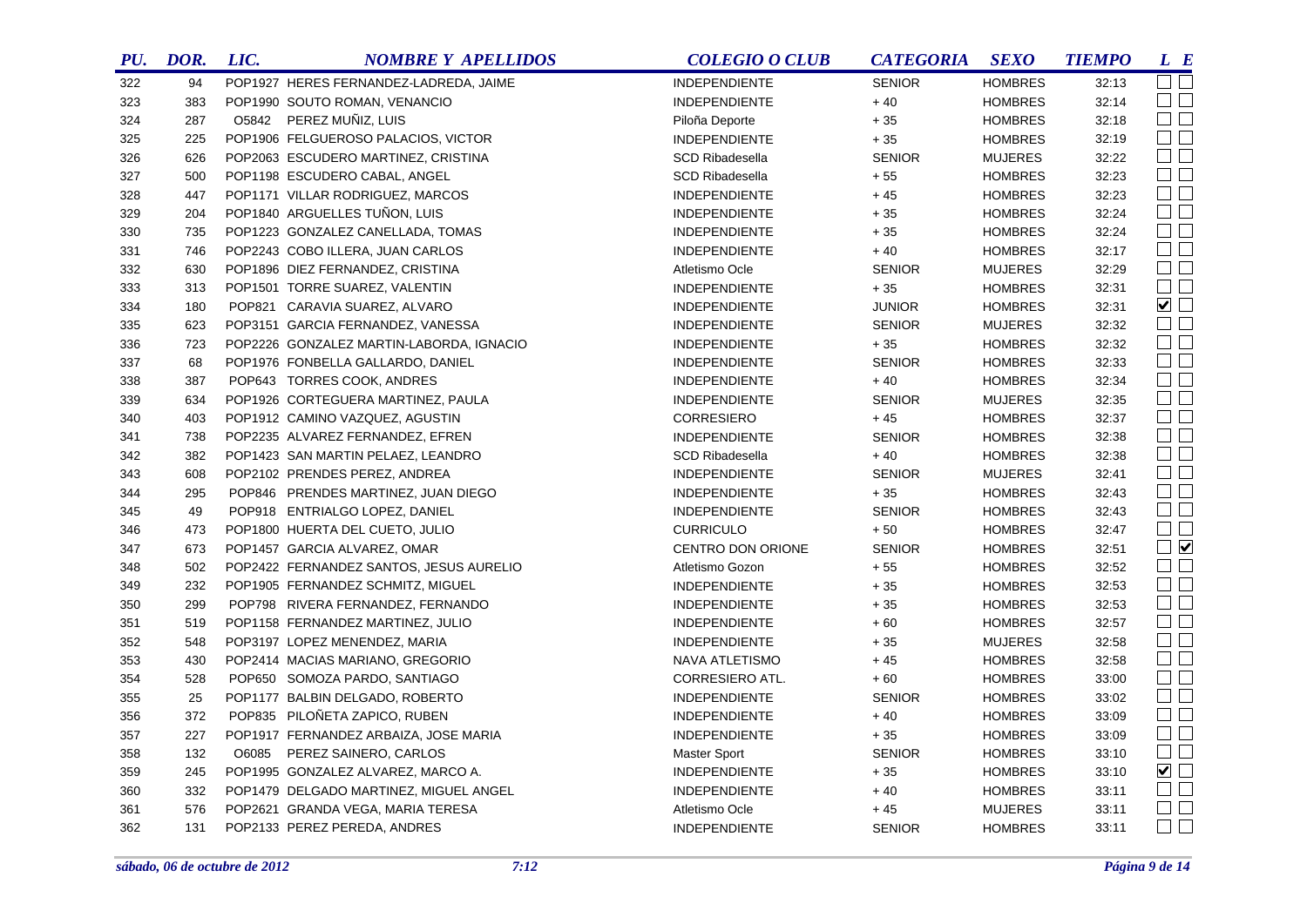| PU. | DOR. | LIC.  | <b>NOMBRE Y APELLIDOS</b>               | <b>COLEGIO O CLUB</b>   | <b>CATEGORIA</b> | <b>SEXO</b>    | <b>TIEMPO</b> | L E                         |
|-----|------|-------|-----------------------------------------|-------------------------|------------------|----------------|---------------|-----------------------------|
| 363 | 330  |       | POP734 COVIAN RODRIGUEZ, MIGUEL ANGEL   | INDEPENDIENTE           | $+40$            | <b>HOMBRES</b> | 33:13         | $\Box$ $\Box$               |
| 364 | 708  |       | POP2205 RODRIGUEZ SOPEÑA, JOSE PABLO    | <b>INDEPENDIENTE</b>    | $+40$            | <b>HOMBRES</b> | 33:14         | $\Box$ $\Box$               |
| 365 | 481  |       | POP834 PEREZ DEL POZO, JESUS            | <b>INDEPENDIENTE</b>    | $+50$            | <b>HOMBRES</b> | 33:14         | $\Box$                      |
| 366 | 717  |       | POP2219 IGLESIAS GARCIA-CONDE, ESTEBAN  | <b>INDEPENDIENTE</b>    | $+45$            | <b>HOMBRES</b> | 33:15         | $\Box$                      |
| 367 | 616  |       | POP1811 MANZANO GOMEZ, PATRICIA         | <b>INDEPENDIENTE</b>    | <b>SENIOR</b>    | <b>MUJERES</b> | 33:16         | $\square$ $\square$         |
| 368 | 622  |       | POP1237 GONZALEZ BLANCO, CRISTINA       | <b>INDEPENDIENTE</b>    | <b>SENIOR</b>    | <b>MUJERES</b> | 33:19         | $\square$<br>$\square$      |
| 369 | 418  |       | POP1889 FERNANDEZ-PÈÑA RODRIGUEZ, JESUS | INDEPENDIENTE           | $+45$            | <b>HOMBRES</b> | 33:20         | $\Box$                      |
| 370 | 426  |       | POP1910 GONZALEZ CAMPO, JUAN ALBERTO    | <b>INDEPENDIENTE</b>    | $+45$            | <b>HOMBRES</b> | 33:22         | $\square$ $\square$         |
| 371 | 58   |       | POP1902 FERNANDEZ CARTON, MANUEL        | <b>INDEPENDIENTE</b>    | <b>SENIOR</b>    | <b>HOMBRES</b> | 33:22         | $\blacktriangledown$ $\Box$ |
| 372 | 228  |       | POP1442 FERNANDEZ ARRANZ, JUAN PEDRO    | <b>INDEPENDIENTE</b>    | $+35$            | <b>HOMBRES</b> | 33:23         | $\square$<br>$\square$      |
| 373 | 380  |       | POP2987 RUBIO LOPEZ, MANUEL             | <b>INDEPENDIENTE</b>    | $+40$            | <b>HOMBRES</b> | 33:24         | $\Box$                      |
| 374 | 744  |       | POP917 RIVAYA MARTINEZ, JOSE ANTONIO    | <b>INDEPENDIENTE</b>    | $+35$            | <b>HOMBRES</b> | 33:28         | $\square$ $\square$         |
| 375 | 728  |       | POP2229 GARCIA CASTELAO, VICTOR MANUEL  | <b>INDEPENDIENTE</b>    | <b>SENIOR</b>    | <b>HOMBRES</b> | 33:29         | $\square$ $\square$         |
| 376 | 715  |       | POP2217 FERNANDEZ CRESPO, YONATHAN      | <b>INDEPENDIENTE</b>    | <b>SENIOR</b>    | <b>HOMBRES</b> | 33:30         | $\square$<br>$\square$      |
| 377 | 736  |       | POP2081 MENENDEZ FERNANDEZ, CARLOS      | HL SPORT                | <b>SENIOR</b>    | <b>HOMBRES</b> | 33:33         | $\Box$                      |
| 378 | 586  |       | POP523 RIVERO PEREZ, MARIA ANGELES      | ATL. OCLE               | $+50$            | <b>MUJERES</b> | 33:33         | $\Box$                      |
| 379 | 276  |       | POP1873 NICHOLASS, GUY                  | <b>INDEPENDIENTE</b>    | $+35$            | <b>HOMBRES</b> | 33:34         | $\Box$ $\Box$               |
| 380 | 432  |       | POP810 MUSLERA FERNANDEZ, MANUEL        | <b>INDEPENDIENTE</b>    | $+45$            | <b>HOMBRES</b> | 33:36         | $\Box$                      |
| 381 | 468  |       | POP682 GARCIA MARTINEZ, AGUSTIN         | INDEPENDIENTE           | $+50$            | <b>HOMBRES</b> | 33:36         | $\square$ $\square$         |
| 382 | 455  |       | POP1892 BOTAS GONZALEZ, IGNACIO         | <b>INDEPENDIENTE</b>    | $+50$            | <b>HOMBRES</b> | 33:37         | $\Box$                      |
| 383 | 368  |       | POP2178 PELAEZ GARCIA, AMARO            | <b>INDEPENDIENTE</b>    | $+40$            | <b>HOMBRES</b> | 33:41         | $\square$ $\square$         |
| 384 | 361  |       | POP1833 MENENDEZ JIMENEZ, GUZMAN        | <b>ESPORTATE</b>        | $+40$            | <b>HOMBRES</b> | 33:45         | $\square$ $\square$         |
| 385 | 556  |       | POP1614 QUINCE CAMINO, ROCIO            | PILOÑA DEPORTE          | $+40$            | <b>MUJERES</b> | 33:46         | $\square$ $\square$         |
| 386 | 85   |       | POP1434 GONZALEZ ALFARO, JORGE          | <b>INDEPENDIENTE</b>    | <b>SENIOR</b>    | <b>HOMBRES</b> | 33:46         | $\Box$ $\Box$               |
| 387 | 706  |       | POP2202 DIEGO GARCIA, PAULINO           | <b>INDEPENDIENTE</b>    | <b>SENIOR</b>    | <b>HOMBRES</b> | 33:51         | $\Box$                      |
| 388 | 555  |       | POP1858 SANCHEZ SANTA BARBARA, NATALIA  | INDEPENDIENTE           | $+40$            | <b>MUJERES</b> | 33:52         | $\square$ $\square$         |
| 389 | 46   |       | POP1940 COSIO GARCIA, SAUL              | <b>INDEPENDIENTE</b>    | <b>SENIOR</b>    | <b>HOMBRES</b> | 33:55         | $\square$ $\square$         |
| 390 | 590  |       | POP2047 GARCIA FERNANDEZ, FLOR          | <b>INDEPENDIENTE</b>    | $+50$            | <b>MUJERES</b> | 33:58         | $\square$ $\square$         |
| 391 | 493  |       | POP2044 ALVAREZ ALVAREZ, AGUSTIN        | <b>INDEPENDIENTE</b>    | $+55$            | <b>HOMBRES</b> | 33:59         | $\Box$ $\Box$               |
| 392 | 632  |       | POP1652 DIAZ FANJUL, VANESA             | <b>INDEPENDIENTE</b>    | <b>SENIOR</b>    | <b>MUJERES</b> | 34:01         | $\square$ $\square$         |
| 393 | 571  |       | POP1103 VALLE GORDILLO, ANA MARIA       | INDEPENDIENTE           | $+45$            | <b>MUJERES</b> | 34:04         | $\Box$ $\Box$               |
| 394 | 21   |       | POP2101 ARANGO SELGAS, ANDRES           | <b>INDEPENDIENTE</b>    | <b>SENIOR</b>    | <b>HOMBRES</b> | 34:05         | $\square$ $\square$         |
| 395 | 748  |       | POP2245 DE IÑIGO MOJADO, BORJA          | <b>INDEPENDIENTE</b>    | <b>SENIOR</b>    | <b>HOMBRES</b> | 34:06         | $\Box$ $\Box$               |
| 396 | 108  |       | POP1909 LOUREIRO TUYA, PABLO            | <b>INDEPENDIENTE</b>    | <b>SENIOR</b>    | <b>HOMBRES</b> | 34:06         | $\square$ $\square$         |
| 397 | 514  |       | POP1825 YUNGA LATA, JOSE MANUEL         | <b>INDEPENDIENTE</b>    | $+55$            | <b>HOMBRES</b> | 34:07         | $\Box$ $\Box$               |
| 398 | 436  |       | POP1989 PRIETO DIEZ, FRANCISCO          | <b>INDEPENDIENTE</b>    | $+45$            | <b>HOMBRES</b> | 34:08         | $\square$<br>$\square$      |
| 399 | 417  |       | POP1143 FERNANDEZ MESA, JOSE            | INDEPENDIENTE           | $+45$            | <b>HOMBRES</b> | 34:09         | $\Box$ $\Box$               |
| 400 | 201  |       | POP1855 ALVAREZ VALIELA, AVELINO        | <b>INDEPENDIENTE</b>    | $+35$            | <b>HOMBRES</b> | 34:09         | $\square$<br>$\square$      |
| 401 | 433  |       | POP1058 NOVAL MORALES, MANUEL           | INDEPENDIENTE           | $+45$            | <b>HOMBRES</b> | 34:10         | $\Box$ $\Box$               |
| 402 | 230  | O6494 | FERNANDEZ LOPEZ, MARCELINO MANUEL       | <b>Atletismo Mieres</b> | $+35$            | <b>HOMBRES</b> | 34:13         | $\square$ $\square$         |
| 403 | 257  |       | POP1870 LOBO PEREZ, ALEJANDRO           | <b>INDEPENDIENTE</b>    | $+35$            | <b>HOMBRES</b> | 34:20         | $\Box$ $\Box$               |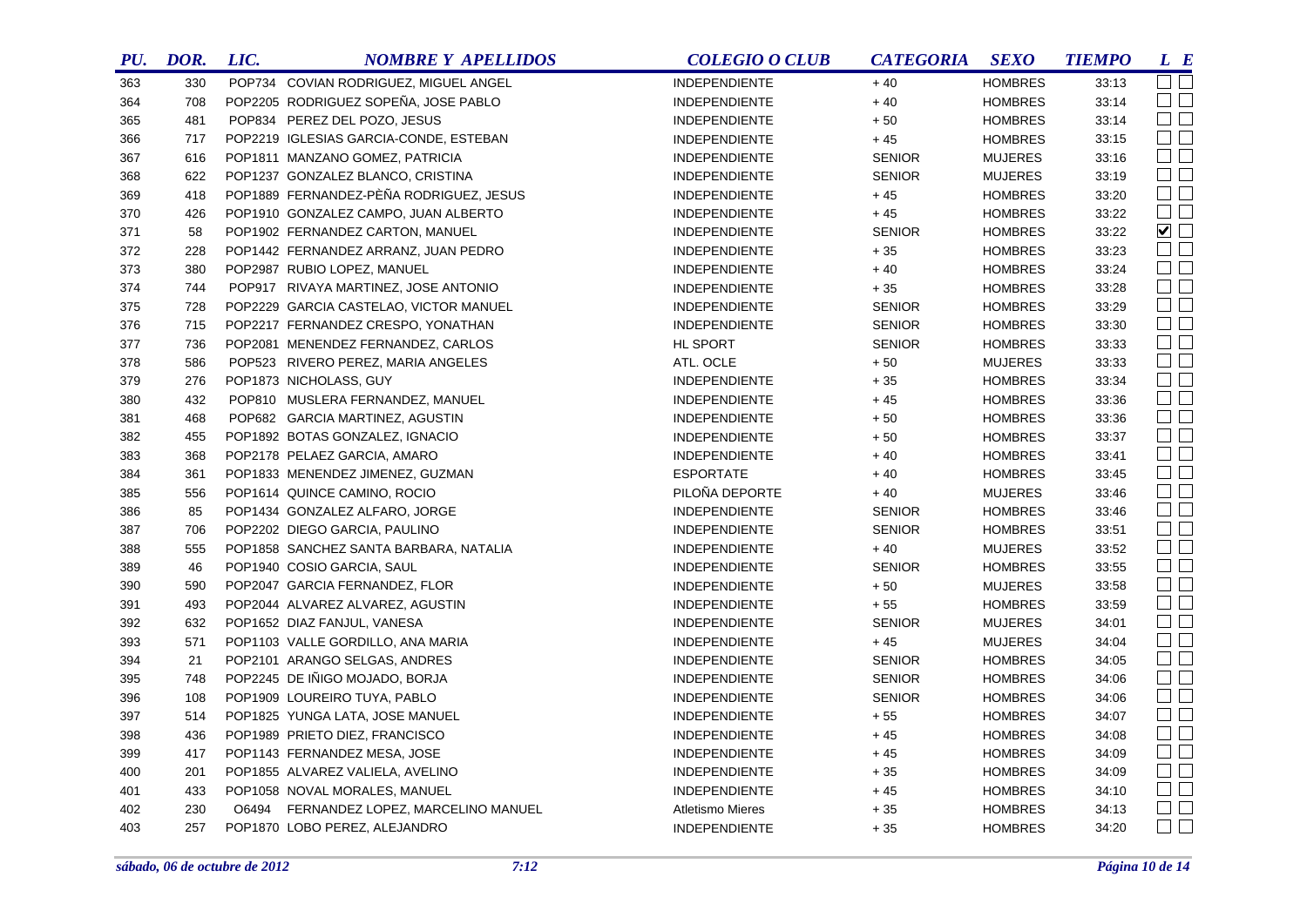| PU. | DOR. | LIC. | <b>NOMBRE Y APELLIDOS</b>                   | <b>COLEGIO O CLUB</b>   | <b>CATEGORIA</b> | <b>SEXO</b>    | <b>TIEMPO</b> | L E            |
|-----|------|------|---------------------------------------------|-------------------------|------------------|----------------|---------------|----------------|
| 404 | 589  |      | AS3461 MARTINEZ CARBAJAL, TAMARA            | <b>SCD Ribadesella</b>  | $+50$            | <b>MUJERES</b> | 34:22         | $\Box$         |
| 405 | 570  |      | POP1319 ALVAREZ FERRERO, ESTEFANIA          | <b>INDEPENDIENTE</b>    | $+40$            | <b>MUJERES</b> | 34:22         | $\Box$         |
| 406 | 478  |      | O5425 MENENDEZ MONTESERIN, JOSE MANUEL      | Atletismo Mieres        | $+50$            | <b>HOMBRES</b> | 34:23         | $\square$      |
| 407 | 609  |      | POP2079 PEREZ SUAREZ, RAQUEL                | <b>INDEPENDIENTE</b>    | <b>SENIOR</b>    | <b>MUJERES</b> | 34:24         | $\square$      |
| 408 | 316  |      | POP1810 VEIGA IGLESIAS, ADRIAN              | <b>INDEPENDIENTE</b>    | $+35$            | <b>HOMBRES</b> | 34:25         | $\Box$ $\Box$  |
| 409 | 405  |      | O6380 CARAVES SOBERADO, JULIO               | AD Gijon Atletismo      | $+45$            | <b>HOMBRES</b> | 34:26         | $\Box$ $\Box$  |
| 410 | 543  |      | POP1780 SOBERON FLOREZ, ELOISA              | <b>INDEPENDIENTE</b>    | $+35$            | <b>MUJERES</b> | 34:26         | $\Box$         |
| 411 | 350  |      | POP681 GARCIA GONZALEZ, MARCO ANTONIO       | <b>INDEPENDIENTE</b>    | $+40$            | <b>HOMBRES</b> | 34:27         | $\Box$         |
| 412 | 252  |      | POP1898 GUTIERREZ RODRIGUEZ, DANIEL         | <b>ESPORTATE</b>        | $+35$            | <b>HOMBRES</b> | 34:28         | $\Box$         |
| 413 | 32   |      | POP102 BUSTO CUERVO, SERGIO                 | <b>ESPORTATE</b>        | <b>SENIOR</b>    | <b>HOMBRES</b> | 34:32         | $\Box$         |
| 414 | 636  |      | POP1673 CARBALLAL CARRANCEDO, ALEXANDRA     | <b>INDEPENDIENTE</b>    | <b>SENIOR</b>    | <b>MUJERES</b> | 34:32         | $\Box$         |
| 415 | 290  |      | POP1172 PINILLA ALONSO, RAFAEL              | <b>INDEPENDIENTE</b>    | $+35$            | <b>HOMBRES</b> | 34:33         | $\Box$         |
| 416 | 703  |      | POP814 VISO ALVAREZ, GUILLERMO              | <b>INDEPENDIENTE</b>    | <b>SENIOR</b>    | <b>HOMBRES</b> | 34:33         | $\square$      |
| 417 | 156  |      | POP2183 SUAREZ SANCHEZ, DANIEL              | <b>INDEPENDIENTE</b>    | <b>SENIOR</b>    | <b>HOMBRES</b> | 34:36         | $\Box$         |
| 418 | 231  |      | POP2412 FERNANDEZ PRENDES, ALEJANDRO        | <b>INDEPENDIENTE</b>    | $+35$            | <b>HOMBRES</b> | 34:39         | $\Box$         |
| 419 | 730  |      | POP2231 COTO MARTINEZ, MARTA                | <b>INDEPENDIENTE</b>    | $+45$            | <b>MUJERES</b> | 34:41         | $\Box$         |
| 420 | 615  |      | POP1795 NAREDO RUBIO, LAURA                 | <b>INDEPENDIENTE</b>    | <b>SENIOR</b>    | <b>MUJERES</b> | 34:42         | $\Box$         |
| 421 | 371  |      | POP2147 PIDAL VILLAR, FABIAN                | CANGAS DE ONIS ATL.     | $+40$            | <b>HOMBRES</b> | 34:44         | $\Box$ $\Box$  |
| 422 | 168  |      | POP1996 VILLAR CAPELLAN, MIGUEL             | <b>INDEPENDIENTE</b>    | <b>SENIOR</b>    | <b>HOMBRES</b> | 34:44         | $\blacksquare$ |
| 423 | 440  |      | POP2022 ROZA MORO, LUIS                     | COLUNGA ATL. JURASICO   | $+45$            | <b>HOMBRES</b> | 34:45         | $\blacksquare$ |
| 424 | 457  |      | POP1904 DEL GALLEGO NAREDO, MAURICIO        | <b>INDEPENDIENTE</b>    | $+50$            | <b>HOMBRES</b> | 34:49         | $\blacksquare$ |
| 425 | 464  |      | POP2442 GALLEGO CASTRO, MIGUEL MAURICIO     | <b>INDEPENDIENTE</b>    | $+50$            | <b>HOMBRES</b> | 34:51         | $\blacksquare$ |
| 426 | 621  |      | POP1308 GONZALEZ FREIRE, VANESSA            | <b>TRIATLON LUGONES</b> | <b>SENIOR</b>    | <b>MUJERES</b> | 34:56         | $\Box$         |
| 427 | 262  |      | POP1872 MARQUEZ LASTRA, JUAN MANUEL         | <b>INDEPENDIENTE</b>    | $+35$            | <b>HOMBRES</b> | 34:57         | $\Box$         |
| 428 | 391  |      | POP1059 VAZQUEZ FERNANDEZ, ANGEL ANTONIO    | <b>INDEPENDIENTE</b>    | $+40$            | <b>HOMBRES</b> | 34:58         | $\Box$ $\Box$  |
| 429 | 523  |      | 05676 PEREZ BLANCO, ANGEL JOAQUIN           | Occidente-Navia         | $+60$            | <b>HOMBRES</b> | 35:00         | $\Box$         |
| 430 | 92   |      | POP1901 GRANDA, IVAN                        | <b>INDEPENDIENTE</b>    | <b>SENIOR</b>    | <b>HOMBRES</b> | 35:00         | $\blacksquare$ |
| 431 | 490  |      | POP671 VAQUERO COMAS, JESUS ANGEL           | Gim Arenas              | $+50$            | <b>HOMBRES</b> | 35:02         | $\Box$ $\Box$  |
| 432 | 169  |      | POP1969 ZAPICO AMAT, ABEL                   | <b>INDEPENDIENTE</b>    | <b>SENIOR</b>    | <b>HOMBRES</b> | 35:05         | $\Box$ $\Box$  |
| 433 | 603  |      | POP1846 RUBIO PRIETO, LUCIA                 | <b>INDEPENDIENTE</b>    | <b>SENIOR</b>    | <b>MUJERES</b> | 35:06         | $\Box$         |
| 434 | 450  |      | POP1997 ZAPICO ALVAREZ, JAVIER              | <b>INDEPENDIENTE</b>    | $+45$            | <b>HOMBRES</b> | 35:06         | $\Box$         |
| 435 | 642  |      | POP1471 VEGA BLANCO, JOSE ANDRES            | CENTRO DON ORIONE       | <b>SENIOR</b>    | <b>HOMBRES</b> | 35:07         | $\Box$         |
| 436 | 697  |      | POP1445 ALONSO ARISTAYETA, MIGUEL IVAN      | CENTRO DON ORIONE       | <b>SENIOR</b>    | <b>HOMBRES</b> | 35:12         | $\Box$         |
| 437 | 722  |      | POP2225 ALVAREZ LOPEZ, HANSEL               | <b>INDEPENDIENTE</b>    | <b>SENIOR</b>    | <b>HOMBRES</b> | 35:13         | $\Box$ $\Box$  |
| 438 | 724  |      | POP2227 POLLINO DE ABIA, MONICA             | <b>INDEPENDIENTE</b>    | <b>JUNIOR</b>    | <b>MUJERES</b> | 35:19         | $\Box$         |
| 439 | 137  |      | POP1894 QUINTANA TAMES, CARLOS              | <b>INDEPENDIENTE</b>    | <b>SENIOR</b>    | <b>HOMBRES</b> | 35:21         | $\Box$ $\Box$  |
| 440 | 338  |      | POP1893 FERNANDEZ FERNANDEZ, MANUEL AGUSTIN | <b>INDEPENDIENTE</b>    | $+40$            | <b>HOMBRES</b> | 35:24         | $\Box$         |
| 441 | 552  |      | POP1039 ALONSO LOPEZ, ANA BELEN             | ATLETISMO LA BAÑEZA     | $+35$            | <b>MUJERES</b> | 35:26         | $\Box$ $\Box$  |
| 442 | 460  |      | POP3183 DIAZ VEGA, MARTIN ALONSO            | <b>INDEPENDIENTE</b>    | $+50$            | <b>HOMBRES</b> | 35:27         | $\Box$         |
| 443 | 582  |      | POP1345 CORONADO JORGE, INMACULADA          | <b>INDEPENDIENTE</b>    | $+45$            | <b>MUJERES</b> | 35:28         | $\Box$ $\Box$  |
| 444 | 352  |      | POP1346 GOMEZ PEREZ, VALENTIN               | <b>INDEPENDIENTE</b>    | $+40$            | <b>HOMBRES</b> | 35:29         | $\Box$ $\Box$  |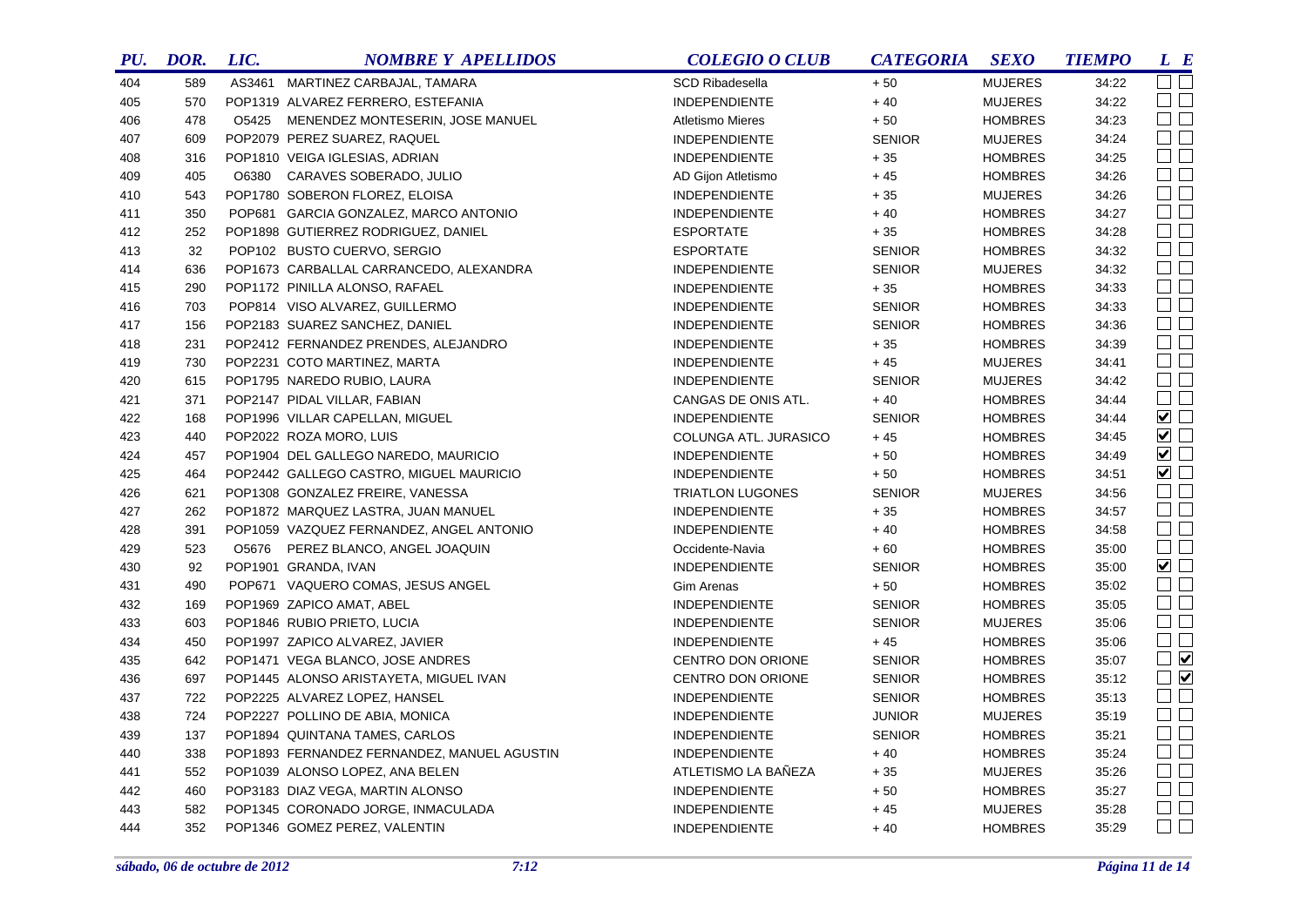| PU. | DOR. | LIC. | <b>NOMBRE Y APELLIDOS</b>                    | <b>COLEGIO O CLUB</b>   | <b>CATEGORIA</b> | <b>SEXO</b>    | <b>TIEMPO</b> | $L$ $B$                |
|-----|------|------|----------------------------------------------|-------------------------|------------------|----------------|---------------|------------------------|
| 445 | 639  |      | POP1814 ALVAREZ MORALEJO, MARIA PILAR        | CORRECALEYAS            | <b>SENIOR</b>    | <b>MUJERES</b> | 35:30         | $\square$              |
| 446 | 340  |      | POP2544 FERNANDEZ GONZALEZ, ANTONIO FAUSTINO | <b>INDEPENDIENTE</b>    | $+40$            | <b>HOMBRES</b> | 35:30         | $\square$ $\square$    |
| 447 | 629  |      | POP1812 DOSANTOS PEREIRA, MARCIA             | <b>INDEPENDIENTE</b>    | <b>SENIOR</b>    | <b>MUJERES</b> | 35:31         | $\Box$                 |
| 448 | 424  |      | POP1971 GOMEZ RICO, SEVERINO                 | <b>INDEPENDIENTE</b>    | $+45$            | <b>HOMBRES</b> | 35:33         | $\square$ $\square$    |
| 449 | 296  |      | POP1848 REDONDO LUQUE, JUAN CARLOS           | <b>INDEPENDIENTE</b>    | $+35$            | <b>HOMBRES</b> | 35:34         | $\square$<br>$\square$ |
| 450 | 200  |      | POP2185 ALVAREZ PALACIO, JUAN MIGUEL         | INDEPENDIENTE           | $+35$            | <b>HOMBRES</b> | 35:35         | $\Box$ $\Box$          |
| 451 | 255  |      | POP2189 LACA GARCIA, HORACIO                 | <b>INDEPENDIENTE</b>    | $+35$            | <b>HOMBRES</b> | 35:40         | $\Box$ $\Box$          |
| 452 | 321  |      | POP709 ALVAREZ IGLESIAS, BENIGNO FERNANDO    | <b>INDEPENDIENTE</b>    | $+40$            | <b>HOMBRES</b> | 35:43         | $\Box$                 |
| 453 | 544  |      | POP1360 SANCHEZ GARCIA, BIBIANA              | CORRECALEYAS GIJON      | $+35$            | <b>MUJERES</b> | 35:45         | $\Box$                 |
| 454 | 583  |      | POP1637 VILORIA VERDUGO, HENAR               | CORRECALEYAS            | $+50$            | <b>MUJERES</b> | 35:46         | $\Box$ $\Box$          |
| 455 | 142  |      | POP1879 RODIL MONTES, ISMAEL                 | <b>INDEPENDIENTE</b>    | <b>SENIOR</b>    | <b>HOMBRES</b> | 35:51         | $\Box$ $\Box$          |
| 456 | 107  |      | POP1922 LORENTE RODRIGUEZ, MARCOS            | <b>INDEPENDIENTE</b>    | <b>SENIOR</b>    | <b>HOMBRES</b> | 35:51         | $\Box$                 |
| 457 | 250  |      | POP3188 GONZALEZ SANTOS, MARCOS              | <b>INDEPENDIENTE</b>    | $+35$            | <b>HOMBRES</b> | 35:52         | $\square$              |
| 458 | 198  |      | POP1871 ALVAREZ DORADO, PABLO                | <b>INDEPENDIENTE</b>    | $+35$            | <b>HOMBRES</b> | 35:52         | $\Box$                 |
| 459 | 463  |      | POP1897 FELGUEROSO VILLAR, PEDRO             | <b>INDEPENDIENTE</b>    | $+50$            | <b>HOMBRES</b> | 35:54         | $\square$ $\square$    |
| 460 | 318  |      | O5423 ALCALA BONED, FRANCISCO JAVIER         | <b>Atletismo Mieres</b> | $+40$            | <b>HOMBRES</b> | 35:57         | $\Box$                 |
| 461 | 100  |      | POP2140 LOPEZ ESTRADA, ESTEBAN               | ATL. MIERES             | <b>SENIOR</b>    | <b>HOMBRES</b> | 36:04         | $\Box$                 |
| 462 | 27   |      | O6586 BARRAGAN LUQUE, ISAAC                  | <b>Atletismo Mieres</b> | <b>SENIOR</b>    | <b>HOMBRES</b> | 36:08         | $\Box$                 |
| 463 | 187  |      | POP2111 VILLABRILLE RODRIGUEZ, DANIEL        | <b>INDEPENDIENTE</b>    | <b>JUNIOR</b>    | <b>HOMBRES</b> | 36:11         | $\Box$                 |
| 464 | 541  |      | POP1960 YAÑEZ SOLIS, CATALINA                | <b>INDEPENDIENTE</b>    | $+35$            | <b>MUJERES</b> | 36:17         | $\Box$ $\Box$          |
| 465 | 752  |      | POP3269 FERNANDEZ CRISTOBAL, DIEGO           | <b>INDEPENDIENTE</b>    | <b>JUNIOR</b>    | <b>HOMBRES</b> | 36:17         | $\Box$ $\Box$          |
| 466 | 401  |      | POP2114 AVANZAS RODRIGUEZ, MANUEL ANTONIO    | Esnova Gijon            | $+45$            | <b>HOMBRES</b> | 36:18         | $\Box$                 |
| 467 | 285  |      | POP1988 PELAYO CASTAÑO, GUSTAVO              | <b>INDEPENDIENTE</b>    | $+35$            | <b>HOMBRES</b> | 36:20         | $\Box$                 |
| 468 | 492  |      | POP1803 ALONSO BISCAYAR, FRANCISCO JAVIER    | <b>INDEPENDIENTE</b>    | $+55$            | <b>HOMBRES</b> | 36:23         | $\Box$ $\Box$          |
| 469 | 451  |      | POP024 ZARAUZA QUIROS, FRANCISCO             | INDEPENDIENTE           | $+45$            | <b>HOMBRES</b> | 36:24         | $\Box$                 |
| 470 | 572  |      | POP1110 MORENO RODRIGUEZ, NOEMI              | <b>NATACION GIJON</b>   | $+45$            | <b>MUJERES</b> | 36:24         | $\Box$ $\Box$          |
| 471 | 129  |      | POP809 PEREZ GONZALEZ, JOSE                  | <b>NATACION GIJON</b>   | <b>SENIOR</b>    | <b>HOMBRES</b> | 36:32         | $\Box$                 |
| 472 | 628  |      | POP1951 DURAN GARCIA, PAULA                  | <b>INDEPENDIENTE</b>    | <b>SENIOR</b>    | <b>MUJERES</b> | 36:33         | $\Box$ $\Box$          |
| 473 | 627  |      | POP1950 DURAN GARCIA, REBECA                 | <b>INDEPENDIENTE</b>    | <b>SENIOR</b>    | <b>MUJERES</b> | 36:34         | $\Box$ $\Box$          |
| 474 | 370  |      | POP1957 PEREZ GARRIDO, JOSE VICENTE          | <b>INDEPENDIENTE</b>    | $+40$            | <b>HOMBRES</b> | 36:34         | $\Box$ $\Box$          |
| 475 | 195  |      | POP2192 VALLINA ABARIA, ALEJANDRO            | <b>INDEPENDIENTE</b>    | <b>JUVENIL</b>   | <b>HOMBRES</b> | 36:36         | $\Box$                 |
| 476 | 15   |      | POP1854 ALVAREZ SEGUROLA, JAVIER             | <b>INDEPENDIENTE</b>    | <b>SENIOR</b>    | <b>HOMBRES</b> | 36:39         | $\Box$ $\Box$          |
| 477 | 553  |      | POP3178 ABELLA FERNANDEZ, SANDRA             | <b>CORRESIERO</b>       | $+35$            | <b>MUJERES</b> | 36:45         | $\Box$ $\Box$          |
| 478 | 563  |      | POP1915 GONZALEZ CASIELLES, LUCIA            | <b>INDEPENDIENTE</b>    | $+40$            | <b>MUJERES</b> | 36:46         | $\Box$                 |
| 479 | 618  |      | POP1986 LOPEZ SUAREZ, GEMMA                  | <b>INDEPENDIENTE</b>    | <b>SENIOR</b>    | <b>MUJERES</b> | 36:48         | $\Box$ $\Box$          |
| 480 | 477  |      | POP2125 MARTINEZ GONZALEZ, JAVIER            | <b>INDEPENDIENTE</b>    | $+50$            | <b>HOMBRES</b> | 36:51         | $\Box$ $\Box$          |
| 481 | 504  |      | POP1228 GARCIA HERRERO, JOSE ANTONIO         | <b>INDEPENDIENTE</b>    | $+55$            | <b>HOMBRES</b> | 36:51         | $\Box$ $\Box$          |
| 482 | 574  |      | POP1180 LENDRUM, VERONICA                    | <b>INDEPENDIENTE</b>    | $+45$            | <b>MUJERES</b> | 36:52         | $\Box$ $\Box$          |
| 483 | 164  |      | POP1849 VERGARA MARTIN, IGNACIO              | <b>INDEPENDIENTE</b>    | <b>SENIOR</b>    | <b>HOMBRES</b> | 36:55         | $\Box$ $\Box$          |
| 484 | 326  |      | POP763 BRAÑA REQUEJO, JUAN CANDIDO           | <b>INDEPENDIENTE</b>    | $+40$            | <b>HOMBRES</b> | 36:59         | $\Box$ $\Box$          |
| 485 | 119  |      | POP727 MORAN VALDES, ADRIAN                  | <b>INDEPENDIENTE</b>    | <b>SENIOR</b>    | <b>HOMBRES</b> | 37:00         | $\blacktriangledown$   |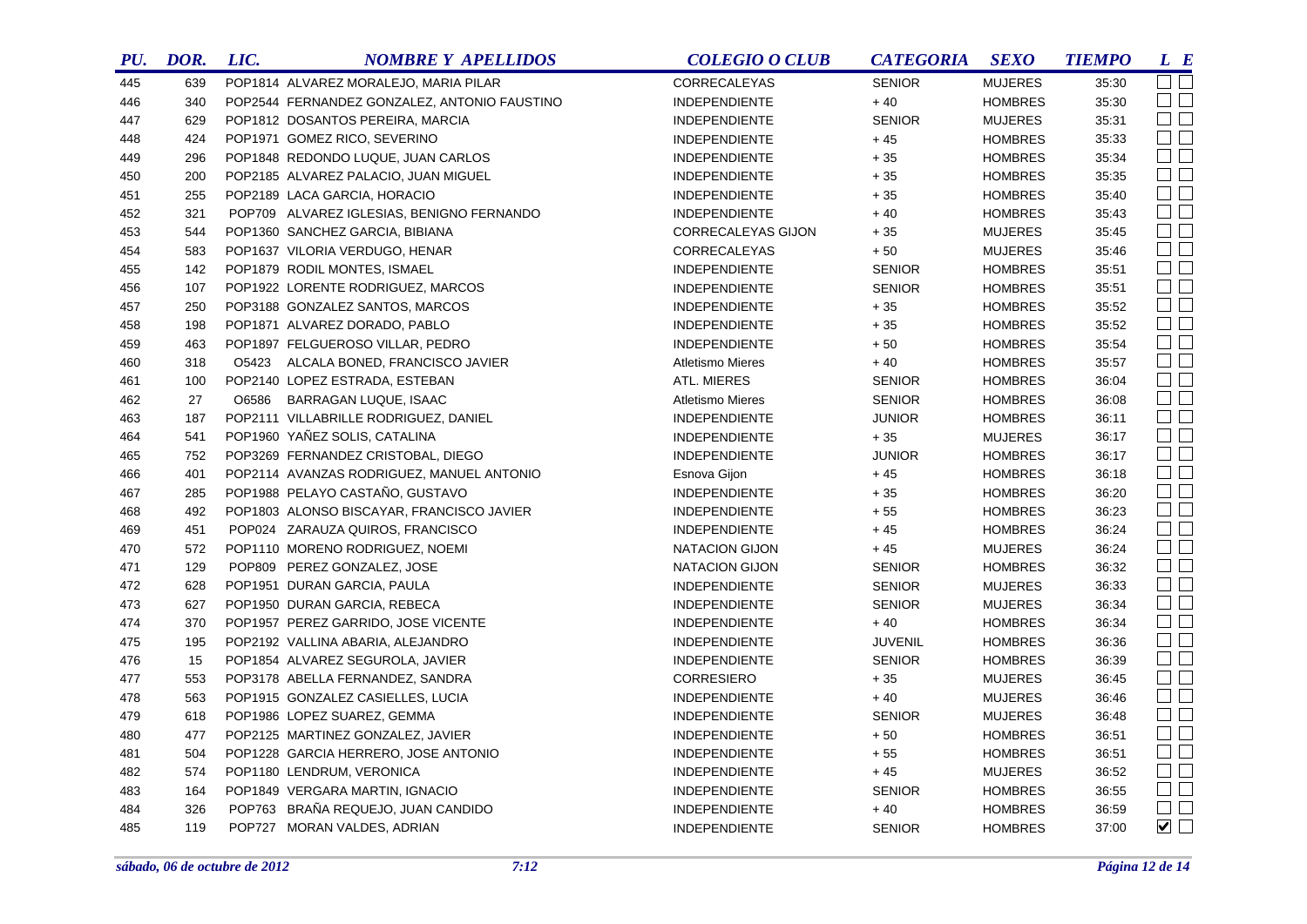| PU. | DOR. | LIC.  | <b>NOMBRE Y APELLIDOS</b>                 | <b>COLEGIO O CLUB</b>          | <b>CATEGORIA</b> | <b>SEXO</b>    | <b>TIEMPO</b> | L E                 |
|-----|------|-------|-------------------------------------------|--------------------------------|------------------|----------------|---------------|---------------------|
| 486 | 624  |       | POP829 GALAN GARCIA, PATRICIA             | <b>CORRESIERO</b>              | <b>SENIOR</b>    | <b>MUJERES</b> | 37:00         | $\Box$ $\Box$       |
| 487 | 518  |       | POP2397 FERNANDEZ LORENZO, JOSE           | <b>INDEPENDIENTE</b>           | $+60\,$          | <b>HOMBRES</b> | 37:00         | $\Box$ $\Box$       |
| 488 | 266  |       | POP707 MARTINEZ SUAREZ, RUBEN             | Correcaleyas                   | $+35$            | <b>HOMBRES</b> | 37:10         | $\Box$ $\Box$       |
| 489 | 509  |       | POP697 ORTA CERAIN, FERNANDO ANGEL        | COLUNGA ATL. JURASICO          | $+55$            | <b>HOMBRES</b> | 37:10         | $\blacksquare$      |
| 490 | 317  |       | POP1953 VILLA RODRIGUEZ, JOSE MARIA       | <b>INDEPENDIENTE</b>           | $+35$            | <b>HOMBRES</b> | 37:16         | $\blacksquare$      |
| 491 | 585  |       | O4952 SANCHEZ CRUZ, PILAR                 | Atletismo Ocle                 | $+50$            | <b>MUJERES</b> | 37:17         | $\square$           |
| 492 | 516  | O4222 | AREA DIEGO, RAFAEL                        | Atletismo Ocle                 | $+60$            | <b>HOMBRES</b> | 37:18         | $\square$ $\square$ |
| 493 | 522  | O3590 | ORTIZ DE GUINEA ARGUELLES, MIGUEL         | Asturiana Veteranos            | $+60$            | <b>HOMBRES</b> | 37:36         | $\square$           |
| 494 | 419  |       | POP1982 FERRERO FERNANDEZ, JESUS JAVIER   | <b>INDEPENDIENTE</b>           | $+45$            | <b>HOMBRES</b> | 37:40         | $\square$           |
| 495 | 527  |       | POP907 SANCHEZ VICENTE, XUAN XOSE         | <b>INDEPENDIENTE</b>           | $+60$            | <b>HOMBRES</b> | 37:48         | $\square$ $\square$ |
| 496 | 604  |       | POP2052 RODRIGO CUETARA, ERIKA            | <b>SCD Ribadesella</b>         | <b>SENIOR</b>    | <b>MUJERES</b> | 37:55         | $\square$ $\square$ |
| 497 | 601  |       | POP2057 SOMOANO CORO, NOELIA              | <b>SCD Ribadesella</b>         | <b>SENIOR</b>    | <b>MUJERES</b> | 37:56         | $\square$ $\square$ |
| 498 | 733  |       | POP2233 ESCORIAL PEREZ, SANTOS            | <b>INDEPENDIENTE</b>           | $+40$            | <b>HOMBRES</b> | 37:58         | $\Box$              |
| 499 | 591  |       | POP1955 FERNANDEZ RUIZ, LUISA             | COLUNGA ATL. JURASICO          | $+50$            | <b>MUJERES</b> | 37:59         | $\blacksquare$      |
| 500 | 510  |       | POP2599 RUBIO ARCONADA, URBANO            | <b>INDEPENDIENTE</b>           | $+55$            | <b>HOMBRES</b> | 38:03         | $\Box$              |
| 501 | 453  |       | POP1127 ALVAREZ RAMOS, CARLOS             | COLUNGA ATL. JURASICO          | $+50$            | <b>HOMBRES</b> | 38:06         | $\blacksquare$      |
| 502 | 559  |       | POP1632 MARTINEZ ALONSO, ANA MARIA        | <b>CORRE CON NOSOTRAS</b>      | $+40$            | <b>MUJERES</b> | 38:07         | $\Box$              |
| 503 | 499  |       | POP963 EGÜEN FELGUERES, LUIS FERNANDO     | COLUNGA ATL. JURASICO          | $+55$            | <b>HOMBRES</b> | 38:16         | $\blacksquare$      |
| 504 | 339  |       | POP2038 FERNANDEZ GOMEZ, MANUEL           | <b>INDEPENDIENTE</b>           | $+40$            | <b>HOMBRES</b> | 38:16         | $\square$           |
| 505 | 301  |       | POP2077 RODRIGUEZ CREGO, JORGE            | <b>INDEPENDIENTE</b>           | $+35$            | <b>HOMBRES</b> | 38:40         | $\Box$              |
| 506 | 88   |       | POP871 GONZALEZ PEREZ, SERGIO             | <b>INDEPENDIENTE</b>           | <b>SENIOR</b>    | <b>HOMBRES</b> | 38:43         | $\Box$              |
| 507 | 122  |       | POP3164 OLAY CASTELA, DAVID               | <b>INDEPENDIENTE</b>           | <b>SENIOR</b>    | <b>HOMBRES</b> | 38:43         | $\Box$ $\Box$       |
| 508 | 507  |       | POP2100 MARTINEZ LESMES, UBALDINO         | <b>INDEPENDIENTE</b>           | $+55$            | <b>HOMBRES</b> | 38:43         | $\blacksquare$      |
| 509 | 573  |       | POP2190 MENENDEZ GUTIERREZ, ISABEL        | <b>INDEPENDIENTE</b>           | $+45$            | <b>MUJERES</b> | 38:44         | $\Box$              |
| 510 | 243  |       | POP1970 GIGOSOS BLAS, DAVID               | <b>INDEPENDIENTE</b>           | $+35$            | <b>HOMBRES</b> | 38:45         | $\Box$              |
| 511 | 557  |       | POP2758 MENENDEZ MENENDEZ, ANGELA         | <b>INDEPENDIENTE</b>           | $+40$            | <b>MUJERES</b> | 38:47         | $\Box$              |
| 512 | 476  |       | POP306 LLANEZA ALVAREZ, JESUS LUIS        | <b>INDEPENDIENTE</b>           | $+50$            | <b>HOMBRES</b> | 38:48         | $\Box$              |
| 513 | 517  |       | POP2041 FELGUEROSO RATO, JUAN             | <b>INDEPENDIENTE</b>           | $+60$            | <b>HOMBRES</b> | 38:50         | $\Box$              |
| 514 | 751  |       | POP1233 VALLE LLERA, LUPE                 | <b>INDEPENDIENTE</b>           | $+50$            | <b>MUJERES</b> | 38:59         | $\overline{\smile}$ |
| 515 | 364  |       | POP297 MONTES PEREZ, LUIS ENRIQUE         | <b>INDEPENDIENTE</b>           | $+40$            | <b>HOMBRES</b> | 39:03         | $\Box$ $\Box$       |
| 516 | 584  |       | POP720 VALLINA COLLADO, CONCEPCION        | <b>INDEPENDIENTE</b>           | $+50$            | <b>MUJERES</b> | 39:08         | $\Box$              |
| 517 | 734  |       | POP3262 DIAZ PRIETO, JOSE LUIS            | <b>INDEPENDIENTE</b>           | $+35$            | <b>HOMBRES</b> | 39:12         | $\Box$              |
| 518 | 138  |       | POP2093 RAMOS NUÑEZ, RUBEN                | <b>INDEPENDIENTE</b>           | <b>SENIOR</b>    | <b>HOMBRES</b> | 39:15         | $\Box$ $\Box$       |
| 519 | 116  |       | POP2092 MERCHAN MARCOS, ANGEL MANUEL      | <b>INDEPENDIENTE</b>           | <b>SENIOR</b>    | <b>HOMBRES</b> | 39:17         | $\Box$              |
| 520 | 701  |       | POP2199 GARCIA JUESAS, DANIEL             | <b>INDEPENDIENTE</b>           | $+40$            | <b>HOMBRES</b> | 39:18         | $\Box$              |
| 521 | 501  |       | POP2390 FERNANDEZ LOPEZ, ANGEL            | Ciudad de Gijon                | $+55$            | <b>HOMBRES</b> | 39:22         | $\Box$ $\Box$       |
| 522 | 2    |       | POP1807 ACEBAL SANCHEZ, PABLO             | <b>INDEPENDIENTE</b>           | <b>SENIOR</b>    | <b>HOMBRES</b> | 39:23         | $\Box$              |
| 523 | 605  |       | POP1808 PULIDO MARTINEZ, NOELIA           | <b>INDEPENDIENTE</b>           | <b>SENIOR</b>    | <b>MUJERES</b> | 39:23         | $\Box$ $\Box$       |
| 524 | 449  |       | POP1911 VIVES GONZALEZ, JOSE BERNARDO     | Natación y Triatlón J.B. Vives | $+45$            | <b>HOMBRES</b> | 39:26         | $\Box$ $\Box$       |
| 525 | 595  |       | POP1586 CARNERO HERES, MARIA              | <b>INDEPENDIENTE</b>           | <b>JUVENIL</b>   | <b>MUJERES</b> | 39:41         | $\Box$              |
| 526 | 564  |       | POP626 CORTINA IGLESIAS, MARIA CONCEPCION | <b>INDEPENDIENTE</b>           | $+40$            | <b>MUJERES</b> | 39:41         | $\Box$              |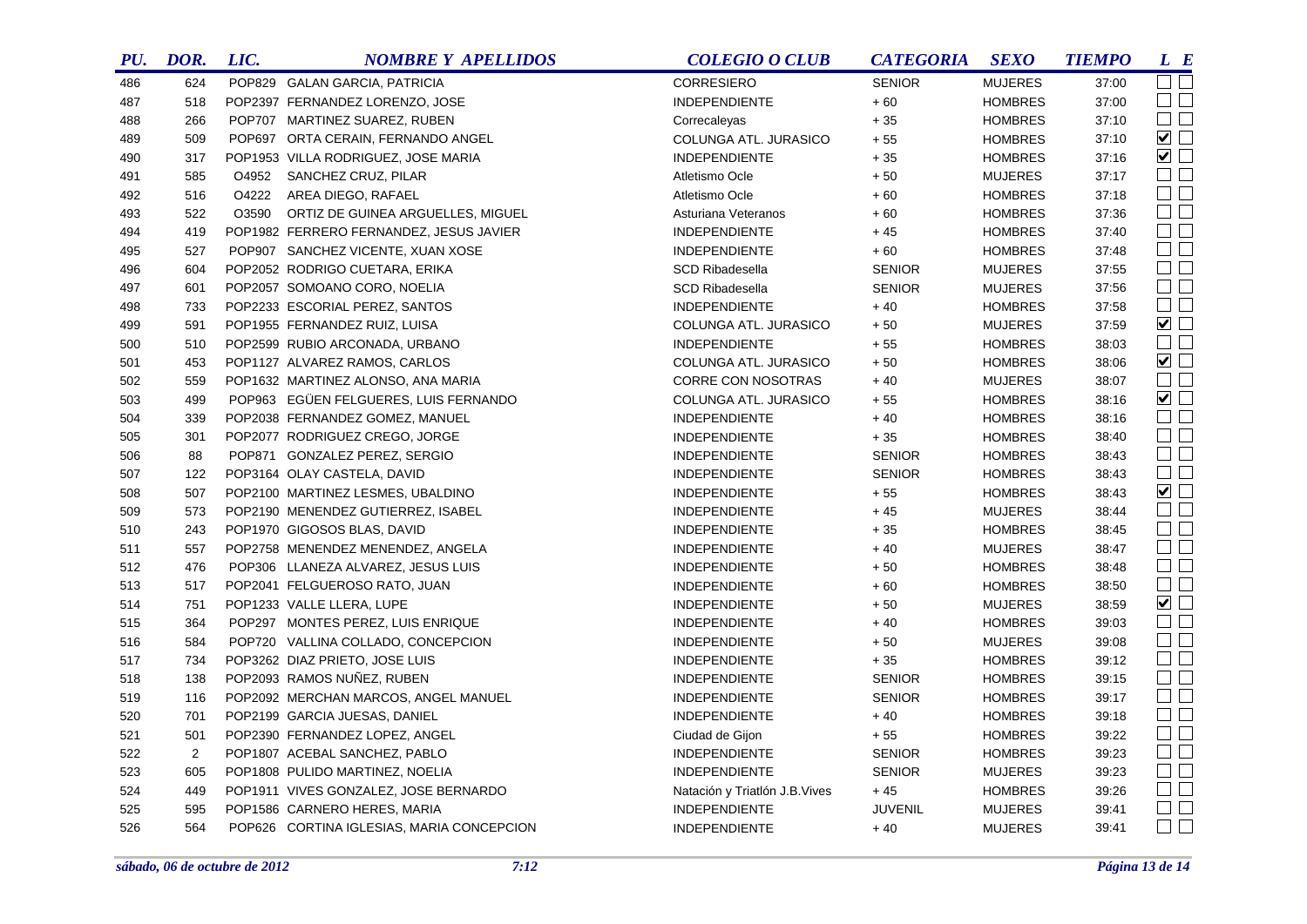| PU. | DOR. | LIC. | <b>NOMBRE Y APELLIDOS</b>             | <b>COLEGIO O CLUB</b> | <b>CATEGORIA</b> | <b>SEXO</b>    | <b>TIEMPO</b> | L E                         |
|-----|------|------|---------------------------------------|-----------------------|------------------|----------------|---------------|-----------------------------|
| 527 | 379  |      | POP625 ROMERO ROMERO, FERNANDO        | <b>INDEPENDIENTE</b>  | $+40$            | <b>HOMBRES</b> | 39.49         | $\Box$ $\Box$               |
| 528 | 456  |      | POP2034 CABRERA CONCHA, JULIAN        | <b>INDEPENDIENTE</b>  | $+50$            | <b>HOMBRES</b> | 40:21         | $\square$ $\square$         |
| 529 | 144  |      | POP2174 RODRIGUEZ GARCIA, ADRIAN      | <b>INDEPENDIENTE</b>  | <b>SENIOR</b>    | <b>HOMBRES</b> | 40:27         | $\square$ $\square$         |
| 530 | 588  |      | POP2169 MARTINEZ DE LA HOZ, ESMERALDA | <b>INDEPENDIENTE</b>  | $+50$            | <b>MUJERES</b> | 40:27         | $\square$                   |
| 531 | 566  |      | POP1869 CAPIN LOPEZ, SANDRA           | <b>INDEPENDIENTE</b>  | $+40$            | <b>MUJERES</b> | 40:36         | $\square$                   |
| 532 | 12   |      | POP2001 ALVAREZ PEREZ, DAVID          | <b>INDEPENDIENTE</b>  | <b>SENIOR</b>    | <b>HOMBRES</b> | 40:52         | $\Box$ $\Box$               |
| 533 | 551  |      | POP484 FERNANDEZ GOMEZ, BEATRIZ       | Correcaleyas          | $+35$            | <b>MUJERES</b> | 41:15         | $\Box$ $\Box$               |
| 534 | 750  |      | POP1232 VALLE LLERA, MARIA TERESA     | <b>INDEPENDIENTE</b>  | $+50$            | <b>MUJERES</b> | 41:16         | $\blacktriangledown$ $\Box$ |
| 535 | 19   |      | POP3224 AMENEIROS DIAZ, CARLOS        | <b>INDEPENDIENTE</b>  | <b>SENIOR</b>    | <b>HOMBRES</b> | 41:19         | ☑□                          |
| 536 | 613  |      | POP1984 PARDO DIAN, CARMEN            | <b>INDEPENDIENTE</b>  | <b>SENIOR</b>    | <b>MUJERES</b> | 41:41         | $\square$ $\square$         |
| 537 | 597  |      | POP1983 VILLANUEVA ALVAREZ, VANESSA   | <b>INDEPENDIENTE</b>  | <b>SENIOR</b>    | <b>MUJERES</b> | 41:41         | $\Box$                      |
| 538 | 602  |      | POP1914 SCHAEZTEL, JULIE              | <b>INDEPENDIENTE</b>  | <b>SENIOR</b>    | <b>MUJERES</b> | 41:53         | $\square$ $\square$         |
| 539 | 475  |      | POP2014 IGLESIAS ALVAREZ, JUAN LUIS   | <b>INDEPENDIENTE</b>  | $+50$            | <b>HOMBRES</b> | 41:55         | ✔□                          |
| 540 | 63   |      | POP2152 FERNANDEZ JIMENEZ, DAVID      | <b>INDEPENDIENTE</b>  | <b>SENIOR</b>    | <b>HOMBRES</b> | 41:59         | $\square$                   |
| 541 | 549  |      | POP2066 FOUBELO DIAZ, TERESA          | <b>NORDESTE</b>       | $+35$            | <b>MUJERES</b> | 41:59         | $\square$                   |
| 542 | 558  |      | POP1793 MEDINA VIGIL, MARTA           | <b>INDEPENDIENTE</b>  | $+40$            | <b>MUJERES</b> | 42:04         | $\square$                   |
| 543 | 420  |      | POP1937 FIGUIERAS MACEDA, MANUEL      | <b>INDEPENDIENTE</b>  | $+45$            | <b>HOMBRES</b> | 42:36         | $\square$                   |
| 544 | 157  |      | POP3082 TERENTE TORRE, DIEGO          | <b>INDEPENDIENTE</b>  | <b>SENIOR</b>    | <b>HOMBRES</b> | 42:37         | $\Box$ $\Box$               |
| 545 | 113  |      | POP1972 MARTINEZ PRADO, OMAR          | <b>INDEPENDIENTE</b>  | <b>SENIOR</b>    | <b>HOMBRES</b> | 42:49         | $\Box$                      |
| 546 | 525  |      | 05443 PRENDES VIÑA, CARLOS FRANCISCO  | Nautico Carreño       | $+60$            | <b>HOMBRES</b> | 42:49         | $\Box$ $\Box$               |
| 547 | 598  |      | POP2131 SUAREZ VEGA, CAROLINA         | <b>INDEPENDIENTE</b>  | <b>SENIOR</b>    | <b>MUJERES</b> | 42:59         | $\square$ $\square$         |
| 548 | 587  |      | POP2126 QINZAÑOS GARCIA, EVA          | <b>INDEPENDIENTE</b>  | $+50$            | <b>MUJERES</b> | 43:21         | $\square$ $\square$         |
| 549 | 620  |      | POP1938 GUTIERREZ RODRIGUEZ, CRISTINA | <b>INDEPENDIENTE</b>  | <b>SENIOR</b>    | <b>MUJERES</b> | 43:24         | $\square$                   |
| 550 | 610  |      | POP1985 PEREZ DIAZ, TATIANA           | <b>INDEPENDIENTE</b>  | <b>SENIOR</b>    | <b>MUJERES</b> | 43.24         | $\Box$ $\Box$               |
| 551 | 98   |      | POP774 LAGO CACHON, DAVID             | <b>INDEPENDIENTE</b>  | <b>SENIOR</b>    | <b>HOMBRES</b> | 43:25         | $\Box$ $\Box$               |
| 552 | 631  |      | POP772 DIEGO INES, CARMEN MANUELA     | <b>INDEPENDIENTE</b>  | <b>SENIOR</b>    | <b>MUJERES</b> | 44:04         | $\Box$<br>┐                 |

*Los atletas con SC no pasaron la cámara de llamadas con lo que no saldrán en las clasificaciones individuales ni puntuarán por equipos*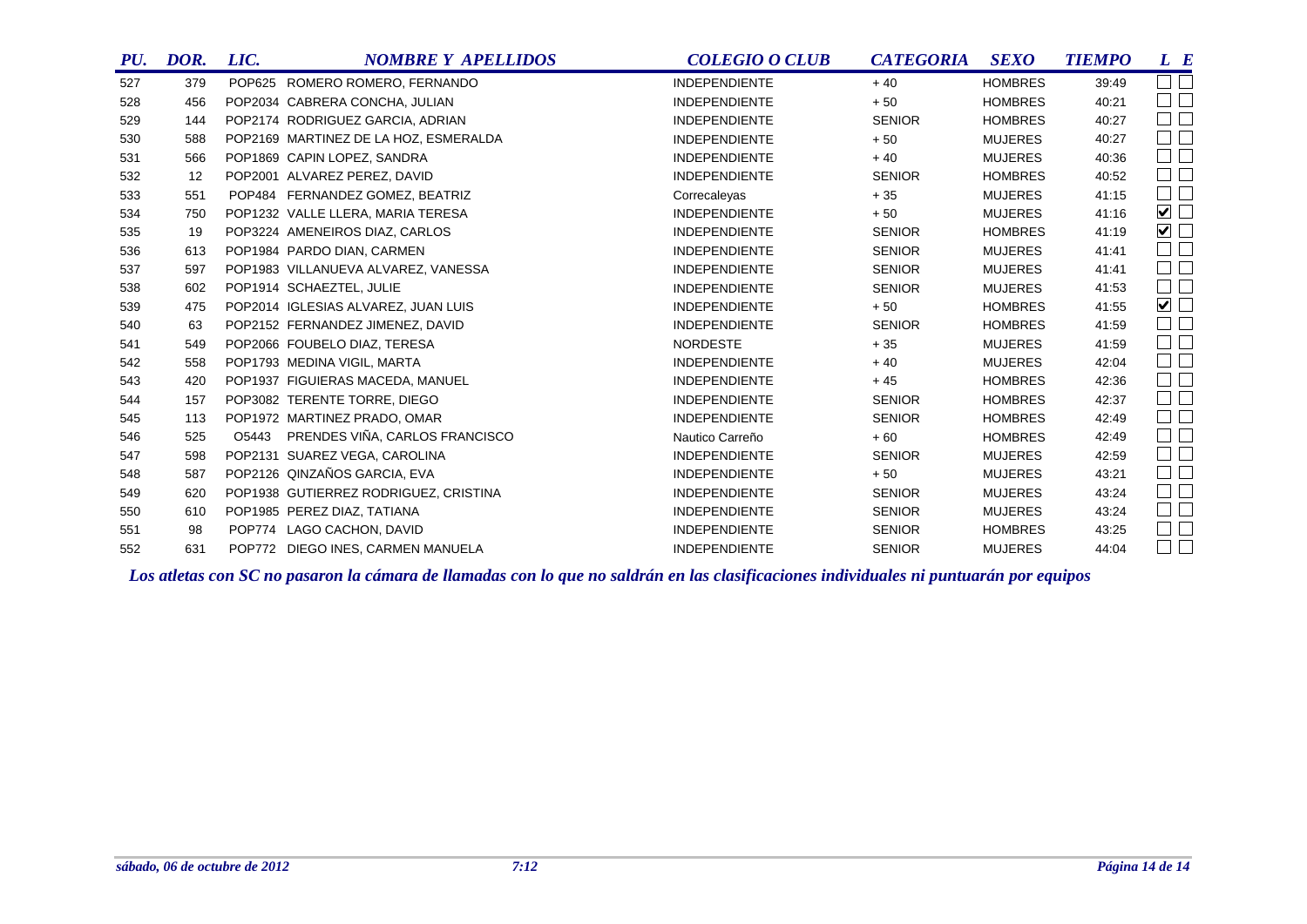|      |      |         | <b>X CARRERA POPULAR</b><br><b>DEL JURASICO</b><br><b>LASTRES-COLUNGA</b><br>06/10/2012<br><b>CATEGORIA: JUVENIL MUJERES</b> | <b>HORA PRUEBA:</b><br>17:30<br><b>DISTANCIA:</b><br>6.900m |               |
|------|------|---------|------------------------------------------------------------------------------------------------------------------------------|-------------------------------------------------------------|---------------|
| PUE. | DOR. | LIC.    | <b>NOMBRE Y APELLIDOS</b>                                                                                                    | <b>COLEGIO O CLUB</b>                                       | <b>TIEMPO</b> |
|      | 594  | O6387   | TEIXEIRA HIDALGO, YAIZA                                                                                                      | AD Gijon Atletismo                                          | 28:59         |
|      | 595  | POP1586 | <b>CARNERO HERES, MARIA</b>                                                                                                  | <b>INDEPENDIENTE</b>                                        | 39:41         |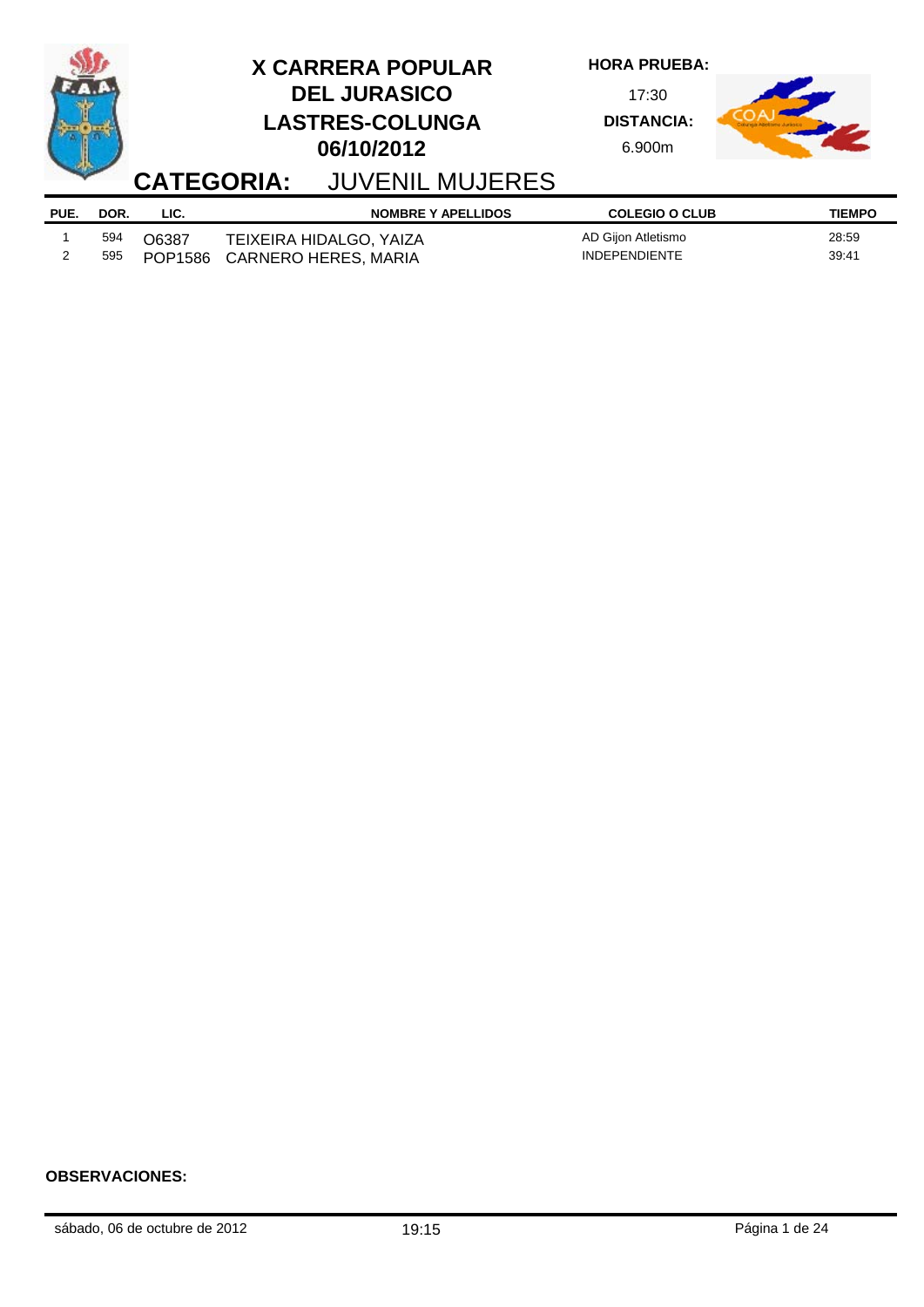|               |      | <b>CATEGORIA:</b> | <b>X CARRERA POPULAR</b><br><b>DEL JURASICO</b><br><b>LASTRES-COLUNGA</b><br>06/10/2012<br><b>JUVENIL HOMBRES</b> | <b>HORA PRUEBA:</b><br>17:30<br><b>DISTANCIA:</b><br>6.900m |               |
|---------------|------|-------------------|-------------------------------------------------------------------------------------------------------------------|-------------------------------------------------------------|---------------|
|               |      |                   |                                                                                                                   |                                                             |               |
| PUE.          | DOR. | LIC.              | <b>NOMBRE Y APELLIDOS</b>                                                                                         | <b>COLEGIO O CLUB</b>                                       | <b>TIEMPO</b> |
|               | 189  |                   |                                                                                                                   | AD Gijon Atletismo                                          | 25:40         |
| $\mathcal{P}$ | 191  | O6660<br>O6722    | ARAGON JIMENEZ, ERIC                                                                                              | Dep. Estadio Gijon                                          | 25:48         |
| 3             | 190  | O5915             | FERNANDEZ FERNANDEZ, JORGE                                                                                        | AD Gijon Atletismo                                          | 26:55         |
| 4             | 193  | O6268             | DE LA VEGA VIÑA, LUIS<br>RIVAS LLERA, DANIEL                                                                      | Dep. Estadio Gijon                                          | 27:53         |
| 5             | 194  | POP1815           | ROBLES HEDREÑO, VICTOR                                                                                            | Club Cangas de Onis Atletismo                               | 29:07         |

o.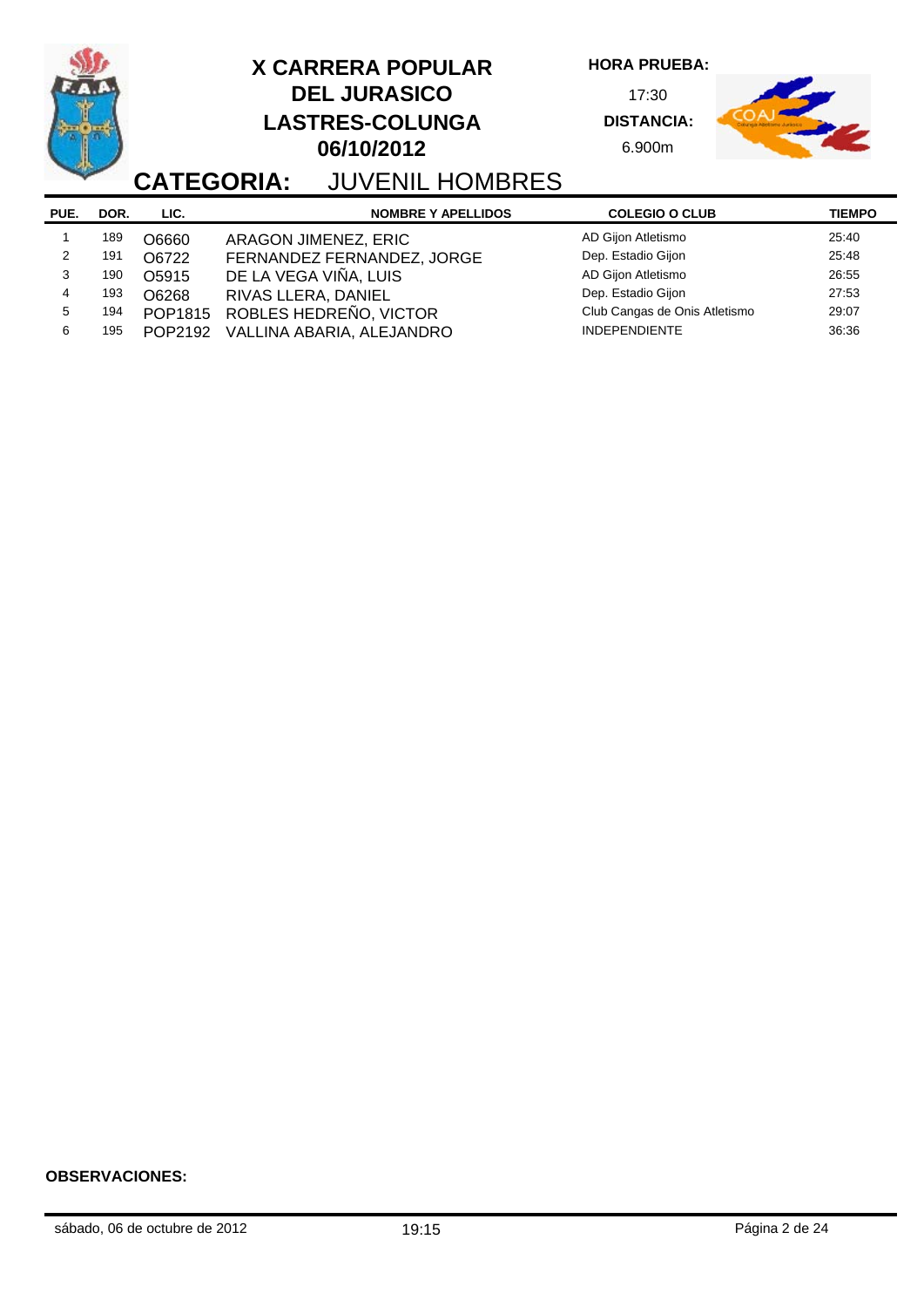|      |      |         | <b>X CARRERA POPULAR</b><br><b>DEL JURASICO</b><br><b>LASTRES-COLUNGA</b><br>06/10/2012<br><b>CATEGORIA: JUNIOR MUJERES</b> | <b>HORA PRUEBA:</b><br>17:30<br><b>DISTANCIA:</b><br>6.900m |               |
|------|------|---------|-----------------------------------------------------------------------------------------------------------------------------|-------------------------------------------------------------|---------------|
|      |      |         |                                                                                                                             |                                                             |               |
| PUE. | DOR. | LIC.    | <b>NOMBRE Y APELLIDOS</b>                                                                                                   | <b>COLEGIO O CLUB</b>                                       | <b>TIEMPO</b> |
|      | 724  | POP2227 | POLLINO DE ABIA, MONICA                                                                                                     | <b>INDEPENDIENTE</b>                                        | 35:19         |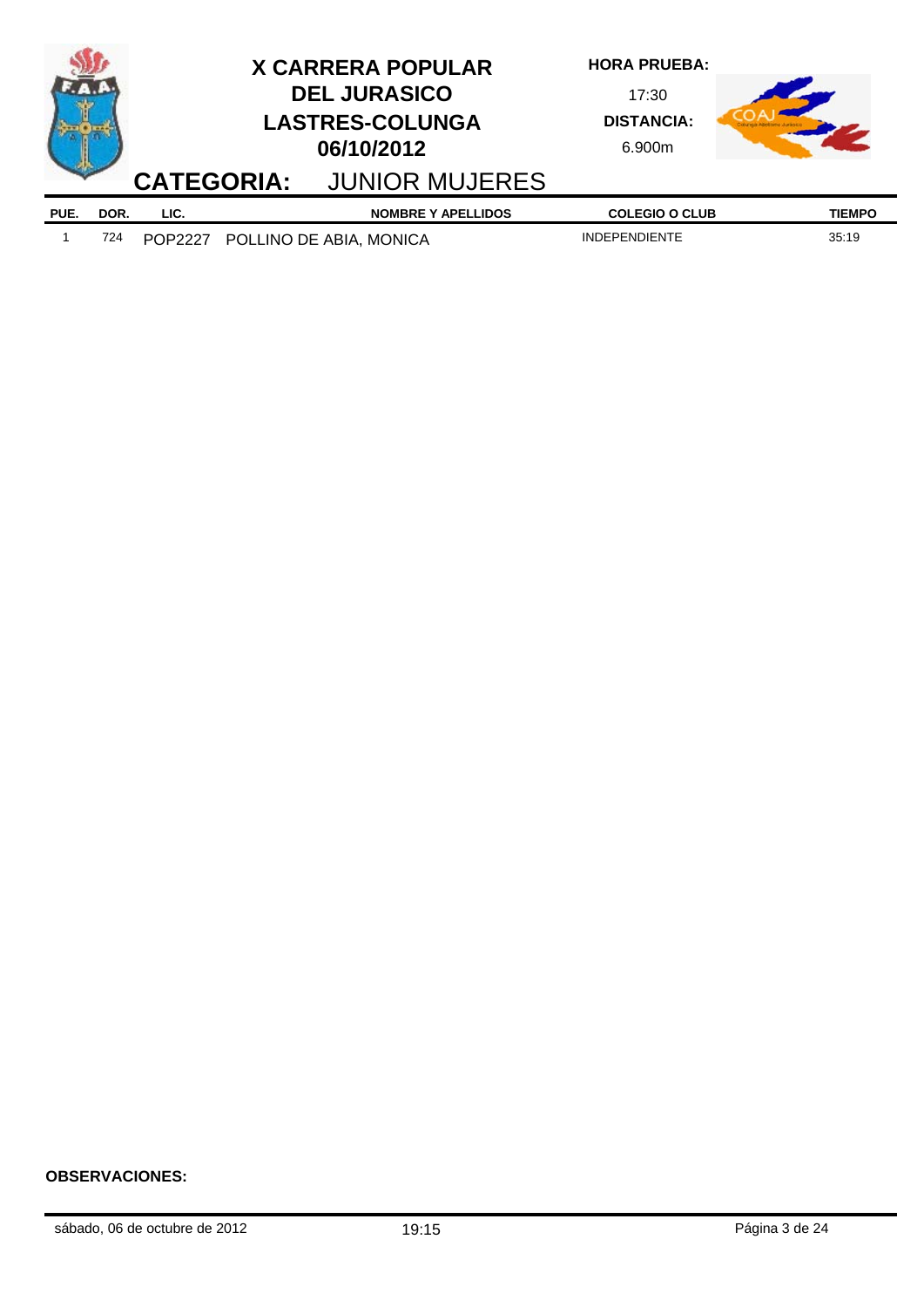|                |      |               | <b>X CARRERA POPULAR</b><br><b>DEL JURASICO</b><br><b>LASTRES-COLUNGA</b><br>06/10/2012<br><b>CATEGORIA: JUNIOR HOMBRES</b> | <b>HORA PRUEBA:</b><br>17:30<br><b>DISTANCIA:</b><br>6.900m |               |
|----------------|------|---------------|-----------------------------------------------------------------------------------------------------------------------------|-------------------------------------------------------------|---------------|
| PUE.           | DOR. | LIC.          | <b>NOMBRE Y APELLIDOS</b>                                                                                                   | <b>COLEGIO O CLUB</b>                                       | <b>TIEMPO</b> |
|                | 188  | O5824         | VIOR ALVAREZ, JONATAN                                                                                                       | <b>INDEPENDIENTE</b>                                        | 22:19         |
| 2              | 182  | POP1979       | <b>GARCIA CAPIN, ADRIAN</b>                                                                                                 | AD Gijon Atletismo                                          | 23:54         |
| 3              | 185  | O5643         | MALLADA SANCHEZ, PABLO FABIAN                                                                                               | <b>INDEPENDIENTE</b>                                        | 24:29         |
| 4              | 707  | POP2203       | MARTINEZ RODRIGUEZ, BORJA                                                                                                   | <b>INDEPENDIENTE</b>                                        | 24:37         |
| 5              | 718  | O6131         | CANELLADA BARBON, FERNANDO                                                                                                  | Oviedo At.                                                  | 25:14         |
| 6              | 186  | <b>POP868</b> | VANHOUCKE, YNGWIE                                                                                                           | <b>Flanders Athletic Club</b>                               | 26:00         |
| $\overline{7}$ | 181  | POP2134       | FUERTES GALDON, MANUEL JESUS                                                                                                | <b>INDEPENDIENTE</b>                                        | 26:39         |
| 8              | 740  | O6687         | LAGE CASTILLERO, RUBEN                                                                                                      | Gaitero Villaviciosa                                        | 28:08         |
| 9              | 183  | POP1874       | HERRERO GARCIA, ALEJANDRO                                                                                                   | <b>INDEPENDIENTE</b>                                        | 28:37         |
| 10             | 180  | <b>POP821</b> | CARAVIA SUAREZ, ALVARO                                                                                                      | <b>INDEPENDIENTE</b>                                        | 32:31         |
| 11             | 187  | POP2111       | VILLABRILLE RODRIGUEZ, DANIEL                                                                                               | <b>INDEPENDIENTE</b>                                        | 36:11         |
| 12             | 752  | POP3269       | FERNANDEZ CRISTOBAL, DIEGO                                                                                                  | <b>INDEPENDIENTE</b>                                        | 36:17         |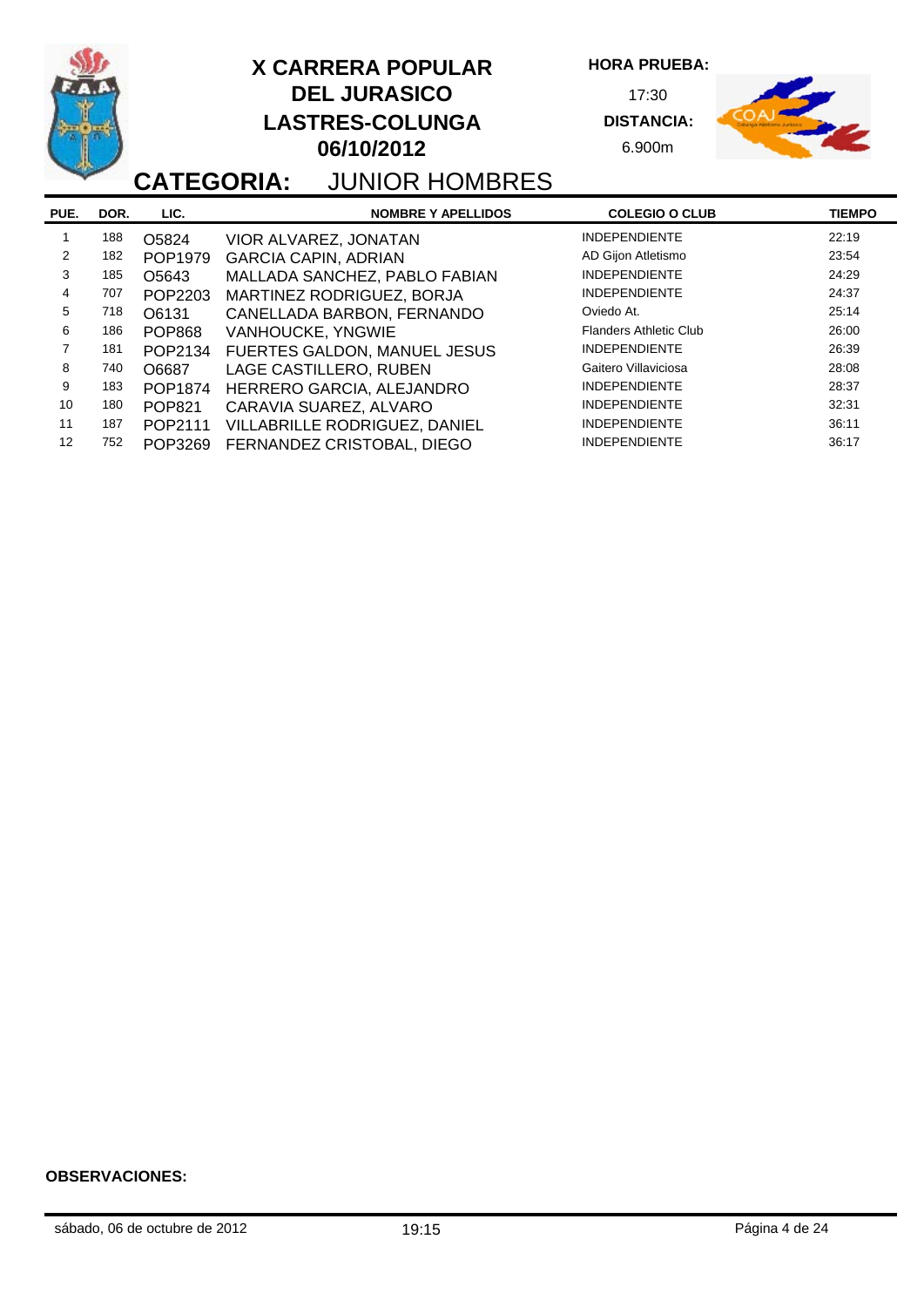|      |      |                   | <b>CATEGORIA:</b> | <b>X CARRERA POPULAR</b><br><b>DEL JURASICO</b><br><b>LASTRES-COLUNGA</b><br>06/10/2012<br><b>PROMESA MUJERES</b> | <b>HORA PRUEBA:</b><br>17:30<br><b>DISTANCIA:</b><br>6.900m |               |
|------|------|-------------------|-------------------|-------------------------------------------------------------------------------------------------------------------|-------------------------------------------------------------|---------------|
|      |      |                   |                   |                                                                                                                   |                                                             |               |
| PUE. | DOR. | LIC.              |                   | <b>NOMBRE Y APELLIDOS</b>                                                                                         | <b>COLEGIO O CLUB</b>                                       | <b>TIEMPO</b> |
|      | 596  | S <sub>1024</sub> |                   | IBAÑEZ GONZALEZ, LUCIA                                                                                            | LUPA-REINOSA                                                | 27:41         |

j,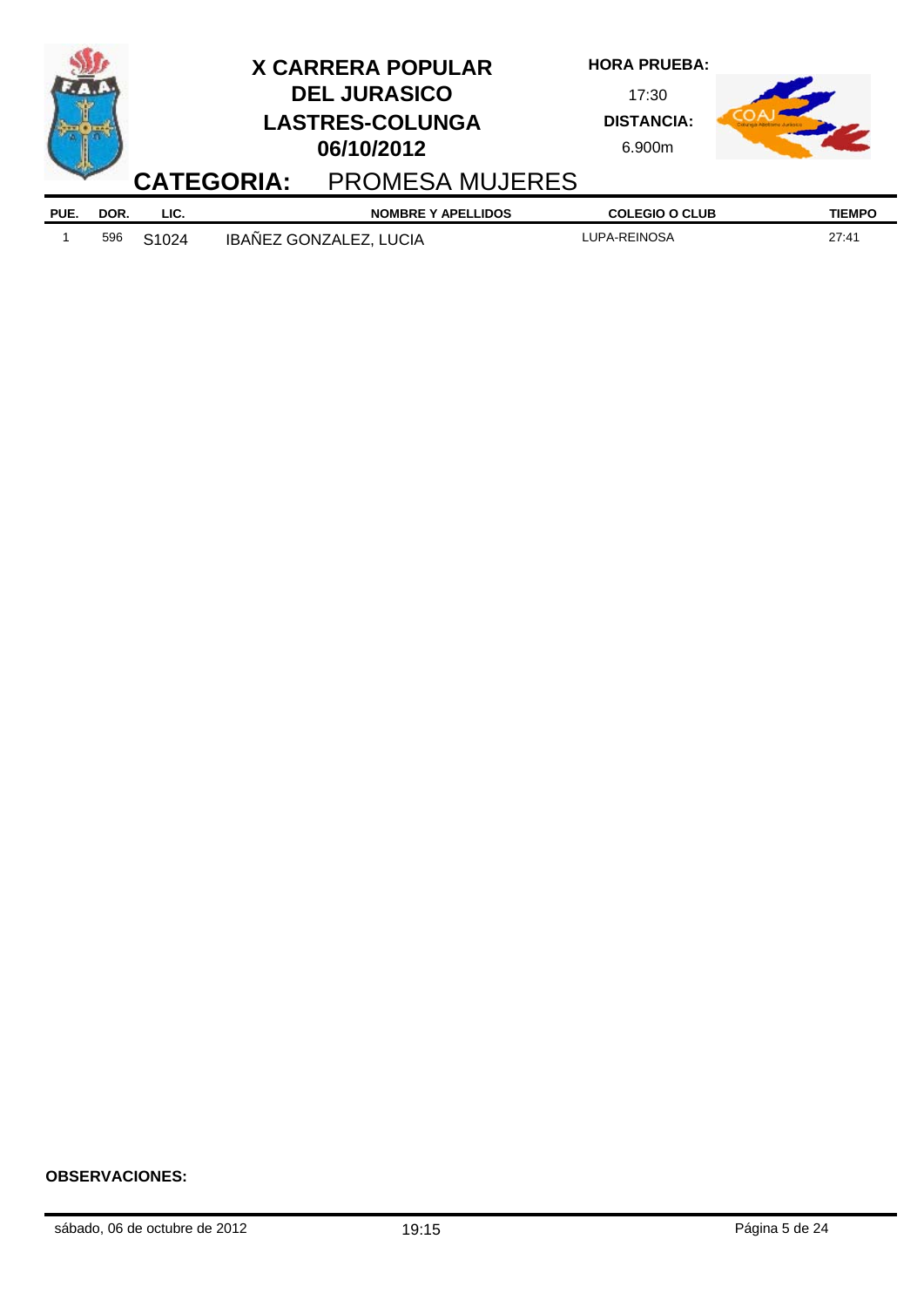**PUE. NOMBRE Y APELLIDOS COLEGIO O CLUB DOR. LIC. TIEMPO CATEGORIA:** PROMESA HOMBRES **HORA PRUEBA:** 17:30 **DISTANCIA:** 6.900m **DEL JURASICO LASTRES-COLUNGA 06/10/2012 X CARRERA POPULAR** 1 172 POP1935 FERNANDEZ DIEZ, VICTOR INDEPENDIENTE 2 175 O5408 MARTINEZ AMORIN, SERGIO INDEPENDIENTE 23:44 3 747 POP2244 WHEELER BALDWIN, JUSTIN INDEPENDIENTE 26:10<br>26:10 177 AS3705 MORENO GARCIA VICTOR 20:51 4 177 AS3705 MORENO GARCIA, VICTOR Atletismo Corvera 26:51 5 170 POP1859 ALVAREZ FERNANDEZ, ALEJANDRO INDEPENDIENTE 26:54 6 739 POP2097 ARDURA CAYADO, ERIC Gaitero Villaviciosa and 27:38<br>173 POP1899 GARCIA GOMEZ ELISEO GAINERENDIENTE 27:46 7 173 POP1899 GARCIA GOMEZ, ELISEO INDEPENDIENTE 27:46 8 711 POP2210 RODRIGO RUBIO, PABLO 9 178 POP2135 RODRIGUEZ PEREZ, DAVID INDEPENDIENTE 30:27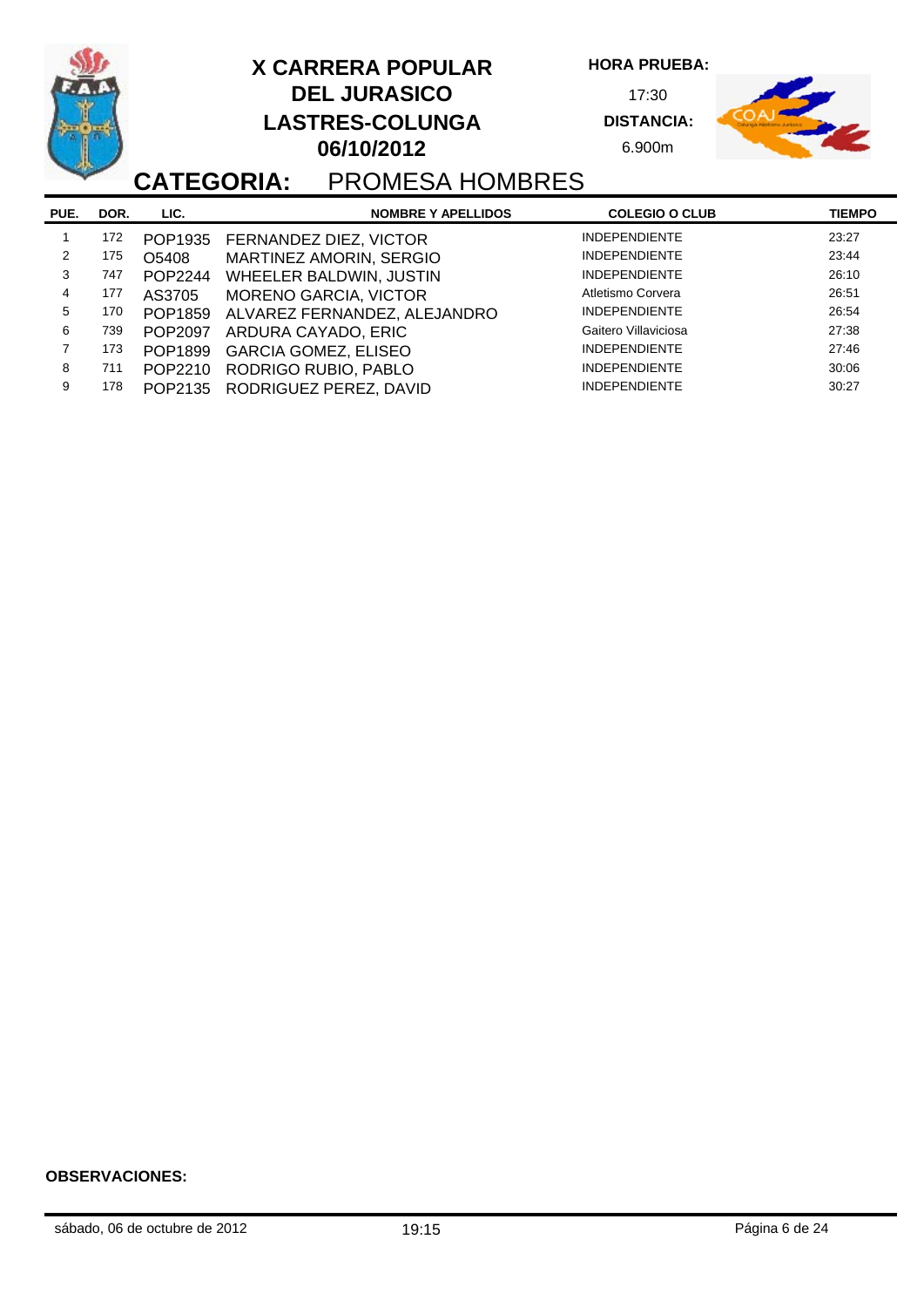

**HORA PRUEBA:**

17:30 **DISTANCIA:** 6.900m



# **CATEGORIA:** SENIOR MUJERES

| PUE.                    | DOR. | LIC.           | <b>NOMBRE Y APELLIDOS</b>             | <b>COLEGIO O CLUB</b>   | <b>TIEMPO</b> |
|-------------------------|------|----------------|---------------------------------------|-------------------------|---------------|
| $\mathbf{1}$            | 607  | O6839          | PRIETO DIAZ, LETICIA                  | Recta Final-Toscaf      | 26:48         |
| $\mathbf{2}$            | 625  | AS3462         | ESCUDERO MARTINEZ, MARTA              | <b>SCD Ribadesella</b>  | 27:46         |
| 3                       | 614  | O5094          | OCHOA TAMARGO, RAQUEL                 | Oviedo At.              | 30:27         |
| $\overline{\mathbf{4}}$ | 638  | POP1183        | <b>BALBIN SAN MIGUEL, CATALINA</b>    | COLUNGA ATL. JURASICO   | 30:33         |
| 5                       | 617  | POP2138        | LORENZANA GAMEZ, MARTA                | <b>INDEPENDIENTE</b>    | 32:07         |
| 6                       | 626  | POP2063        | ESCUDERO MARTINEZ, CRISTINA           | <b>SCD Ribadesella</b>  | 32:22         |
| $\overline{7}$          | 630  | POP1896        | DIEZ FERNANDEZ, CRISTINA              | Atletismo Ocle          | 32:29         |
| 8                       | 623  | POP3151        | GARCIA FERNANDEZ, VANESSA             | <b>INDEPENDIENTE</b>    | 32:32         |
| 9                       | 634  | POP1926        | CORTEGUERA MARTINEZ, PAULA            | <b>INDEPENDIENTE</b>    | 32:35         |
| 10                      | 608  | POP2102        | PRENDES PEREZ, ANDREA                 | <b>INDEPENDIENTE</b>    | 32:41         |
| 11                      | 616  | POP1811        | MANZANO GOMEZ, PATRICIA               | <b>INDEPENDIENTE</b>    | 33:16         |
| 12                      | 622  | POP1237        | GONZALEZ BLANCO, CRISTINA             | <b>INDEPENDIENTE</b>    | 33:19         |
| 13                      | 632  | POP1652        | DIAZ FANJUL, VANESA                   | <b>INDEPENDIENTE</b>    | 34:01         |
| 14                      | 609  | POP2079        | PEREZ SUAREZ, RAQUEL                  | <b>INDEPENDIENTE</b>    | 34:24         |
| 15                      | 636  | POP1673        | CARBALLAL CARRANCEDO, ALEXANDRA       | <b>INDEPENDIENTE</b>    | 34:32         |
| 16                      | 615  | POP1795        | NAREDO RUBIO, LAURA                   | <b>INDEPENDIENTE</b>    | 34:42         |
| 17                      | 621  | POP1308        | GONZALEZ FREIRE, VANESSA              | <b>TRIATLON LUGONES</b> | 34:56         |
| 18                      | 603  | POP1846        | <b>RUBIO PRIETO, LUCIA</b>            | <b>INDEPENDIENTE</b>    | 35:06         |
| 19                      | 639  |                | POP1814 ALVAREZ MORALEJO, MARIA PILAR | <b>CORRECALEYAS</b>     | 35:30         |
| 20                      | 629  | POP1812        | <b>DOSANTOS PEREIRA, MARCIA</b>       | <b>INDEPENDIENTE</b>    | 35:31         |
| 21                      | 628  | POP1951        | DURAN GARCIA, PAULA                   | <b>INDEPENDIENTE</b>    | 36:33         |
| 22                      | 627  | POP1950        | DURAN GARCIA, REBECA                  | <b>INDEPENDIENTE</b>    | 36:34         |
| 23                      | 618  | POP1986        | LOPEZ SUAREZ, GEMMA                   | <b>INDEPENDIENTE</b>    | 36:48         |
| 24                      | 624  | <b>POP829</b>  | <b>GALAN GARCIA, PATRICIA</b>         | <b>CORRESIERO</b>       | 37:00         |
| 25                      | 604  | POP2052        | RODRIGO CUETARA, ERIKA                | <b>SCD Ribadesella</b>  | 37:55         |
| 26                      | 601  | POP2057        | SOMOANO CORO, NOELIA                  | <b>SCD Ribadesella</b>  | 37:56         |
| 27                      | 605  | POP1808        | PULIDO MARTINEZ, NOELIA               | <b>INDEPENDIENTE</b>    | 39:23         |
| 28                      | 613  | POP1984        | PARDO DIAN, CARMEN                    | <b>INDEPENDIENTE</b>    | 41:41         |
| 29                      | 597  | POP1983        | VILLANUEVA ALVAREZ, VANESSA           | <b>INDEPENDIENTE</b>    | 41:41         |
| 30                      | 602  | POP1914        | <b>SCHAEZTEL, JULIE</b>               | <b>INDEPENDIENTE</b>    | 41:53         |
| 31                      | 598  | POP2131        | SUAREZ VEGA, CAROLINA                 | <b>INDEPENDIENTE</b>    | 42:59         |
| 32                      | 620  | POP1938        | GUTIERREZ RODRIGUEZ, CRISTINA         | <b>INDEPENDIENTE</b>    | 43:24         |
| 33                      | 610  | <b>POP1985</b> | PEREZ DIAZ, TATIANA                   | <b>INDEPENDIENTE</b>    | 43:24         |
| 34                      | 631  | <b>POP772</b>  | DIEGO INES, CARMEN MANUELA            | <b>INDEPENDIENTE</b>    | 44:04         |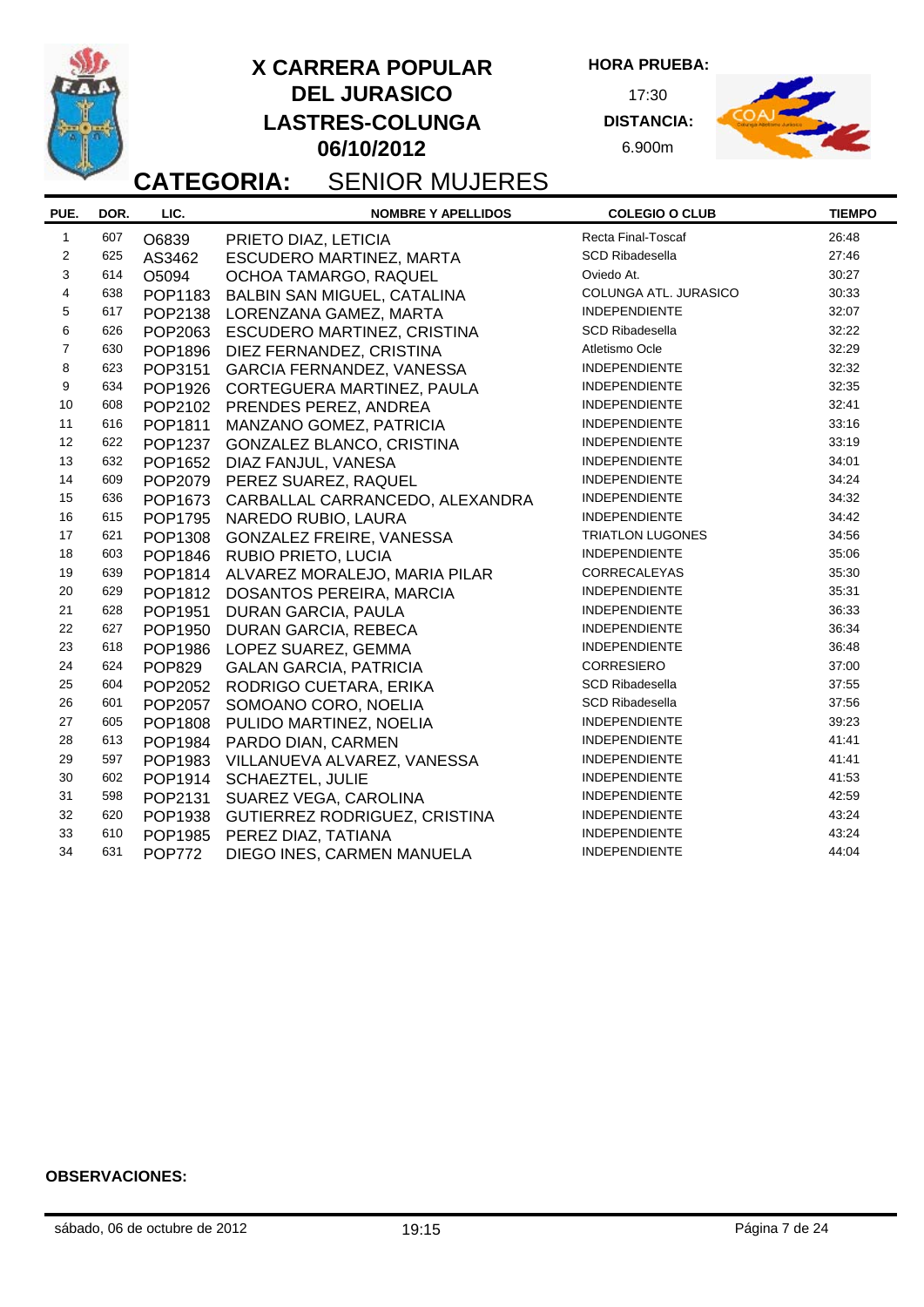**HORA PRUEBA:**

17:30 **DISTANCIA:** 6.900m



# **CATEGORIA:** SENIOR HOMBRES

| PUE.           | DOR. | LIC.           | <b>NOMBRE Y APELLIDOS</b>            | <b>COLEGIO O CLUB</b>            | <b>TIEMPO</b> |
|----------------|------|----------------|--------------------------------------|----------------------------------|---------------|
| $\mathbf{1}$   | 111  | POP992         | MARTINEZ MENDEZ, IVAN                | <b>INDEPENDIENTE</b>             | 23:25         |
| 2              | 95   | O6864          | JIMENEZ ACUÑA, HUBERNEY              | AD Gijon Atletismo               | 23:30         |
| 3              | 155  | O4983          | SUAREZ GARCIA, EDUARDO               | S.G. Pontevedra                  | 23:35         |
| 4              | 8    | POP1506        | ALVAREZ GONZALEZ, JOAQUIN            | <b>CRONOASTUR</b>                | 23:41         |
| 5              | 39   | <b>POP704</b>  | CARRIO ORTEGA, GABRIEL               | <b>INDEPENDIENTE</b>             | 23:42         |
| 6              | 158  | POP1576        | TIRADOR BADA, MIGUEL ANGEL           | <b>SCD Ribadesella Atletismo</b> | 24:10         |
| $\overline{7}$ | 54   | POP1820        | FERNANDEZ ANTON, DIEGO               | <b>INDEPENDIENTE</b>             | 24:24         |
| 8              | 87   | POP1416        | GONZALEZ MARTINEZ-CUE, ALEJANDRO     | <b>INDEPENDIENTE</b>             | 24:27         |
| 9              | 36   | O6659          | CAMPAL LOPEZ, JOSE MANUEL            | AD Gijon Atletismo               | 24:34         |
| 10             | 23   | POP2032        | ARHOUN, AZEEDDINE                    | RECTA FINAL LUARCA               | 24:53         |
| 11             | 76   | POP2090        | <b>GARCIA GONZALEZ, OMAR</b>         | <b>INDEPENDIENTE</b>             | 24:56         |
| 12             | 109  | POP2050        | LOZANO GARCIA, BORJA                 | <b>INDEPENDIENTE</b>             | 24:58         |
| 13             | 105  | POP3181        | LOPEZ MENENDEZ, MIGUEL               | <b>INDEPENDIENTE</b>             | 25:11         |
| 14             | 78   | POP1862        | <b>GARCIA MARTINEZ, FRAN</b>         | <b>INDEPENDIENTE</b>             | 25:13         |
| 15             | 4    |                | POP2115 ALONSO RAIGOSO, VICTOR       | INFIESTO ATL.                    | 25:19         |
| 16             | 41   | POP2104        | CASTAÑON GUTIERREZ, ALEJANDRO        | <b>INDEPENDIENTE</b>             | 25:26         |
| 17             | 10   |                | POP1474 ALVAREZ LOPEZ, HERMOGENES    | INDEPENDIENTE                    | 25:34         |
| 18             | 45   | POP2027        | CORTINA FERNANDEZ, ALBERTO           | INDEPENDIENTE                    | 25:49         |
| 19             | 74   | POP1975        | <b>GARCIA GARCIA, DAVID</b>          | <b>INDEPENDIENTE</b>             | 25:50         |
| 20             | 114  | POP1601        | MENDEZ CAMPA, IVAN                   | <b>CRONOASTUR</b>                | 25:54         |
| 21             | 30   | POP1792        | <b>BOLADO GIL, DAVID</b>             | <b>INDEPENDIENTE</b>             | 26:05         |
| 22             | 104  | POP2142        | LOPEZ MARTINEZ, PEDRO                | <b>INDEPENDIENTE</b>             | 26:09         |
| 23             | 26   | <b>POP1867</b> | <b>BARDON GIMENO, OSCAR</b>          | <b>INDEPENDIENTE</b>             | 26:13         |
| 24             | 82   | <b>POP140</b>  | <b>GARCIA TEMPRANO, JOSE MANUEL</b>  | <b>INDEPENDIENTE</b>             | 26:14         |
| 25             | 719  | AS3568         | CARRIL DEL RIO, IGNACIO              | <b>SCD Ribadesella</b>           | 26:15         |
| 26             | 139  | POP2182        | RAMOS SANCHEZ, ADRIAN                | <b>INDEPENDIENTE</b>             | 26:26         |
| 27             | 115  | O5083          | MENENDEZ LLORENTE, FRANCISCO JAVIER  | FEVE Oviedo Kayak                | 26:30         |
| 28             | 53   | POP1993        | FERNANDEZ ALVAREZ, MIGUEL ANGEL      | CIUDAD DE GIJON                  | 26:37         |
| 29             | 147  | <b>POP770</b>  | RUIZ PRIETO, MARCOS                  | LIEBANA                          | 26:43         |
| 30             | 77   | POP2179        | <b>GARCIA IGLESIAS, IVAN</b>         | <b>INDEPENDIENTE</b>             | 26:44         |
| 31             | 5    | POP2184        | ALVAREZ CHAMORRO, ANTONIO            | INDEPENDIENTE                    | 26:51         |
| 32             | 47   | <b>POP1798</b> | CUETARA FERNANDEZ, RUBEN             | <b>INDEPENDIENTE</b>             | 27:02         |
| 33             | 17   | <b>POP928</b>  | ALVAREZ VILLAR, JOSE MIGUEL          | COLUNGA ATL. JURASICO            | 27:05         |
| 34             | 154  | POP2061        | SUAREZ DIAZ, DIEGO                   | <b>SCD Ribadesella</b>           | 27:06         |
| 35             | 52   | POP2118        | FERNANDEZ ALVAREZ, JOSE MARIA        | TOSCAF-RECTA FINAL               | 27:07         |
| 36             | 99   | POP2143        | LANDA BAGÜES, PABLO                  | <b>INDEPENDIENTE</b>             | 27:16         |
| 37             | 42   | POP2108        | CASTAÑON GUTIERREZ, DAVID            | <b>INDEPENDIENTE</b>             | 27:19         |
| 38             | 140  | <b>POP1885</b> | REGUERA LOPEZ, JONATHAN              | <b>INDEPENDIENTE</b>             | 27:20         |
| 39             | 59   | POP1883        | FERNANDEZ CUESTA, SENEN              | <b>INDEPENDIENTE</b>             | 27:21         |
| 40             | 31   | POP1890        | <b>BUSTILLO PALACIOS, RICARDO</b>    | <b>INDEPENDIENTE</b>             | 27:23         |
| 41             | 127  | POP1829        | PEREIRA LOPEZ, LUIS                  | <b>INDEPENDIENTE</b>             | 27:31         |
| 42             | 167  | POP2124        | VILLABRILLE RODRIGUEZ, MARIO         | <b>INDEPENDIENTE</b>             | 27:32         |
| 43             | 160  | POP1723        | <b>UBEDA GONZALEZ, JAVIER</b>        | <b>INDEPENDIENTE</b>             | 27:40         |
| 44             | 133  | POP1956        | PLATAS IGLESIAS, ANDRES              | <b>INDEPENDIENTE</b>             | 27:45         |
| 45             | 90   | <b>POP1788</b> | <b>GONZALEZ VALENTIN, JOSE MARIA</b> | No te pares team                 | 27:54         |
| 46             | 162  | POP1946        | VALLE DIAZ, ANTONIO                  | <b>INDEPENDIENTE</b>             | 27:56         |
| 47             | 65   | POP2073        | FERNANDEZ LEON, ALEJANDRO            | <b>INDEPENDIENTE</b>             | 28:06         |
| 48             | 112  | POP1388        | MARTINEZ PICON, PEDRO                | <b>INDEPENDIENTE</b>             | 28:08         |
| 49             | 121  | POP2058        | NORNIELLA NIETO, ELOY                | <b>SCD Ribadesella</b>           | 28:10         |
| 50             | 71   | POP2103        | GARCIA ALVAREZ, ADRIAN               | <b>INDEPENDIENTE</b>             | 28:18         |
|                |      |                |                                      |                                  |               |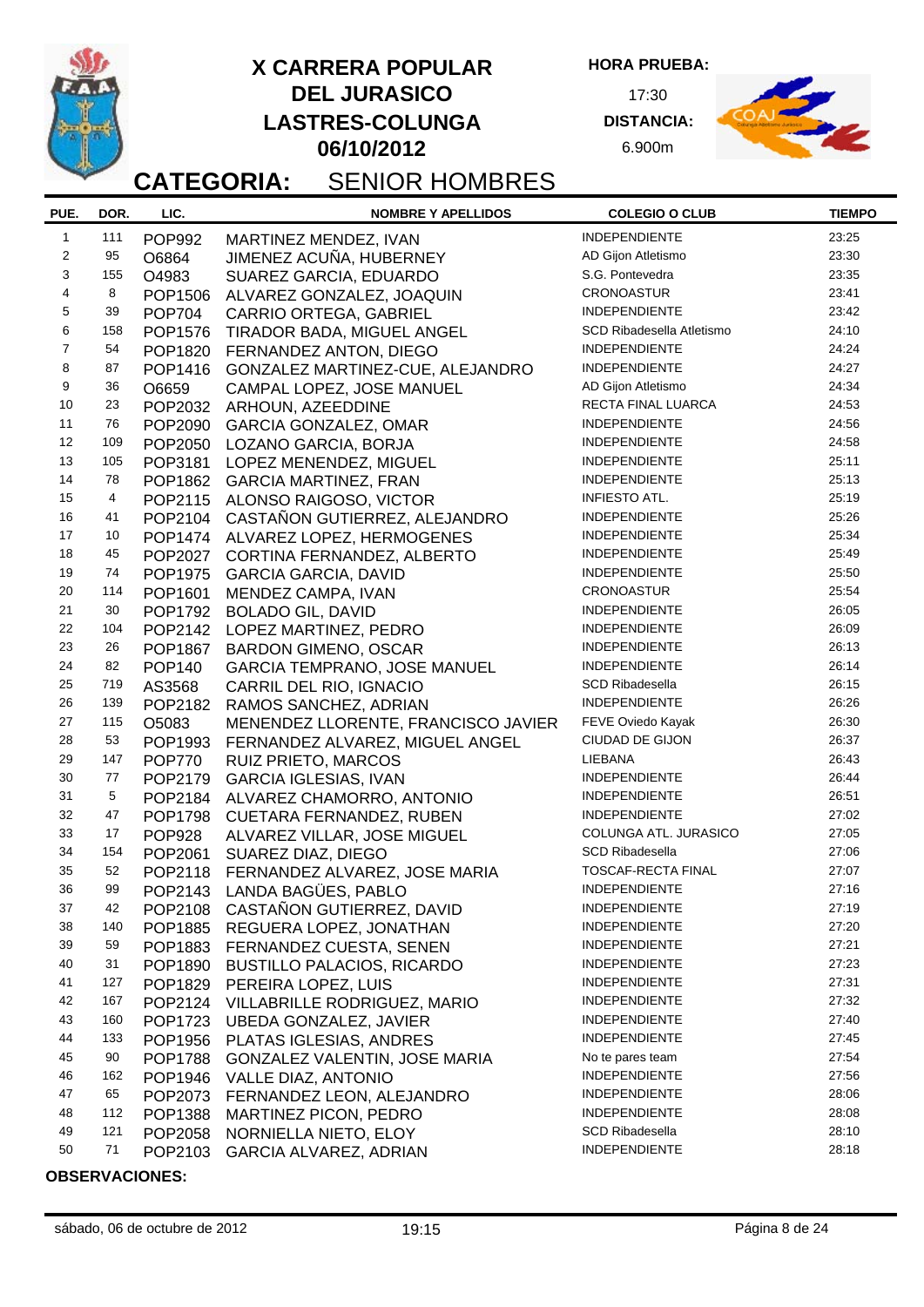

**HORA PRUEBA:**

17:30 **DISTANCIA:** 6.900m



# **CATEGORIA:** SENIOR HOMBRES

| PUE. | DOR. | LIC.           | <b>NOMBRE Y APELLIDOS</b>                                          | <b>COLEGIO O CLUB</b>   | <b>TIEMPO</b> |
|------|------|----------------|--------------------------------------------------------------------|-------------------------|---------------|
| 51   | 152  |                | POP1877 SOLIS CAÑEDO, LUIS                                         | <b>INDEPENDIENTE</b>    | 28:19         |
| 52   | 9    |                | POP2075 ALVAREZ GONZALEZ, JOSE MANUEL                              | <b>INDEPENDIENTE</b>    | 28:22         |
| 53   | 136  | POP2071        | PRIETO BELTRAN, JOSE LUIS                                          | <b>INDEPENDIENTE</b>    | 28:25         |
| 54   | 153  | POP1939        | SUAREZ ARGÜELLES, ADRIAN                                           | <b>INDEPENDIENTE</b>    | 28:27         |
| 55   | 73   | POP2049        | <b>GARCIA FUENTE, RODRIGO</b>                                      | <b>INDEPENDIENTE</b>    | 28:31         |
| 56   | 24   | <b>POP880</b>  | AVIN PIÑERO, RUBEN                                                 | <b>SCD Ribadesella</b>  | 28:37         |
| 57   | 716  |                | POP2218 PEDRAYES ESPINIELLA, RAFAEL                                | <b>INDEPENDIENTE</b>    | 28:39         |
| 58   | 51   | POP1967        | FERNANDEZ ALVAREZ, ANDRES                                          | <b>INDEPENDIENTE</b>    | 28:40         |
| 59   | 123  | POP2137        | OTERO GONZALEZ, ALFREDO                                            | <b>INDEPENDIENTE</b>    | 28:41         |
| 60   | 29   | POP1929        | BEDIA DIAZ, GONZALO                                                | <b>INDEPENDIENTE</b>    | 28:44         |
| 61   | 103  | <b>POP717</b>  | LOPEZ LAGO, JUAN DIEGO                                             | <b>INDEPENDIENTE</b>    | 28:57         |
| 62   | 96   | POP1818        | LABRADA RODRIGUEZ, PABLO                                           | <b>INDEPENDIENTE</b>    | 28:57         |
| 63   | 146  | POP1920        | RODRIGUEZ GONZALEZ, FIDEL                                          | <b>INDEPENDIENTE</b>    | 28:58         |
| 64   | 102  | <b>POP1880</b> | LOPEZ GARCIA, DAVID                                                | <b>INDEPENDIENTE</b>    | 29:00         |
| 65   | 135  | POP1934        | PRIDA DE LA LLANA, IVAN                                            | <b>INDEPENDIENTE</b>    | 29:01         |
| 66   | 84   | POP1433        | GONZALEZ ALFARO, ALVARO                                            | <b>INDEPENDIENTE</b>    | 29:05         |
| 67   | 89   | POP1921        | GONZALEZ SUAREZ, OSCAR                                             | <b>INDEPENDIENTE</b>    | 29:06         |
| 68   | 60   | POP1822        | FERNANDEZ GARCIA, MARCOS                                           | <b>INDEPENDIENTE</b>    | 29:08         |
| 69   | 64   | POP1949        | FERNANDEZ JIMENEZ, EMILIO ALBERTO                                  | <b>INDEPENDIENTE</b>    | 29:12         |
| 70   | 83   | POP1991        | <b>GONZALEZ ABOY, VICTOR</b>                                       | <b>INDEPENDIENTE</b>    | 29:28         |
| 71   | 20   |                | POP1925 AMPUDIA DIAZ, MANUEL                                       | <b>INDEPENDIENTE</b>    | 29:28         |
| 72   | 714  | POP2215        | SOTO CALLEJA, JOSE RAMON                                           | <b>INDEPENDIENTE</b>    | 29:29         |
| 73   | 161  |                | POP3160 VALEIRO ORVIZ, DAVID                                       | <b>INDEPENDIENTE</b>    | 29:33         |
| 74   | 3    | POP1831        | ALARCON CORTES, JESUS                                              | <b>INDEPENDIENTE</b>    | 29:39         |
| 75   | 48   | POP1147        | DIAZ CARDO, IVAN                                                   | <b>INDEPENDIENTE</b>    | 29:39         |
| 76   | 69   | POP2121        | FUENTE VALLINA, RAUL                                               | <b>INDEPENDIENTE</b>    | 29:40         |
| 77   | 125  | POP2095        | PANGUA CUESTA, DIEGO                                               | <b>INDEPENDIENTE</b>    | 29:42         |
| 78   | 34   | POP2146        | CAMBLOR SANCHEZ, JOSE LUIS                                         | <b>INDEPENDIENTE</b>    | 29:43         |
| 79   | 725  | POP3243        | FERNANDEZ VICTORERO, RUBEN                                         | <b>INDEPENDIENTE</b>    | 29:44         |
| 80   | 124  | POP1908        | PAJARES SAN MIGUEL, ALBERTO                                        | <b>CC LA FRESNEDA</b>   | 29:55         |
| 81   | 55   | POP1224        | FERNANDEZ ARIAS, JOSE LUIS                                         | <b>TRIATLON LUGONES</b> | 30:11         |
| 82   | 148  | POP1216        | SANCHEZ GALAN, RAUL                                                | <b>INDEPENDIENTE</b>    | 30:16         |
| 83   | 81   | POP1924        | <b>GARCIA RODRIGUEZ, IGNACIO</b>                                   | <b>INDEPENDIENTE</b>    | 30:34         |
| 84   | 70   | POP2149        | <b>GANCEDO LORT, ALEJANDRO</b>                                     | <b>INDEPENDIENTE</b>    | 30:52         |
| 85   | 165  | POP1978        | VICTORERO SOLARES, SAMUEL                                          | <b>INDEPENDIENTE</b>    | 30:56         |
| 86   | 35   | POP863         | CAMPA GARCIA, ROMAN                                                | <b>INDEPENDIENTE</b>    | 31:01         |
| 87   | 101  |                | POP1736 LOPEZ FERNANDEZ, MARTIN                                    | INDEPENDIENTE           | 31:15         |
| 88   | 150  |                | POP2019 SCHLEGEL, ROBERT                                           | <b>INDEPENDIENTE</b>    | 31:31         |
| 89   | 43   | <b>POP449</b>  | <b>CASTRO LOIS, YONATAN</b>                                        | <b>INDEPENDIENTE</b>    | 31:33         |
| 90   | 75   |                | POP2076 GARCIA GARCIA, DIEGO                                       | <b>INDEPENDIENTE</b>    | 31:35         |
| 91   | 14   |                |                                                                    | <b>INDEPENDIENTE</b>    | 31:38         |
| 92   | 93   |                | POP2598 ALVAREZ SANCHEZ, AITOR MANUEL                              | <b>INDEPENDIENTE</b>    | 31:52         |
| 93   | 721  |                | POP1876 HEREDIA PLAZA, ALBERTO                                     | <b>INDEPENDIENTE</b>    | 31:52         |
| 94   | 79   |                | POP2222 RODRIGUEZ BUENAGA, ARTURO<br>POP1923 GARCIA MARTINEZ, JOSE | <b>INDEPENDIENTE</b>    | 31:57         |
| 95   | 6    |                |                                                                    | <b>INDEPENDIENTE</b>    | 31:59         |
| 96   | 40   |                | POP1932 ALVAREZ FERNANDEZ, JORGE                                   | <b>INDEPENDIENTE</b>    | 32:03         |
| 97   | 94   |                | POP1952 CASANUEVA LOPEZ, ANDRES                                    | <b>INDEPENDIENTE</b>    | 32:13         |
| 98   | 68   |                | POP1927 HERES FERNANDEZ-LADREDA, JAIME                             | <b>INDEPENDIENTE</b>    | 32:33         |
| 99   | 738  |                | POP1976 FONBELLA GALLARDO, DANIEL                                  | <b>INDEPENDIENTE</b>    | 32:38         |
| 100  | 49   |                | POP2235 ALVAREZ FERNANDEZ, EFREN                                   | <b>INDEPENDIENTE</b>    | 32:43         |
|      |      | POP918         | ENTRIALGO LOPEZ, DANIEL                                            |                         |               |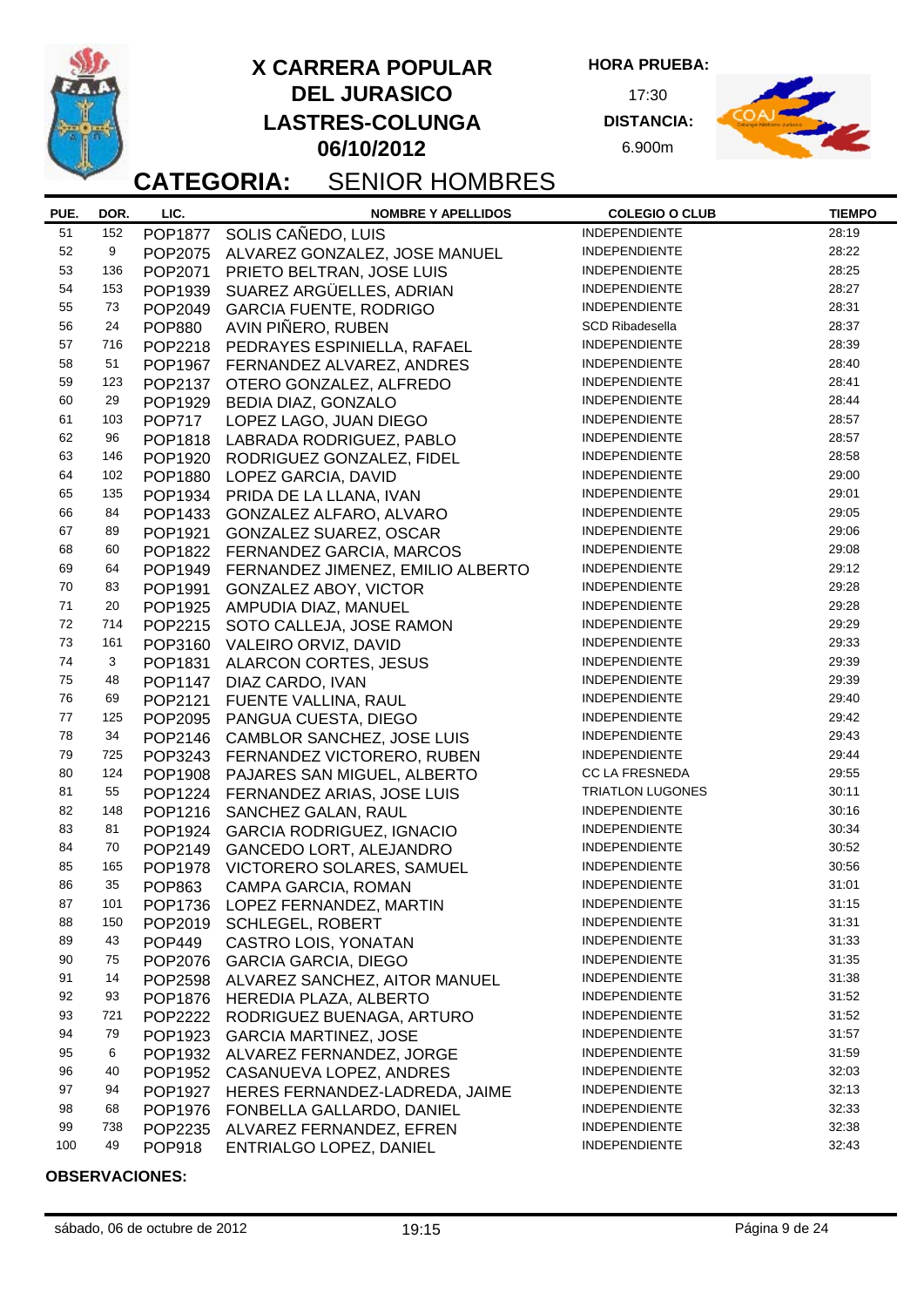**DEL JURASICO LASTRES-COLUNGA X CARRERA POPULAR**

**06/10/2012**

**HORA PRUEBA:**

17:30 **DISTANCIA:** 6.900m



## **CATEGORIA:** SENIOR HOMBRES

| PUE. | DOR.           | LIC.           | <b>NOMBRE Y APELLIDOS</b>        | <b>COLEGIO O CLUB</b>   | <b>TIEMPO</b> |
|------|----------------|----------------|----------------------------------|-------------------------|---------------|
| 101  | 25             | <b>POP1177</b> | <b>BALBIN DELGADO, ROBERTO</b>   | <b>INDEPENDIENTE</b>    | 33:02         |
| 102  | 132            | O6085          | PEREZ SAINERO, CARLOS            | Master Sport            | 33:10         |
| 103  | 131            | POP2133        | PEREZ PEREDA, ANDRES             | <b>INDEPENDIENTE</b>    | 33:11         |
| 104  | 58             | POP1902        | FERNANDEZ CARTON, MANUEL         | <b>INDEPENDIENTE</b>    | 33:22         |
| 105  | 728            | POP2229        | GARCIA CASTELAO, VICTOR MANUEL   | <b>INDEPENDIENTE</b>    | 33:29         |
| 106  | 715            | POP2217        | FERNANDEZ CRESPO, YONATHAN       | <b>INDEPENDIENTE</b>    | 33:30         |
| 107  | 736            | POP2081        | MENENDEZ FERNANDEZ, CARLOS       | HL SPORT                | 33:33         |
| 108  | 85             | POP1434        | <b>GONZALEZ ALFARO, JORGE</b>    | <b>INDEPENDIENTE</b>    | 33:46         |
| 109  | 706            | POP2202        | DIEGO GARCIA, PAULINO            | <b>INDEPENDIENTE</b>    | 33:51         |
| 110  | 46             | POP1940        | COSIO GARCIA, SAUL               | INDEPENDIENTE           | 33:55         |
| 111  | 21             | POP2101        | ARANGO SELGAS, ANDRES            | INDEPENDIENTE           | 34:05         |
| 112  | 748            | POP2245        | DE IÑIGO MOJADO, BORJA           | INDEPENDIENTE           | 34:06         |
| 113  | 108            | POP1909        | LOUREIRO TUYA, PABLO             | INDEPENDIENTE           | 34:06         |
| 114  | 32             | POP102         | <b>BUSTO CUERVO, SERGIO</b>      | <b>ESPORTATE</b>        | 34:32         |
| 115  | 703            | POP814         | VISO ALVAREZ, GUILLERMO          | <b>INDEPENDIENTE</b>    | 34:33         |
| 116  | 156            | POP2183        | SUAREZ SANCHEZ, DANIEL           | <b>INDEPENDIENTE</b>    | 34:36         |
| 117  | 168            | POP1996        | VILLAR CAPELLAN, MIGUEL          | <b>INDEPENDIENTE</b>    | 34:44         |
| 118  | 92             | POP1901        | GRANDA, IVAN                     | <b>INDEPENDIENTE</b>    | 35:00         |
| 119  | 169            | POP1969        | ZAPICO AMAT, ABEL                | <b>INDEPENDIENTE</b>    | 35:05         |
| 120  | 722            |                | POP2225 ALVAREZ LOPEZ, HANSEL    | <b>INDEPENDIENTE</b>    | 35:13         |
| 121  | 137            | POP1894        | <b>QUINTANA TAMES, CARLOS</b>    | <b>INDEPENDIENTE</b>    | 35:21         |
| 122  | 142            | POP1879        | RODIL MONTES, ISMAEL             | <b>INDEPENDIENTE</b>    | 35:51         |
| 123  | 107            | POP1922        | LORENTE RODRIGUEZ, MARCOS        | <b>INDEPENDIENTE</b>    | 35:51         |
| 124  | 100            | POP2140        | LOPEZ ESTRADA, ESTEBAN           | ATL. MIERES             | 36:04         |
| 125  | 27             | O6586          | <b>BARRAGAN LUQUE, ISAAC</b>     | <b>Atletismo Mieres</b> | 36:08         |
| 126  | 129            | <b>POP809</b>  | PEREZ GONZALEZ, JOSE             | <b>NATACION GIJON</b>   | 36:32         |
| 127  | 15             | POP1854        | ALVAREZ SEGUROLA, JAVIER         | <b>INDEPENDIENTE</b>    | 36:39         |
| 128  | 164            | POP1849        | <b>VERGARA MARTIN, IGNACIO</b>   | <b>INDEPENDIENTE</b>    | 36:55         |
| 129  | 119            | <b>POP727</b>  | MORAN VALDES, ADRIAN             | <b>INDEPENDIENTE</b>    | 37:00         |
| 130  | 88             | <b>POP871</b>  | GONZALEZ PEREZ, SERGIO           | <b>INDEPENDIENTE</b>    | 38:43         |
| 131  | 122            | POP3164        | OLAY CASTELA, DAVID              | <b>INDEPENDIENTE</b>    | 38:43         |
| 132  | 138            | POP2093        | RAMOS NUÑEZ, RUBEN               | <b>INDEPENDIENTE</b>    | 39:15         |
| 133  | 116            | POP2092        | MERCHAN MARCOS, ANGEL MANUEL     | <b>INDEPENDIENTE</b>    | 39:17         |
| 134  | $\overline{a}$ | POP1807        | ACEBAL SANCHEZ, PABLO            | <b>INDEPENDIENTE</b>    | 39:23         |
| 135  | 144            | POP2174        | RODRIGUEZ GARCIA, ADRIAN         | <b>INDEPENDIENTE</b>    | 40:27         |
| 136  | 12             | POP2001        | ALVAREZ PEREZ, DAVID             | <b>INDEPENDIENTE</b>    | 40:52         |
| 137  | 19             |                | POP3224 AMENEIROS DIAZ, CARLOS   | <b>INDEPENDIENTE</b>    | 41:19         |
| 138  | 63             |                | POP2152 FERNANDEZ JIMENEZ, DAVID | <b>INDEPENDIENTE</b>    | 41:59         |
| 139  | 157            |                | POP3082 TERENTE TORRE, DIEGO     | <b>INDEPENDIENTE</b>    | 42:37         |
| 140  | 113            | POP1972        | MARTINEZ PRADO, OMAR             | <b>INDEPENDIENTE</b>    | 42:49         |
| 141  | 98             | <b>POP774</b>  | LAGO CACHON, DAVID               | <b>INDEPENDIENTE</b>    | 43:25         |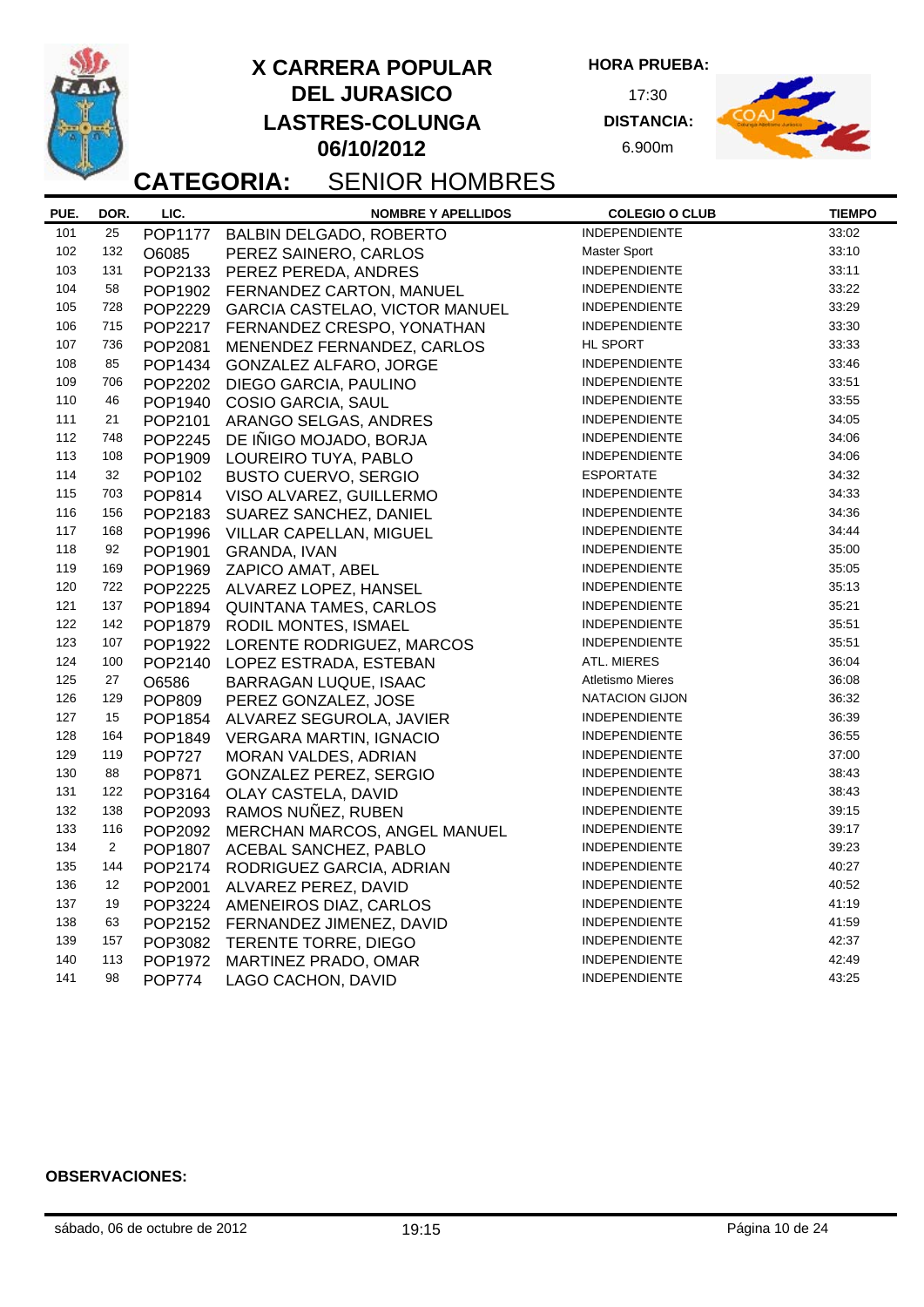|      |      |               | <b>X CARRERA POPULAR</b><br><b>DEL JURASICO</b><br><b>LASTRES-COLUNGA</b><br>06/10/2012<br><b>CATEGORIA:</b> +35 MUJERES | <b>HORA PRUEBA:</b><br>17:30<br><b>DISTANCIA:</b><br>6.900m |               |
|------|------|---------------|--------------------------------------------------------------------------------------------------------------------------|-------------------------------------------------------------|---------------|
| PUE. | DOR. | LIC.          | <b>NOMBRE Y APELLIDOS</b>                                                                                                | <b>COLEGIO O CLUB</b>                                       | <b>TIEMPO</b> |
|      | 546  | AS3694        | ORTIZ CAMPA, NOELIA                                                                                                      | <b>INDEPENDIENTE</b>                                        | 28:13         |
| 2    | 547  | POP601        | MACHO GARCIA, BEATRIZ                                                                                                    | <b>INDEPENDIENTE</b>                                        | 29:13         |
| 3    | 545  | O6772         | RONCO CASTAÑON, RAQUEL                                                                                                   | Piloña Deporte                                              | 31:37         |
| 4    | 548  | POP3197       | LOPEZ MENENDEZ, MARIA                                                                                                    | <b>INDEPENDIENTE</b>                                        | 32:58         |
| 5    | 543  | POP1780       | SOBERON FLOREZ, ELOISA                                                                                                   | <b>INDEPENDIENTE</b>                                        | 34:26         |
| 6    | 552  | POP1039       | ALONSO LOPEZ, ANA BELEN                                                                                                  | ATLETISMO LA BAÑEZA                                         | 35:26         |
| 7    | 544  | POP1360       | SANCHEZ GARCIA, BIBIANA                                                                                                  | <b>CORRECALEYAS GIJON</b>                                   | 35:45         |
| 8    | 541  | POP1960       | YAÑEZ SOLIS, CATALINA                                                                                                    | <b>INDEPENDIENTE</b>                                        | 36:17         |
| 9    | 553  | POP3178       | ABELLA FERNANDEZ, SANDRA                                                                                                 | <b>CORRESIERO</b>                                           | 36:45         |
| 10   | 551  | <b>POP484</b> | FERNANDEZ GOMEZ, BEATRIZ                                                                                                 | Correcaleyas                                                | 41:15         |
| 11   | 549  | POP2066       | FOUBELO DIAZ, TERESA                                                                                                     | <b>NORDESTE</b>                                             | 41:59         |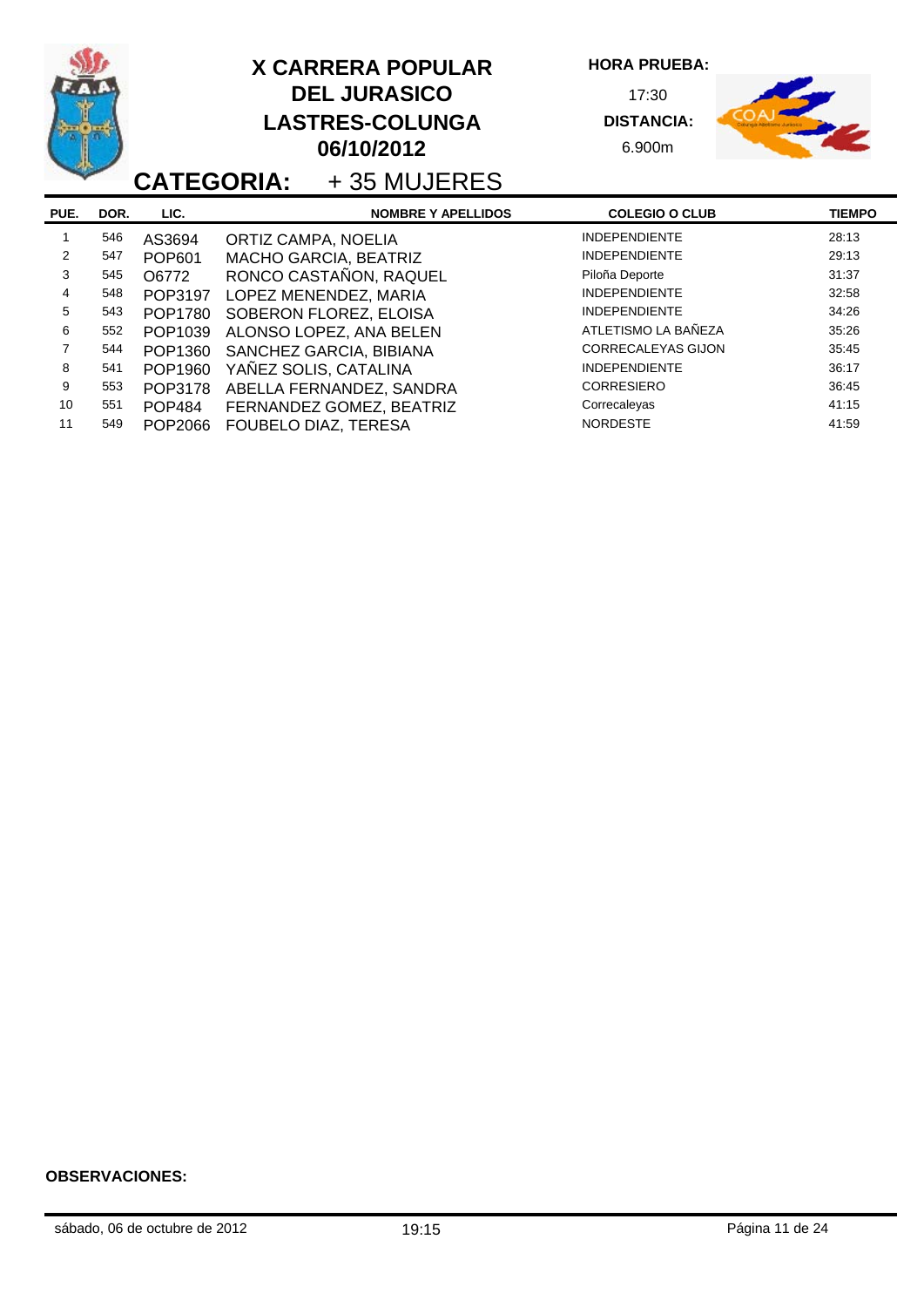**HORA PRUEBA:**

17:30 **DISTANCIA:** 6.900m



## **CATEGORIA:** + 35 HOMBRES

| PUE.           | DOR. | LIC.          | <b>NOMBRE Y APELLIDOS</b>          | <b>COLEGIO O CLUB</b>  | <b>TIEMPO</b> |
|----------------|------|---------------|------------------------------------|------------------------|---------------|
| $\mathbf{1}$   | 270  | O5993         | MENENDEZ PEZON, JUAN MANUEL        | RGCultural Covadonga   | 22:28         |
| $\overline{c}$ | 218  | O5847         | COSIO DIAZ, JORGE                  | Cerezal Team           | 22:38         |
| 3              | 248  | POP2563       | GONZALEZ GONZALEZ, ALEJANDRO       | Atletismo Ocle         | 22:39         |
| 4              | 291  | POP2898       | PRADA BLANCO, EMILIO               | Cangas de Onis At.     | 22:55         |
| 5              | 253  | <b>TF9208</b> | HERNANDEZ HERNANDEZ, JOSE          | TRIVALLE CAJA CANARIAS | 23:09         |
| 6              | 242  | O6835         | <b>GARGANTIEL HERVAS, DAVID</b>    | AD Gijon Atletismo     | 23:49         |
| $\overline{7}$ | 732  | <b>POP870</b> | LOPES ALFONSO, PABLO               | <b>INDEPENDIENTE</b>   | 24:15         |
| 8              | 223  | O6530         | ESCANDON MARTINEZ, JOSE MANUEL     | Cangas de Onis At.     | 24:21         |
| 9              | 216  | O6565         | CASTILLO SANCHEZ, FRANCISCO JAVIER | Atletismo Ocle         | 24:39         |
| 10             | 221  | POP1866       | DELGADO CUETO, JOSE GUILLERMO      | <b>INDEPENDIENTE</b>   | 24:56         |
| 11             | 224  | POP1125       | ESTEBAN LOPEZ, JAVIER MARCELO      | <b>INDEPENDIENTE</b>   | 25:05         |
| 12             | 302  | O5777         | RODRIGUEZ FERNANDEZ, PABLO         | Oriente Atletismo      | 25:17         |
| 13             | 196  | POP1819       | ALONSO VILLA, PABLO                | <b>INDEPENDIENTE</b>   | 25:26         |
| 14             | 311  | POP2116       | SUAREZ GONZALEZ, JUAN CARLOS       | ATL. OCLE              | 25:51         |
| 15             | 238  | POP1832       | <b>GALLEGO VILLALOBOS, JULIO</b>   | <b>INDEPENDIENTE</b>   | 25:53         |
| 16             | 306  | POP1944       | ROZA HACES, ALFONSO                | <b>INDEPENDIENTE</b>   | 25:59         |
| 17             | 244  | O6761         | GONZALEZ ALVAREZ, ISAAC JOSE       | Centro Astur Oviedo    | 26:04         |
| 18             | 226  | POP1331       | FELIX RODRIGUEZ, JOSE MANUEL       | <b>INDEPENDIENTE</b>   | 26:04         |
| 19             | 211  | POP2018       | CAMPO VIEJO, JOAQUIN               | <b>INDEPENDIENTE</b>   | 26:22         |
| 20             | 239  | O6564         | <b>GARCIA GARCIA, ALBERTO</b>      | Atletismo Ocle         | 26:31         |
| 21             | 261  | POP1813       | LUENGOS ASOREY, ANGEL MANUEL       | <b>GALGALUGONES</b>    | 26:38         |
| 22             | 265  | <b>POP934</b> | MARTINEZ MIER, MIGUEL ANGEL        | NATACIÓN GIJON         | 26:43         |
| 23             | 215  | POP1441       | CASQUERO GARCIA, MARCELINO         | <b>INDEPENDIENTE</b>   | 26:52         |
| 24             | 210  | POP1930       | CAMIÑA GARCIA, JAVIER              | <b>INDEPENDIENTE</b>   | 27:04         |
| 25             | 286  | POP3192       | PEREZ MARTINEZ, JAIRO              | INDEPENDIENTE          | 27:15         |
| 26             | 214  | POP1178       | CARUS IGLESIAS, RICARDO            | <b>INDEPENDIENTE</b>   | 27:16         |
| 27             | 289  | POP1962       | PEREZ VAZQUEZ, EDUARDO             | <b>INDEPENDIENTE</b>   | 27:19         |
| 28             | 202  | POP816        | AMORES AYALA, DAVID                | ZbLaviana              | 27:25         |
| 29             | 315  | POP1947       | VAZQUEZ RODRIGUEZ, RUBEN           | AD Gijon Atletismo     | 27:34         |
| 30             | 272  | POP3161       | MOREDA OTERO, ALBERTO              | <b>INDEPENDIENTE</b>   | 27:39         |
| 31             | 260  | POP1850       | LORENZANA PEREZ, OLIVER            | <b>INDEPENDIENTE</b>   | 27:41         |
| 32             | 217  | POP1108       | CIMENTADA GOMEZ, PEDRO             | <b>INDEPENDIENTE</b>   | 27:41         |
| 33             | 304  | POP3180       | RODRIGUEZ VELEZ, LUIS FERNANDO     | <b>CORRER ASTURIAS</b> | 27:44         |
| 34             | 284  | POP2150       | PARDO GARCIA, ALBERTO              | <b>INDEPENDIENTE</b>   | 27:54         |
| 35             | 297  | <b>POP700</b> | REDONDO ROBLEDO, JOSE MIGUEL       | PICU PIENZU            | 27:58         |
| 36             | 274  | <b>POP138</b> | MUÑIZ SANCHEZ, DANIEL              | <b>INDEPENDIENTE</b>   | 28:02         |
| 37             | 726  | POP2228       | RODRIGUEZ DIEZ, RAMON              | <b>INDEPENDIENTE</b>   | 28:02         |
| 38             | 258  | POP1047       | LOPEZ PRIETO, DAVID                | A.D. XENTE CORRENDERA  | 28:16         |
| 39             | 308  | POP1959       | SALINAS TUYA, ALEJANDRO            | <b>INDEPENDIENTE</b>   | 28:29         |
| 40             | 203  | POP916        | ARDUENGO CUESTA, PEDRO JOSE        | <b>INDEPENDIENTE</b>   | 28:52         |
| 41             | 220  | POP2129       | DEL VALLE CUESTA, JUAN CARLOS      | <b>INDEPENDIENTE</b>   | 28:56         |
| 42             | 281  | POP2186       | PALACIO VALDES, JAVIER ARMANDO     | <b>INDEPENDIENTE</b>   | 29:01         |
| 43             | 275  | POP1828       | NAVARRO LEON, CARLOS ALBERTO       | <b>INDEPENDIENTE</b>   | 29:03         |
| 44             | 254  | POP2609       | HUERTA GONZALEZ, MARIO             | <b>INDEPENDIENTE</b>   | 29:09         |
| 45             | 249  | POP1351       | <b>GONZALEZ RODRIGUEZ, CESAR</b>   | <b>INDEPENDIENTE</b>   | 29:09         |
| 46             | 268  | POP2033       | MENENDEZ LARIO, FRANCISCO JOSE     | <b>INDEPENDIENTE</b>   | 29:19         |
| 47             | 234  | POP1472       | FERNANDEZ SUAREZ, MANUEL JAIME     | <b>INDEPENDIENTE</b>   | 29:22         |
| 48             | 269  | POP1875       | MENENDEZ MAS, JAVIER               | <b>INDEPENDIENTE</b>   | 29:26         |
| 49             | 256  | <b>POP505</b> | LAGO LAMAS, FERNANDO               | <b>INDEPENDIENTE</b>   | 29:30         |
| 50             | 197  | <b>POP762</b> | ALVAREZ ARGÜELLES, JOSE MARIA      | <b>INDEPENDIENTE</b>   | 29:32         |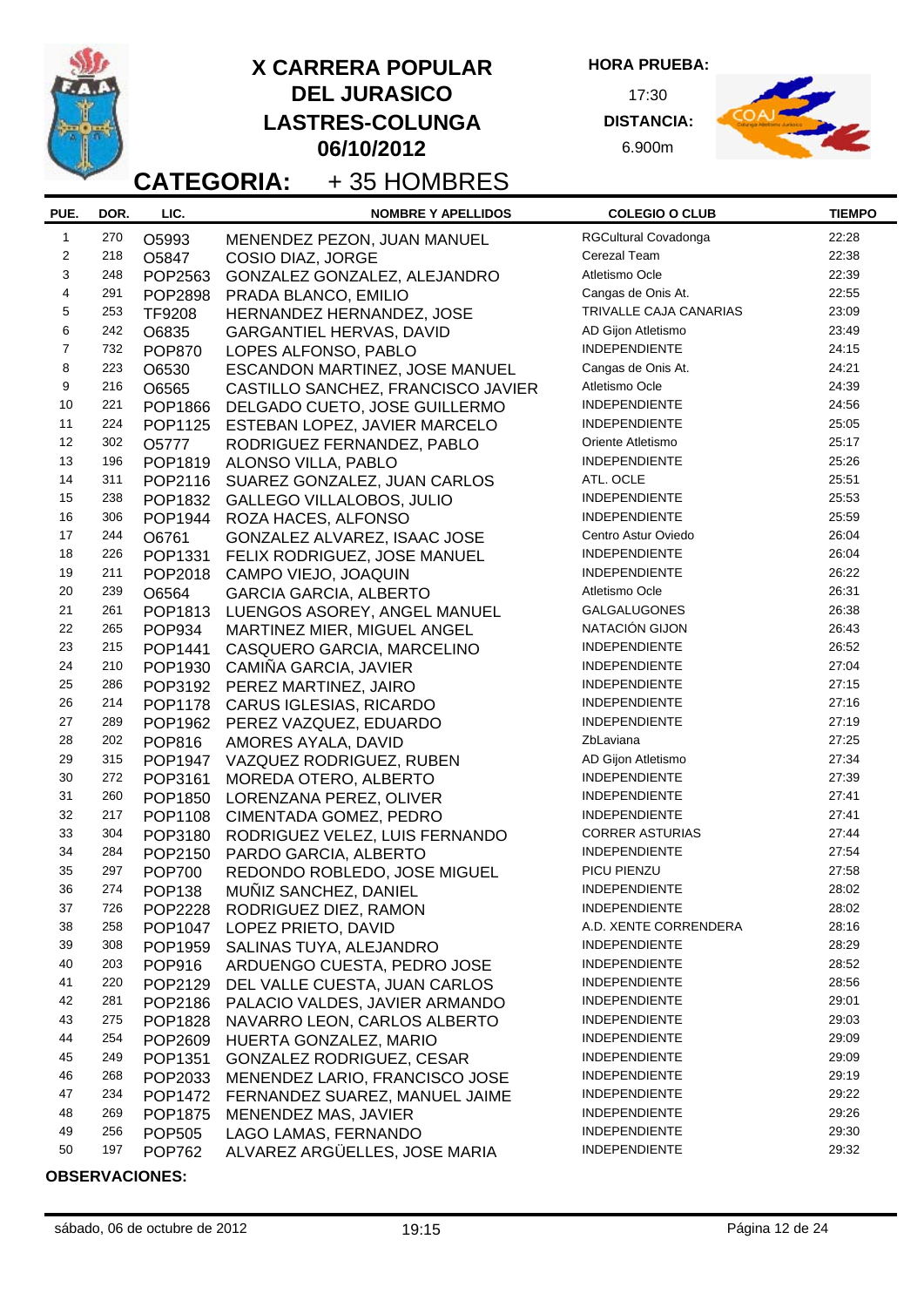**HORA PRUEBA:**

17:30 **DISTANCIA:** 6.900m



**CATEGORIA:** + 35 HOMBRES

| PUE. | DOR. | LIC.               | <b>NOMBRE Y APELLIDOS</b>                                   | <b>COLEGIO O CLUB</b>   | <b>TIEMPO</b> |
|------|------|--------------------|-------------------------------------------------------------|-------------------------|---------------|
| 51   | 208  |                    | POP1844 CABEZAS FERNANDEZ, DANIEL                           | <b>INDEPENDIENTE</b>    | 29:39         |
| 52   | 720  | POP2221            | ALVAREZ GUERRAS, MARIO                                      | <b>INDEPENDIENTE</b>    | 29:40         |
| 53   | 213  | <b>POP607</b>      | CARMONA ARIJA, JESUS                                        | <b>PULASKY</b>          | 29:43         |
| 54   | 309  | POP3215            | SAN MARTIN CASTAÑO, CARLOS DOMINGO                          | <b>INDEPENDIENTE</b>    | 29:52         |
| 55   | 298  | POP1931            | RIBERA, JOSE RAMON                                          | <b>INDEPENDIENTE</b>    | 30:10         |
| 56   | 264  | POP2629            | MARTINEZ ALONSO, MIGUEL ANGEL                               | <b>INDEPENDIENTE</b>    | 30:12         |
| 57   | 229  | POP011             | FERNANDEZ FERNANDEZ, CARLOS MANUEL                          | <b>INDEPENDIENTE</b>    | 30:29         |
| 58   | 236  | POP2154            | FERRERAS RIESTRA, ADRIAN                                    | <b>INDEPENDIENTE</b>    | 30:30         |
| 59   | 207  | POP1994            | BOBES ARGÜELLES, NOEL                                       | <b>INDEPENDIENTE</b>    | 30:32         |
| 60   | 205  | POP2112            | BERAN ALVAREZ, FRANCISCO                                    | <b>NATACION GIJON</b>   | 30:36         |
| 61   | 237  | <b>POP706</b>      | FLECHA ALVAREZ, ANTONIO                                     | <b>INDEPENDIENTE</b>    | 30:43         |
| 62   | 314  | POP2030            | TUERO EGOCHEAGA, DIEGO                                      | <b>INDEPENDIENTE</b>    | 30:48         |
| 63   | 300  | POP1861            | RODRIGUEZ BERMUDEZ, DANIEL                                  | <b>INDEPENDIENTE</b>    | 30:49         |
| 64   | 246  | POP1005            | GONZALEZ AZURMENDI, MANUEL                                  | <b>INDEPENDIENTE</b>    | 30:54         |
| 65   | 283  | POP1830            | PANDO FONSECA, MIGUEL ANGEL                                 | <b>INDEPENDIENTE</b>    | 31:05         |
| 66   | 312  | POP1639            | TAVIRA MORILLO, FERNANDO                                    | <b>INDEPENDIENTE</b>    | 31:13         |
| 67   | 294  | POP2065            | PRADO PRADO, JOSE LUIS                                      | <b>INDEPENDIENTE</b>    | 31:14         |
| 68   | 293  | POP1218            | PRADO NICIEZA, IVAN                                         | <b>INDEPENDIENTE</b>    | 31:22         |
| 69   | 267  | POP1101            | MENENDEZ GARCIA, ABEL                                       | <b>INDEPENDIENTE</b>    | 31:24         |
| 70   | 292  | <b>POP640</b>      | PRADO FERNANDEZ, ROBERTO                                    | <b>INDEPENDIENTE</b>    | 31:41         |
| 71   | 222  | POP1835            | DURAN DIAZ, ALBERTO                                         | <b>INDEPENDIENTE</b>    | 31:50         |
| 72   | 233  | <b>POP695</b>      | FERNANDEZ SUAREZ, DANIEL                                    | <b>INDEPENDIENTE</b>    | 31:53         |
| 73   | 247  | POP2098            | GONZALEZ FERNANDEZ, JOSE OMAR                               | <b>INDEPENDIENTE</b>    | 31:59         |
| 74   | 287  | O5842              | PEREZ MUÑIZ, LUIS                                           | Piloña Deporte          | 32:18         |
| 75   | 225  | POP1906            | FELGUEROSO PALACIOS, VICTOR                                 | <b>INDEPENDIENTE</b>    | 32:19         |
| 76   | 204  | POP1840            | ARGUELLES TUÑON, LUIS                                       | <b>INDEPENDIENTE</b>    | 32:24         |
| 77   | 735  | POP1223            | GONZALEZ CANELLADA, TOMAS                                   | <b>INDEPENDIENTE</b>    | 32:24         |
| 78   | 313  | POP1501            | TORRE SUAREZ, VALENTIN                                      | <b>INDEPENDIENTE</b>    | 32:31         |
| 79   | 723  | POP2226            |                                                             | <b>INDEPENDIENTE</b>    | 32:32         |
| 80   | 295  | <b>POP846</b>      | GONZALEZ MARTIN-LABORDA, IGNACIO                            | <b>INDEPENDIENTE</b>    | 32:43         |
| 81   | 232  |                    | PRENDES MARTINEZ, JUAN DIEGO                                | <b>INDEPENDIENTE</b>    | 32:53         |
| 82   | 299  | POP1905            | FERNANDEZ SCHMITZ, MIGUEL                                   | <b>INDEPENDIENTE</b>    | 32:53         |
| 83   | 227  | <b>POP798</b>      | RIVERA FERNANDEZ, FERNANDO<br>FERNANDEZ ARBAIZA, JOSE MARIA | <b>INDEPENDIENTE</b>    | 33:09         |
| 84   | 245  | POP1917<br>POP1995 | GONZALEZ ALVAREZ, MARCO A.                                  | <b>INDEPENDIENTE</b>    | 33:10         |
| 85   | 228  |                    |                                                             | <b>INDEPENDIENTE</b>    | 33:23         |
| 86   | 744  | <b>POP917</b>      | POP1442 FERNANDEZ ARRANZ, JUAN PEDRO                        | <b>INDEPENDIENTE</b>    | 33:28         |
| 87   | 276  |                    | RIVAYA MARTINEZ, JOSE ANTONIO                               | <b>INDEPENDIENTE</b>    | 33:34         |
| 88   | 201  |                    | POP1873 NICHOLASS, GUY                                      | <b>INDEPENDIENTE</b>    | 34:09         |
| 89   | 230  |                    | POP1855 ALVAREZ VALIELA, AVELINO                            | <b>Atletismo Mieres</b> | 34:13         |
| 90   | 257  | O6494              | FERNANDEZ LOPEZ, MARCELINO MANUEL                           | <b>INDEPENDIENTE</b>    | 34:20         |
| 91   | 316  | POP1870            | LOBO PEREZ, ALEJANDRO                                       | <b>INDEPENDIENTE</b>    | 34:25         |
| 92   | 252  |                    | POP1810 VEIGA IGLESIAS, ADRIAN                              | <b>ESPORTATE</b>        | 34:28         |
| 93   | 290  |                    | POP1898 GUTIERREZ RODRIGUEZ, DANIEL                         | <b>INDEPENDIENTE</b>    | 34:33         |
| 94   | 231  |                    | POP1172 PINILLA ALONSO, RAFAEL                              | <b>INDEPENDIENTE</b>    | 34:39         |
| 95   | 262  |                    | POP2412 FERNANDEZ PRENDES, ALEJANDRO                        | <b>INDEPENDIENTE</b>    | 34:57         |
| 96   | 296  | POP1872            | MARQUEZ LASTRA, JUAN MANUEL                                 | <b>INDEPENDIENTE</b>    | 35:34         |
| 97   | 200  | POP1848            | REDONDO LUQUE, JUAN CARLOS                                  | <b>INDEPENDIENTE</b>    | 35:35         |
| 98   | 255  |                    | POP2185 ALVAREZ PALACIO, JUAN MIGUEL                        | <b>INDEPENDIENTE</b>    | 35:40         |
| 99   | 250  |                    | POP2189 LACA GARCIA, HORACIO                                | <b>INDEPENDIENTE</b>    | 35:52         |
| 100  |      |                    | POP3188 GONZALEZ SANTOS, MARCOS                             | <b>INDEPENDIENTE</b>    |               |
|      | 198  | POP1871            | ALVAREZ DORADO, PABLO                                       |                         | 35:52         |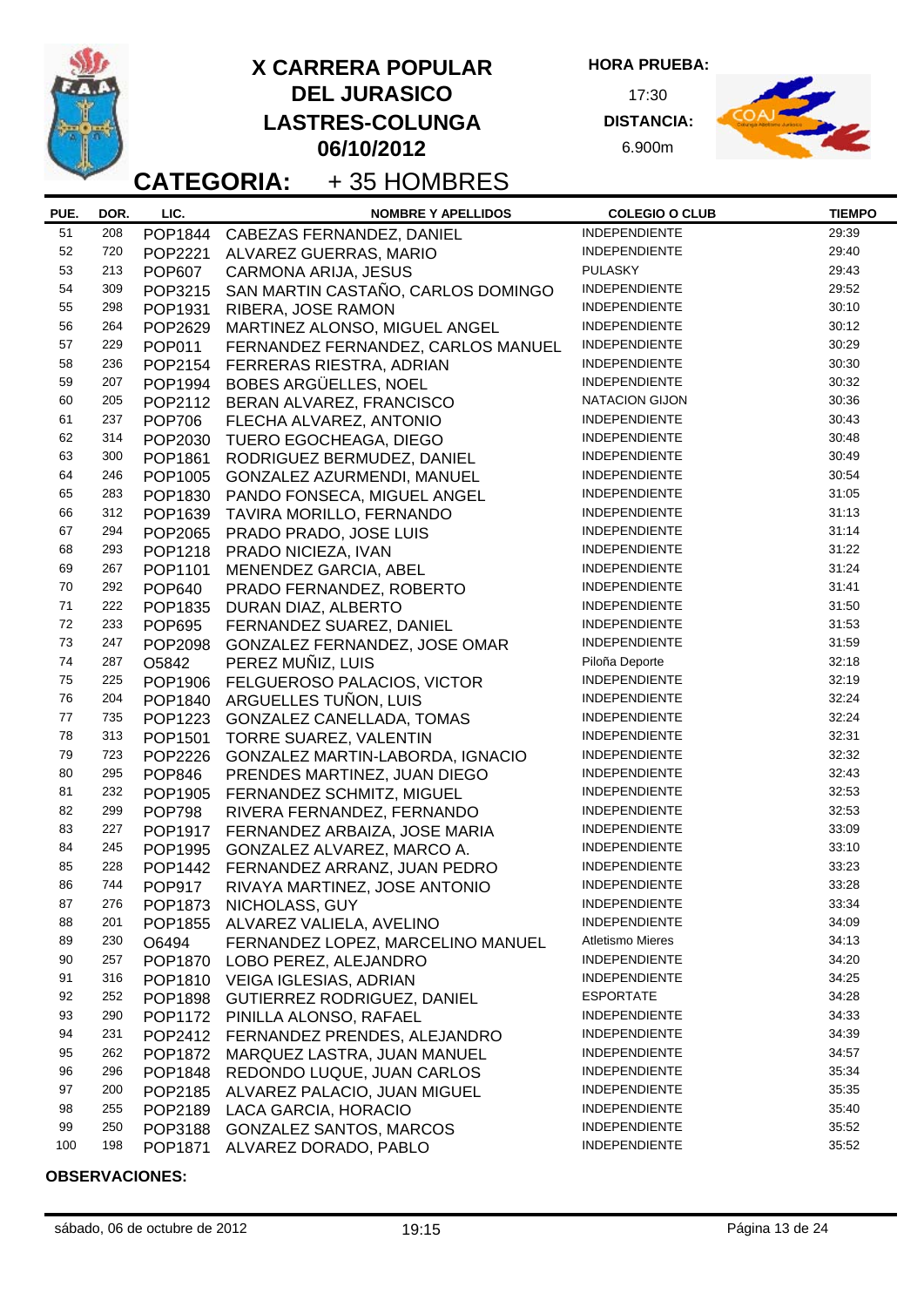|      |      | <b>CATEGORIA:</b> | <b>X CARRERA POPULAR</b><br><b>DEL JURASICO</b><br><b>LASTRES-COLUNGA</b><br>06/10/2012<br>+35 HOMBRES | <b>HORA PRUEBA:</b><br>17:30<br><b>DISTANCIA:</b><br>6.900m |               |
|------|------|-------------------|--------------------------------------------------------------------------------------------------------|-------------------------------------------------------------|---------------|
| PUE. | DOR. | LIC.              | <b>NOMBRE Y APELLIDOS</b>                                                                              | <b>COLEGIO O CLUB</b>                                       | <b>TIEMPO</b> |
| 101  | 285  | POP1988           | PELAYO CASTAÑO, GUSTAVO                                                                                | <b>INDEPENDIENTE</b>                                        | 36:20         |
| 102  | 266  | <b>POP707</b>     | MARTINEZ SUAREZ, RUBEN                                                                                 | Correcaleyas                                                | 37:10         |
| 103  | 317  | POP1953           | VILLA RODRIGUEZ, JOSE MARIA                                                                            | <b>INDEPENDIENTE</b>                                        | 37:16         |
| 104  | 301  | POP2077           | RODRIGUEZ CREGO, JORGE                                                                                 | <b>INDEPENDIENTE</b>                                        | 38:40         |
| 105  | 243  | POP1970           | GIGOSOS BLAS, DAVID                                                                                    | <b>INDEPENDIENTE</b>                                        | 38:45         |
| 106  | 734  | POP3262           | DIAZ PRIETO, JOSE LUIS                                                                                 | <b>INDEPENDIENTE</b>                                        | 39:12         |

-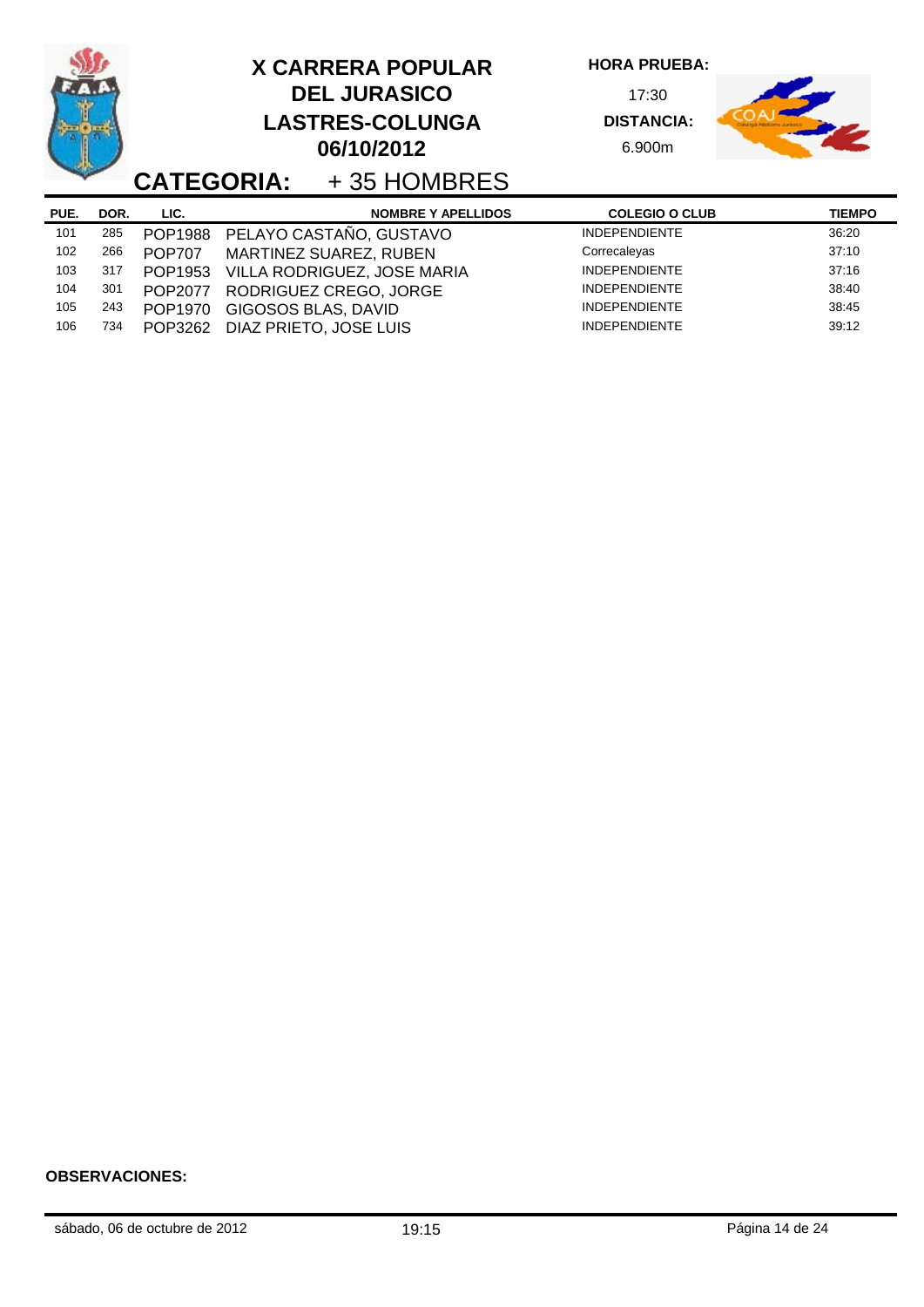|                |      |                | <b>X CARRERA POPULAR</b><br><b>DEL JURASICO</b><br><b>LASTRES-COLUNGA</b><br>06/10/2012<br><b>CATEGORIA:</b> +40 MUJERES | <b>HORA PRUEBA:</b><br>17:30<br><b>DISTANCIA:</b><br>6.900m |               |
|----------------|------|----------------|--------------------------------------------------------------------------------------------------------------------------|-------------------------------------------------------------|---------------|
| PUE.           | DOR. | LIC.           | <b>NOMBRE Y APELLIDOS</b>                                                                                                | <b>COLEGIO O CLUB</b>                                       | <b>TIEMPO</b> |
| 1              | 569  | <b>POP862</b>  | ALVAREZ SANCHEZ, SONIA                                                                                                   | <b>INDEPENDIENTE</b>                                        | 31:22         |
| $\overline{2}$ | 568  | POP2128        | ALVAREZ SUAREZ, MARIA BELEN                                                                                              | <b>INDEPENDIENTE</b>                                        | 31:35         |
| $\mathcal{R}$  | 556  | POP1614        | QUINCE CAMINO, ROCIO                                                                                                     | PILOÑA DEPORTE                                              | 33:46         |
| 4              | 555  | POP1858        | SANCHEZ SANTA BARBARA, NATALIA                                                                                           | <b>INDEPENDIENTE</b>                                        | 33:52         |
| 5              | 570  | POP1319        | ALVAREZ FERRERO, ESTEFANIA                                                                                               | <b>INDEPENDIENTE</b>                                        | 34:22         |
| 6              | 563  | POP1915        | <b>GONZALEZ CASIELLES, LUCIA</b>                                                                                         | <b>INDEPENDIENTE</b>                                        | 36:46         |
| $\overline{7}$ | 559  | POP1632        | MARTINEZ ALONSO, ANA MARIA                                                                                               | <b>CORRE CON NOSOTRAS</b>                                   | 38:07         |
| 8              | 557  | POP2758        | MENENDEZ MENENDEZ, ANGELA                                                                                                | <b>INDEPENDIENTE</b>                                        | 38:47         |
| 9              | 564  | <b>POP626</b>  | CORTINA IGLESIAS, MARIA CONCEPCION                                                                                       | <b>INDEPENDIENTE</b>                                        | 39:41         |
| 10             | 566  | <b>POP1869</b> | CAPIN LOPEZ, SANDRA                                                                                                      | <b>INDEPENDIENTE</b>                                        | 40:36         |
| 11             | 558  | POP1793        | MEDINA VIGIL, MARTA                                                                                                      | <b>INDEPENDIENTE</b>                                        | 42:04         |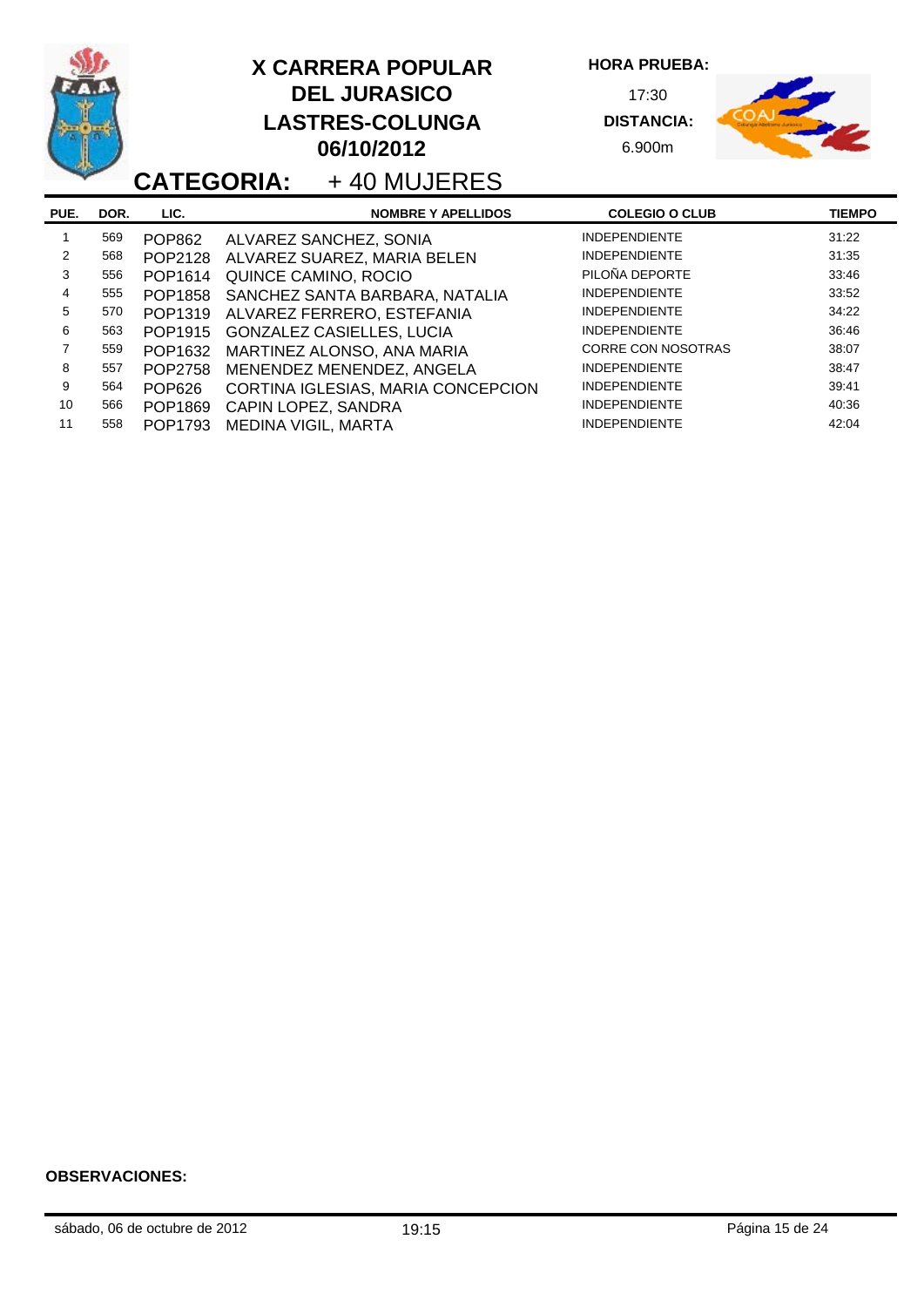

**HORA PRUEBA:**

17:30 **DISTANCIA:** 6.900m



# **CATEGORIA:** + 40 HOMBRES

| PUE.                    | DOR.         | LIC.          | <b>NOMBRE Y APELLIDOS</b>             | <b>COLEGIO O CLUB</b>     | <b>TIEMPO</b> |
|-------------------------|--------------|---------------|---------------------------------------|---------------------------|---------------|
| $\mathbf{1}$            | $\mathbf{1}$ | <b>POP941</b> | DIAZ GRUESO, LUIS                     | <b>INDEPENDIENTE</b>      | 22:21         |
| $\overline{\mathbf{c}}$ | 329          | POP1038       | CONEJO MURCIEGO, SILVESTRE            | ATLETISMO LA BAÑEZA       | 23:32         |
| 3                       | 336          | AS3732        | FERNÁNDEZ CARROCERA, SERVANDO         | <b>Electr Rato Aviles</b> | 23:36         |
| $\overline{\mathbf{4}}$ | 341          | POP2391       | FERNANDEZ LOPEZ, CARLOS DAVID         | Atletismo Ocle            | 23:38         |
| $\mathbf 5$             | 704          | POP2200       | TOPON, JOSE FRANCISCO                 | INDEPENDIENTE             | 23:48         |
| 6                       | 384          | AS3464        | SUAREZ CELORIO, ENRIQUE               | <b>SCD Ribadesella</b>    | 24:03         |
| $\overline{7}$          | 357          | POP1804       | <b>IGLESIAS IGLESIAS, JUAN CARLOS</b> | <b>INDEPENDIENTE</b>      | 24:09         |
| 8                       | 362          | POP1817       | MILAN GONZALEZ, ALBERTO               | <b>INDEPENDIENTE</b>      | 24:10         |
| 9                       | 377          | POP1477       | RENDUELES MERIDA, ENRIQUE             | <b>INDEPENDIENTE</b>      | 24:56         |
| 10                      | 386          | O6367         | TEIXEIRA RODRIGUEZ, LUIS FELIPE       | AD Gijon Atletismo        | 25:02         |
| 11                      | 360          | O5696         | LOZANO RAMOS, JESUS                   | <b>Master Sport</b>       | 25:19         |
| 12                      | 345          | POP3177       | FERNANDEZ TEZANOS, CLEMENTE           | <b>INDEPENDIENTE</b>      | 25:20         |
| 13                      | 741          | AS3669        |                                       | 2007 Llanera              | 25:24         |
| 14                      | 359          |               | LAVAYOS LOPEZ, MANUEL                 | Grupo ensinluz            | 25:53         |
| 15                      | 335          | <b>POP869</b> | LLORIS PEREZ, WILLIAM                 | <b>INDEPENDIENTE</b>      | 26:02         |
| 16                      | 745          | POP2117       | FERNANDEZ BOBES, VALENTIN ALBERTO     | INDEPENDIENTE             | 26:03         |
| 17                      | 353          | POP1383       | FERNANDEZ SANTOS, LUIS MIGUEL         | ATLETISMO LOSADA          | 26:14         |
| 18                      | 392          | POP2040       | GONZALEZ FERNANDEZ, FELIX MANUEL      | <b>INDEPENDIENTE</b>      | 26:15         |
|                         |              | POP1907       | VELASCO BARRERO, DAVID                | <b>INDEPENDIENTE</b>      | 26:16         |
| 19                      | 344          | POP1293       | FERNANDEZ RODRIGUEZ, PABLO            |                           | 26:22         |
| 20                      | 389          | O5348         | VALLE RODRIGUEZ-NORIEGA, ISAAC DEL    | Piloña Deporte            |               |
| 21                      | 347          | POP819        | <b>GARCIA ARGUELLES, JOSE LUIS</b>    | 884Nalon                  | 26:32         |
| 22                      | 337          | POP1948       | FERNANDEZ CASTRO, JUAN ANTONIO        | INDEPENDIENTE             | 27:03         |
| 23                      | 328          | AS3686        | CASTRO MOIRON, ILDEFONSO              | INDEPENDIENTE             | 27:17         |
| 24                      | 325          | <b>POP769</b> | BELVER MUÑOZ, JUSTO JOSE              | ATLETISMO CORVERA         | 27:21         |
| 25                      | 394          | POP1826       | VILLANUEVA, FRANCISCO JAVIER          | <b>INDEPENDIENTE</b>      | 27:36         |
| 26                      | 363          | POP1406       | MIRAVALLES MUNGUIA, MANUEL            | INDEPENDIENTE             | 28:03         |
| 27                      | 375          | POP1895       | RAMIREZ ALVAREZ, VIRGINIO             | <b>INDEPENDIENTE</b>      | 28:43         |
| 28                      | 743          | POP2240       | GONZALEZ POSADA, DANIEL               | <b>INDEPENDIENTE</b>      | 28:47         |
| 29                      | 367          | AS3543        | PANIZO ROMERO, JOSE ANGEL             | <b>Electr Rato Aviles</b> | 28:49         |
| 30                      | 373          | POP1891       | PIQUERO ALVAREZ, FRANCISCO JAVIER     | INDEPENDIENTE             | 28:55         |
| 31                      | 374          | POP1868       | POZUELO MARTINEZ, GRACINIANO          | INDEPENDIENTE             | 29:03         |
| 32                      | 319          | POP2067       | ALONSO SUCO, JUAN MANUEL              | <b>NORDESTE</b>           | 29:07         |
| 33                      | 349          | POP1387       | GARCIA GONZALEZ, JOSE MIGUEL          | <b>INDEPENDIENTE</b>      | 29:12         |
| 34                      | 355          | AS3731        | GONZÁLEZ GONZALEZ, MIGUEL ANGEL       | Recta Final-Toscaf        | 29:20         |
| 35                      | 376          | POP1963       | REIGOSA FERNANDEZ, JOSE CARLOS        | INDEPENDIENTE             | 29:31         |
| 36                      | 348          | POP1918       | <b>GARCIA DE LA FUENTE, JOSE LUIS</b> | INDEPENDIENTE             | 29:50         |
| 37                      | 731          |               | POP2232 CARRIO VALLES, JORGE          | INDEPENDIENTE             | 29:57         |
| 38                      | 742          | POP2239       | <b>GALS ANEIROS, PEDRO</b>            | <b>INDEPENDIENTE</b>      | 30:01         |
| 39                      | 334          | POP1443       | FERNANDEZ ARRANZ, JESUS MANUEL        | INDEPENDIENTE             | 30:13         |
| 40                      | 381          | POP1884       | SAN FELICIANO GARCIA, JOSE AGUSTIN    | <b>INDEPENDIENTE</b>      | 30:46         |
| 41                      | 388          | AS3367        | UREÑA DIEZ, PEDRO PASCUAL             | <b>SCD Ribadesella</b>    | 30:53         |
| 42                      | 346          | POP1977       | GALLARDO GONZALEZ, JOSE MANUEL        | INDEPENDIENTE             | 30:57         |
| 43                      | 351          | POP1357       | <b>GARCIA MENENDEZ, JOSE LUIS</b>     | <b>INDEPENDIENTE</b>      | 30:57         |
| 44                      | 369          | POP1001       | PELAYO MERINO, LUIS                   | <b>INDEPENDIENTE</b>      | 31:00         |
| 45                      | 390          | POP3132       | VALLINA, MIGUEL                       | <b>INDEPENDIENTE</b>      | 31:11         |
| 46                      | 354          | POP1933       | GONZALEZ GARCIA, CONSTANTINO          | <b>INDEPENDIENTE</b>      | 31:53         |
| 47                      | 320          | POP811        | ALVAREZ FERNANDEZ, MANUEL             | <b>INDEPENDIENTE</b>      | 32:05         |
| 48                      | 324          | POP1961       | <b>BARROSA VALS, EMILIO</b>           | <b>INDEPENDIENTE</b>      | 32:06         |
| 49                      | 343          | POP1802       | FERNANDEZ RODRIGUEZ, ABEL             | <b>INDEPENDIENTE</b>      | 32:10         |
| 50                      | 383          | POP1990       | SOUTO ROMAN, VENANCIO                 | INDEPENDIENTE             | 32:14         |
|                         |              |               |                                       |                           |               |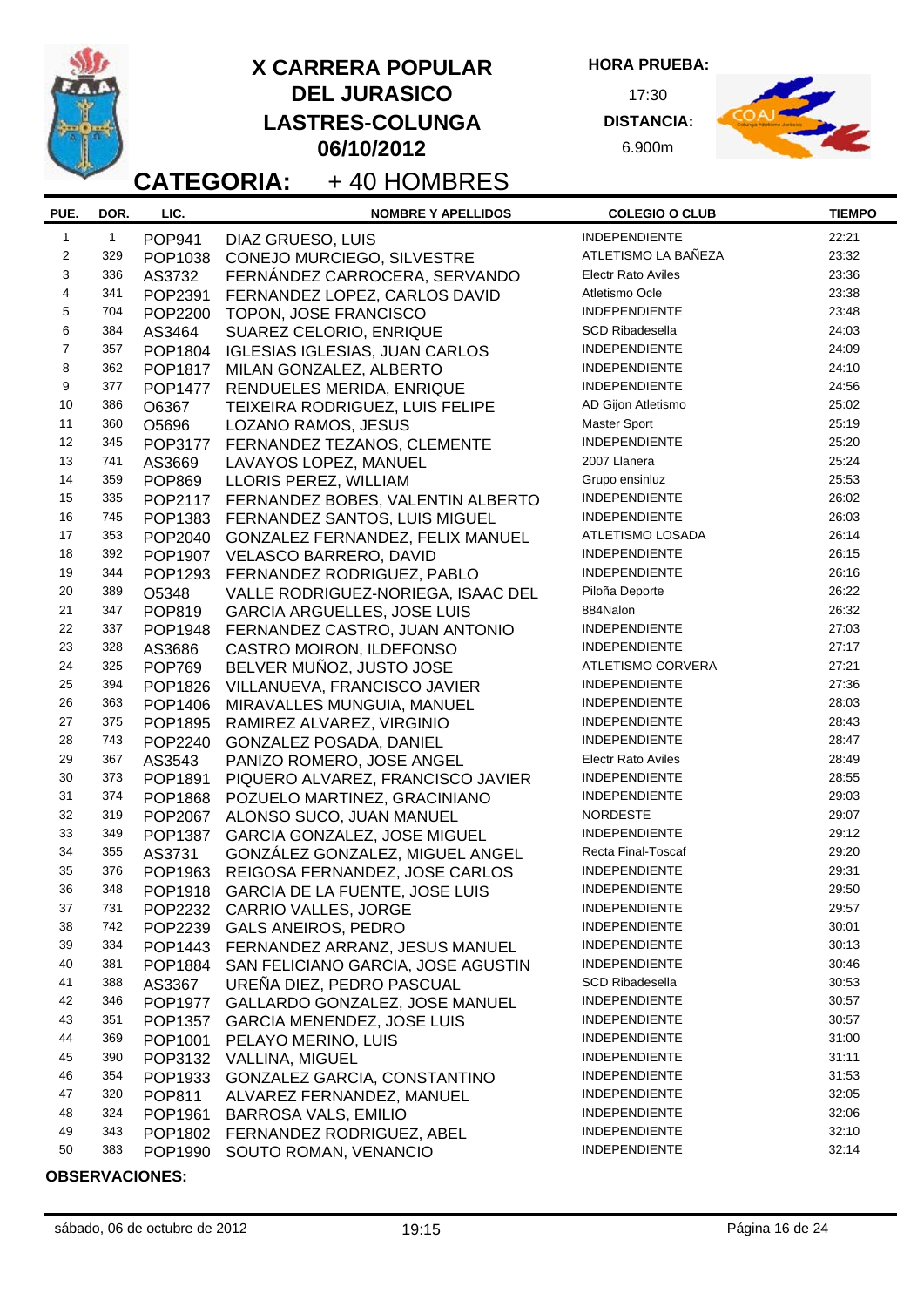

**HORA PRUEBA:**

17:30 **DISTANCIA:** 6.900m



# **CATEGORIA:** + 40 HOMBRES

| PUE. | DOR. | LIC.          | <b>NOMBRE Y APELLIDOS</b>            | <b>COLEGIO O CLUB</b>   | <b>TIEMPO</b> |
|------|------|---------------|--------------------------------------|-------------------------|---------------|
| 51   | 746  | POP2243       | COBO ILLERA, JUAN CARLOS             | <b>INDEPENDIENTE</b>    | 32:17         |
| 52   | 387  | <b>POP643</b> | <b>TORRES COOK, ANDRES</b>           | <b>INDEPENDIENTE</b>    | 32:34         |
| 53   | 382  | POP1423       | SAN MARTIN PELAEZ, LEANDRO           | <b>SCD Ribadesella</b>  | 32:38         |
| 54   | 372  | <b>POP835</b> | PILOÑETA ZAPICO, RUBEN               | <b>INDEPENDIENTE</b>    | 33:09         |
| 55   | 332  | POP1479       | DELGADO MARTINEZ, MIGUEL ANGEL       | <b>INDEPENDIENTE</b>    | 33:11         |
| 56   | 330  | <b>POP734</b> | COVIAN RODRIGUEZ, MIGUEL ANGEL       | <b>INDEPENDIENTE</b>    | 33:13         |
| 57   | 708  | POP2205       | RODRIGUEZ SOPEÑA, JOSE PABLO         | <b>INDEPENDIENTE</b>    | 33:14         |
| 58   | 380  | POP2987       | RUBIO LOPEZ, MANUEL                  | <b>INDEPENDIENTE</b>    | 33:24         |
| 59   | 368  | POP2178       | PELAEZ GARCIA, AMARO                 | <b>INDEPENDIENTE</b>    | 33:41         |
| 60   | 361  | POP1833       | MENENDEZ JIMENEZ, GUZMAN             | <b>ESPORTATE</b>        | 33:45         |
| 61   | 350  | <b>POP681</b> | GARCIA GONZALEZ, MARCO ANTONIO       | <b>INDEPENDIENTE</b>    | 34:27         |
| 62   | 371  | POP2147       | PIDAL VILLAR, FABIAN                 | CANGAS DE ONIS ATL.     | 34:44         |
| 63   | 391  | POP1059       | VAZQUEZ FERNANDEZ, ANGEL ANTONIO     | <b>INDEPENDIENTE</b>    | 34:58         |
| 64   | 338  | POP1893       | FERNANDEZ FERNANDEZ, MANUEL AGUSTIN  | <b>INDEPENDIENTE</b>    | 35:24         |
| 65   | 352  | POP1346       | GOMEZ PEREZ, VALENTIN                | <b>INDEPENDIENTE</b>    | 35:29         |
| 66   | 340  | POP2544       | FERNANDEZ GONZALEZ, ANTONIO FAUSTINO | <b>INDEPENDIENTE</b>    | 35:30         |
| 67   | 321  | <b>POP709</b> | ALVAREZ IGLESIAS, BENIGNO FERNANDO   | <b>INDEPENDIENTE</b>    | 35:43         |
| 68   | 318  | O5423         | ALCALA BONED, FRANCISCO JAVIER       | <b>Atletismo Mieres</b> | 35:57         |
| 69   | 370  | POP1957       | PEREZ GARRIDO, JOSE VICENTE          | <b>INDEPENDIENTE</b>    | 36:34         |
| 70   | 326  | <b>POP763</b> | BRAÑA REQUEJO, JUAN CANDIDO          | <b>INDEPENDIENTE</b>    | 36:59         |
| 71   | 733  | POP2233       | <b>ESCORIAL PEREZ, SANTOS</b>        | <b>INDEPENDIENTE</b>    | 37:58         |
| 72   | 339  | POP2038       | FERNANDEZ GOMEZ, MANUEL              | <b>INDEPENDIENTE</b>    | 38:16         |
| 73   | 364  | <b>POP297</b> | MONTES PEREZ, LUIS ENRIQUE           | <b>INDEPENDIENTE</b>    | 39:03         |
| 74   | 701  | POP2199       | <b>GARCIA JUESAS, DANIEL</b>         | <b>INDEPENDIENTE</b>    | 39:18         |
| 75   | 379  | <b>POP625</b> | ROMERO ROMERO, FERNANDO              | <b>INDEPENDIENTE</b>    | 39:49         |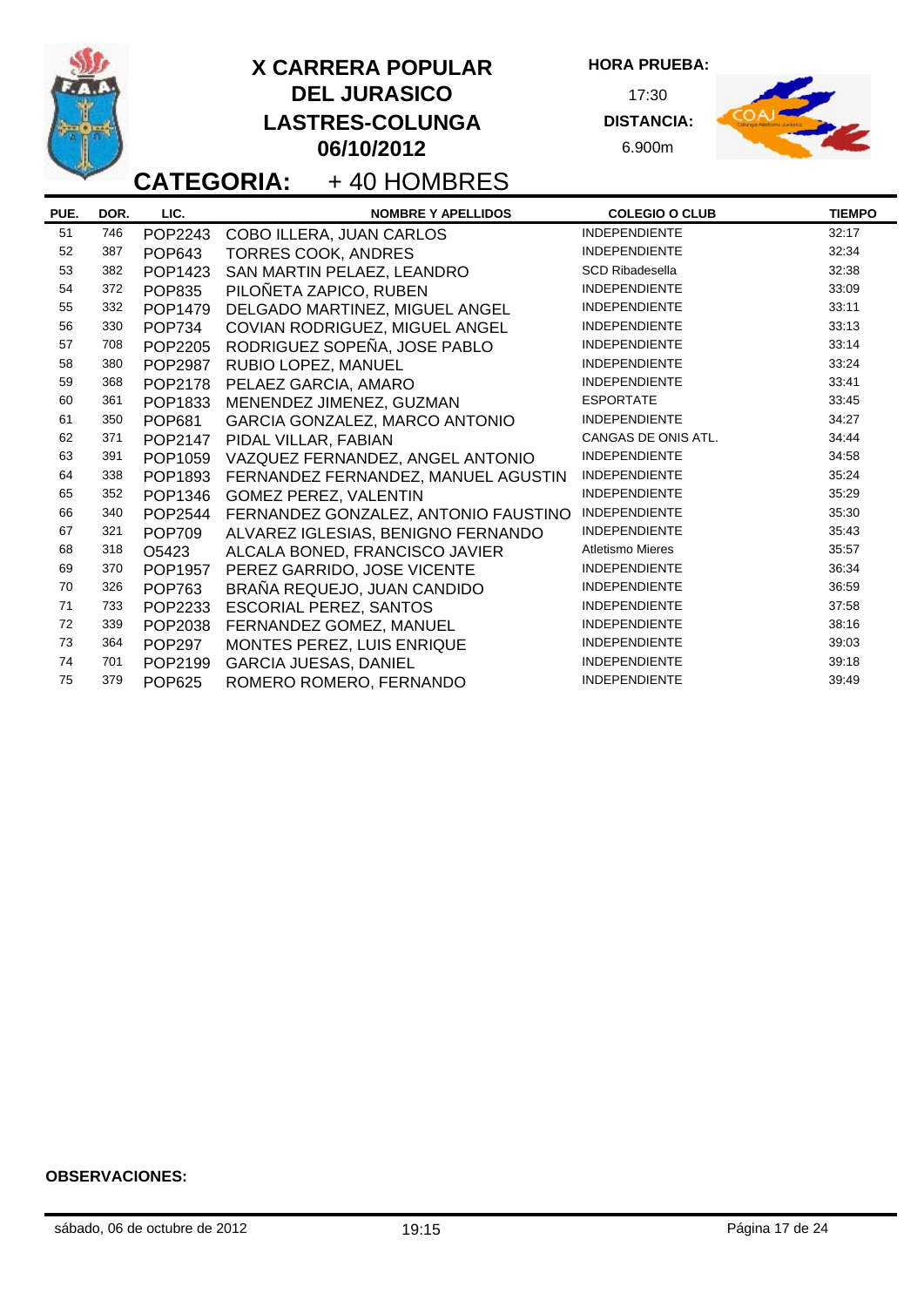|                |      | <b>CATEGORIA:</b> |                   | <b>X CARRERA POPULAR</b><br><b>DEL JURASICO</b><br><b>LASTRES-COLUNGA</b><br>06/10/2012<br>+45 MUJERES | <b>HORA PRUEBA:</b><br>17:30<br><b>DISTANCIA:</b><br>6.900m |               |
|----------------|------|-------------------|-------------------|--------------------------------------------------------------------------------------------------------|-------------------------------------------------------------|---------------|
| PUE.           | DOR. | LIC.              |                   | <b>NOMBRE Y APELLIDOS</b>                                                                              | <b>COLEGIO O CLUB</b>                                       | <b>TIEMPO</b> |
|                | 578  | POP1724           |                   | GONZALEZ GONZALEZ, LUZ                                                                                 | <b>INDEPENDIENTE</b>                                        | 31:59         |
| $\overline{2}$ | 576  | POP2621           |                   | <b>GRANDA VEGA, MARIA TERESA</b>                                                                       | Atletismo Ocle                                              | 33:11         |
| 3              | 571  | POP1103           |                   | VALLE GORDILLO, ANA MARIA                                                                              | <b>INDEPENDIENTE</b>                                        | 34:04         |
| 4              | 730  | POP2231           |                   | COTO MARTINEZ, MARTA                                                                                   | <b>INDEPENDIENTE</b>                                        | 34:41         |
| 5              | 582  | POP1345           |                   | CORONADO JORGE, INMACULADA                                                                             | <b>INDEPENDIENTE</b>                                        | 35:28         |
| 6              | 572  | POP1110           |                   | MORENO RODRIGUEZ, NOEMI                                                                                | <b>NATACION GIJON</b>                                       | 36:24         |
| $\overline{7}$ | 574  | POP1180           | LENDRUM, VERONICA |                                                                                                        | <b>INDEPENDIENTE</b>                                        | 36:52         |
| 8              | 573  | POP2190           |                   | MENENDEZ GUTIERREZ, ISABEL                                                                             | <b>INDEPENDIENTE</b>                                        | 38:44         |

o.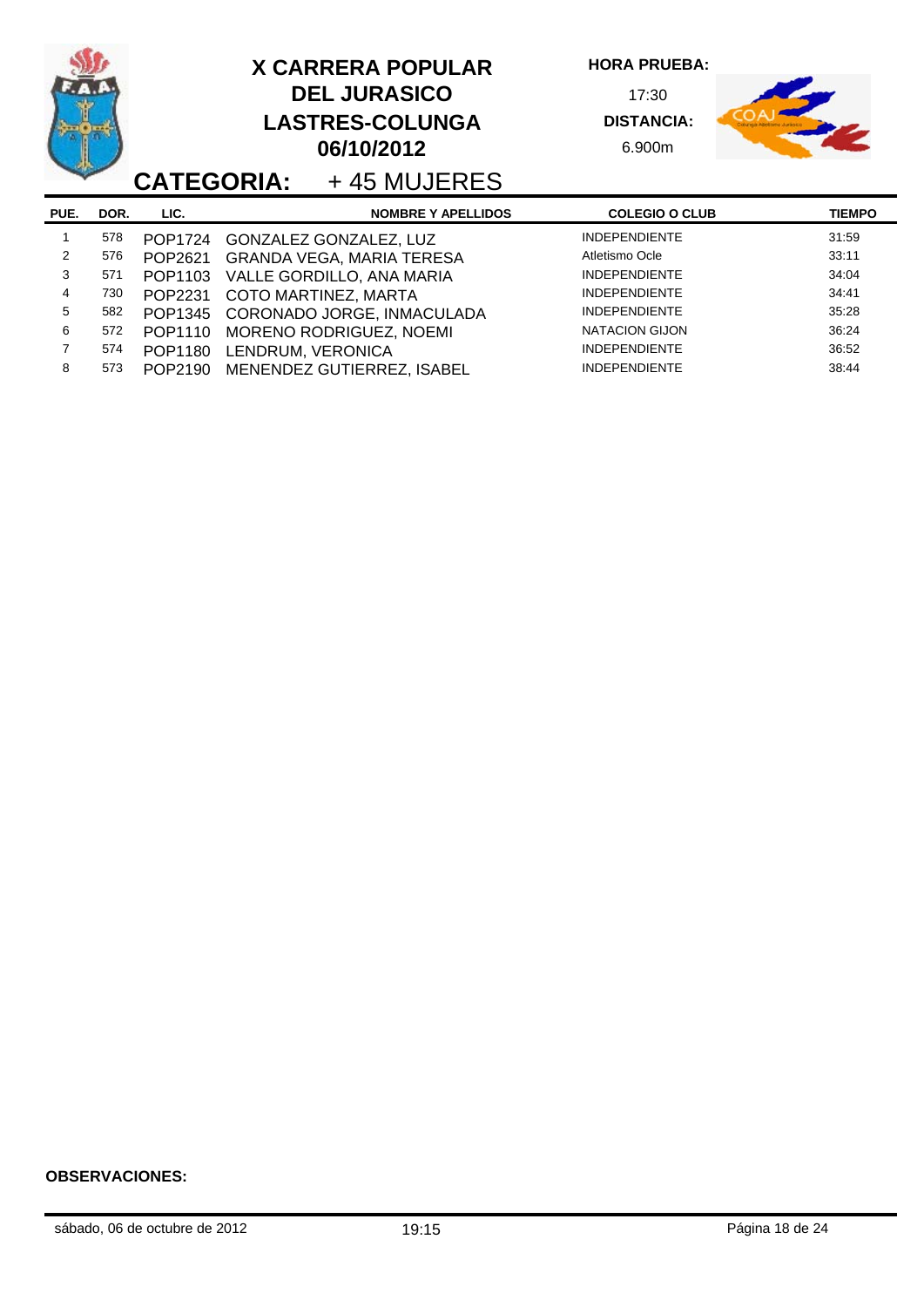|                         |            |                    | <b>CATEGORIA:</b>           | <b>X CARRERA POPULAR</b><br><b>DEL JURASICO</b><br><b>LASTRES-COLUNGA</b><br>06/10/2012<br>+45 HOMBRES | <b>HORA PRUEBA:</b><br>17:30<br><b>DISTANCIA:</b><br>6.900m |                |
|-------------------------|------------|--------------------|-----------------------------|--------------------------------------------------------------------------------------------------------|-------------------------------------------------------------|----------------|
| PUE.                    | DOR.       | LIC.               |                             | <b>NOMBRE Y APELLIDOS</b>                                                                              | <b>COLEGIO O CLUB</b>                                       | <b>TIEMPO</b>  |
| $\mathbf{1}$            | 414        | O5449              |                             | FERNANDEZ CARDO, AGUSTIN EDUARDO                                                                       | Piloña Deporte                                              | 24:37          |
| 2                       | 407        | POP1102            |                             | DE LA FUENTE GALVAN, JESUS                                                                             | <b>INDEPENDIENTE</b>                                        | 25:00          |
| 3                       | 408        | POP2287            |                             | DE LA VEGA GARCIA, LUIS FRANCISCO                                                                      | Esnova Gijon                                                | 25:07          |
| $\overline{\mathbf{4}}$ | 434        | AS3658             |                             | PEREDA DE DIEGO, RICARDO                                                                               | <b>SCD Ribadesella</b>                                      | 25:21          |
| 5<br>6                  | 421<br>441 | POP1306            |                             | <b>GARCIA FERNANDEZ, JOSE LUIS</b>                                                                     | <b>INDEPENDIENTE</b><br><b>NATACION GIJON</b>               | 25:30<br>26:01 |
| $\overline{7}$          | 427        | POP1029            | ROZA SERRANO, XUAN          |                                                                                                        | <b>INDEPENDIENTE</b>                                        | 26:11          |
| 8                       | 406        | POP1480<br>POP2211 |                             | <b>GUEVARA MORENO, PEDRO</b><br>CARNERO ALONSO, FRANCISCO JAVIER                                       | <b>INDEPENDIENTE</b>                                        | 26:17          |
| 9                       | 437        | POP2145            |                             | PUERTAS JIMENEZ, JUAN JOSE                                                                             | <b>INDEPENDIENTE</b>                                        | 26:42          |
| 10                      | 422        | POP2472            |                             | <b>GARCIA GARCIA, JESUS MANUEL</b>                                                                     | <b>COSA NUESA</b>                                           | 26:51          |
| 11                      | 413        | POP1562            |                             | DOS SANTOS, JOSE ANTONIO                                                                               | <b>OCHOBRE</b>                                              | 26:54          |
| 12                      | 713        | POP2213            |                             | MENENDEZ SANCHEZ, JOSE MANUEL                                                                          | INDEPENDIENTE                                               | 27:00          |
| 13                      | 445        | S9737              | <b>TERAN VIGIL, GONZALO</b> |                                                                                                        | NETTO ATLETICO COLINDRES                                    | 27:27          |
| 14                      | 410        | POP2307            |                             | DIAZ GONZALEZ, GREGORIO                                                                                | <b>TRIATLON OVIEDO</b>                                      | 28:07          |
| 15                      | 399        | O6668              |                             | ALVAREZ MARTINEZ, JOSE JAVIER                                                                          | Recta Final-Toscaf                                          | 28:27          |
| 16                      | 439        | POP1903            |                             | RODRIGUEZ CANTORA, ALBERTO                                                                             | <b>INDEPENDIENTE</b>                                        | 28:35          |
| 17                      | 396        | POP1229            |                             | ALONSO RODRIGUEZ, SERGIO                                                                               | <b>GRASIAS</b>                                              | 28:46          |
| 18                      | 415        | O6398              |                             | FERNANDEZ GAYOL, DAVID EUSEBIO                                                                         | Occidente-Navia                                             | 29:08          |
| 19                      | 428        | POP1294            |                             | GUTIERREZ GONZALEZ, PAULINO                                                                            | INDEPENDIENTE                                               | 29:17          |
| 20                      | 444        | POP1307            | SOLE DEL VALLE, JUAN        |                                                                                                        | <b>INDEPENDIENTE</b>                                        | 29:20          |
| 21                      | 416        | POP1144            |                             | FERNANDEZ MEANA, JUAN                                                                                  | <b>INDEPENDIENTE</b>                                        | 29:31          |
| 22                      | 435        | <b>POP845</b>      |                             | PRENDES MARTINEZ, CARLOS                                                                               | <b>INDEPENDIENTE</b>                                        | 29:44          |
| 23                      | 442        | <b>POP354</b>      |                             | SANCHEZ GARCIA, GUILLERMO                                                                              | <b>INDEPENDIENTE</b>                                        | 30:01          |
| 24                      | 443        | <b>POP652</b>      |                             | SANCHEZ RODRIGUEZ, JOSE ANTONIO                                                                        | <b>INDEPENDIENTE</b>                                        | 30:03          |
| 25                      | 409        | <b>POP977</b>      |                             | DIAZ GARCIA, FRANCISCO ELADIO                                                                          | <b>GRASIAS</b>                                              | 30:07          |
| 26                      | 452        | AS3679             |                             | ZARDAIN FERNANDEZ, JOSE PEDRO                                                                          | Occidente-Navia                                             | 30:31          |
| 27                      | 425        | POP2144            |                             | GONZALEZ AGUNDEZ, OSCAR LUIS                                                                           | INDEPENDIENTE                                               | 30:50          |
| 28                      | 729        | POP2230            |                             | <b>GARCIA CUETOS, ALFREDO</b>                                                                          | <b>INDEPENDIENTE</b>                                        | 30:58          |
| 29                      | 438        | POP1916            |                             | QUIDIELLO VILLA, JAVIER                                                                                | <b>INDEPENDIENTE</b>                                        | 30:59          |
| 30                      | 749        | POP3216            |                             | PEREZ BUSTAMANTE, AARNE                                                                                | <b>INDEPENDIENTE</b>                                        | 30:59<br>31:08 |
| 31<br>32                | 412<br>448 | POP1943            |                             | DIEZ DIEZ, JOSE CARLOS                                                                                 | INDEPENDIENTE<br>INDEPENDIENTE                              | 31:42          |
| 33                      | 398        | POP3249            |                             | VILLAR TOMAS JOSE ANTONIO                                                                              | <b>INDEPENDIENTE</b>                                        | 31:51          |
| 34                      | 431        | POP2091<br>POP1365 |                             | ALVAREZ GARCIA, RAMON<br>MARTINEZ FAEDO, LEONARDO                                                      | <b>GRASIAS</b>                                              | 32:12          |
| 35                      | 447        | POP1171            |                             | VILLAR RODRIGUEZ, MARCOS                                                                               | INDEPENDIENTE                                               | 32:23          |
| 36                      | 403        | POP1912            |                             | CAMINO VAZQUEZ, AGUSTIN                                                                                | <b>CORRESIERO</b>                                           | 32:37          |
| 37                      | 430        | POP2414            |                             | <b>MACIAS MARIANO, GREGORIO</b>                                                                        | NAVA ATLETISMO                                              | 32:58          |
| 38                      | 717        | POP2219            |                             | <b>IGLESIAS GARCIA-CONDE, ESTEBAN</b>                                                                  | <b>INDEPENDIENTE</b>                                        | 33:15          |
| 39                      | 418        | POP1889            |                             | FERNANDEZ-PÈÑA RODRIGUEZ, JESUS                                                                        | <b>INDEPENDIENTE</b>                                        | 33:20          |
| 40                      | 426        | POP1910            |                             | GONZALEZ CAMPO, JUAN ALBERTO                                                                           | <b>INDEPENDIENTE</b>                                        | 33:22          |
| 41                      | 432        | <b>POP810</b>      |                             | MUSLERA FERNANDEZ, MANUEL                                                                              | <b>INDEPENDIENTE</b>                                        | 33:36          |
| 42                      | 436        | POP1989            |                             | PRIETO DIEZ, FRANCISCO                                                                                 | <b>INDEPENDIENTE</b>                                        | 34:08          |
| 43                      | 417        | POP1143            |                             | FERNANDEZ MESA, JOSE                                                                                   | <b>INDEPENDIENTE</b>                                        | 34:09          |
| 44                      | 433        | POP1058            |                             | NOVAL MORALES, MANUEL                                                                                  | <b>INDEPENDIENTE</b>                                        | 34:10          |
| 45                      | 405        | O6380              |                             | CARAVES SOBERADO, JULIO                                                                                | AD Gijon Atletismo                                          | 34:26          |
| 46                      | 440        | POP2022            | ROZA MORO, LUIS             |                                                                                                        | COLUNGA ATL. JURASICO                                       | 34:45          |
| 47                      | 450        | POP1997            |                             | ZAPICO ALVAREZ, JAVIER                                                                                 | INDEPENDIENTE                                               | 35:06          |
| 48                      | 424        | POP1971            |                             | <b>GOMEZ RICO, SEVERINO</b>                                                                            | <b>INDEPENDIENTE</b>                                        | 35:33          |
| 49                      | 401        | POP2114            |                             | AVANZAS RODRIGUEZ, MANUEL ANTONIO                                                                      | Esnova Gijon                                                | 36:18          |
| 50                      | 451        | <b>POP024</b>      |                             | ZARAUZA QUIROS, FRANCISCO                                                                              | INDEPENDIENTE                                               | 36:24          |

-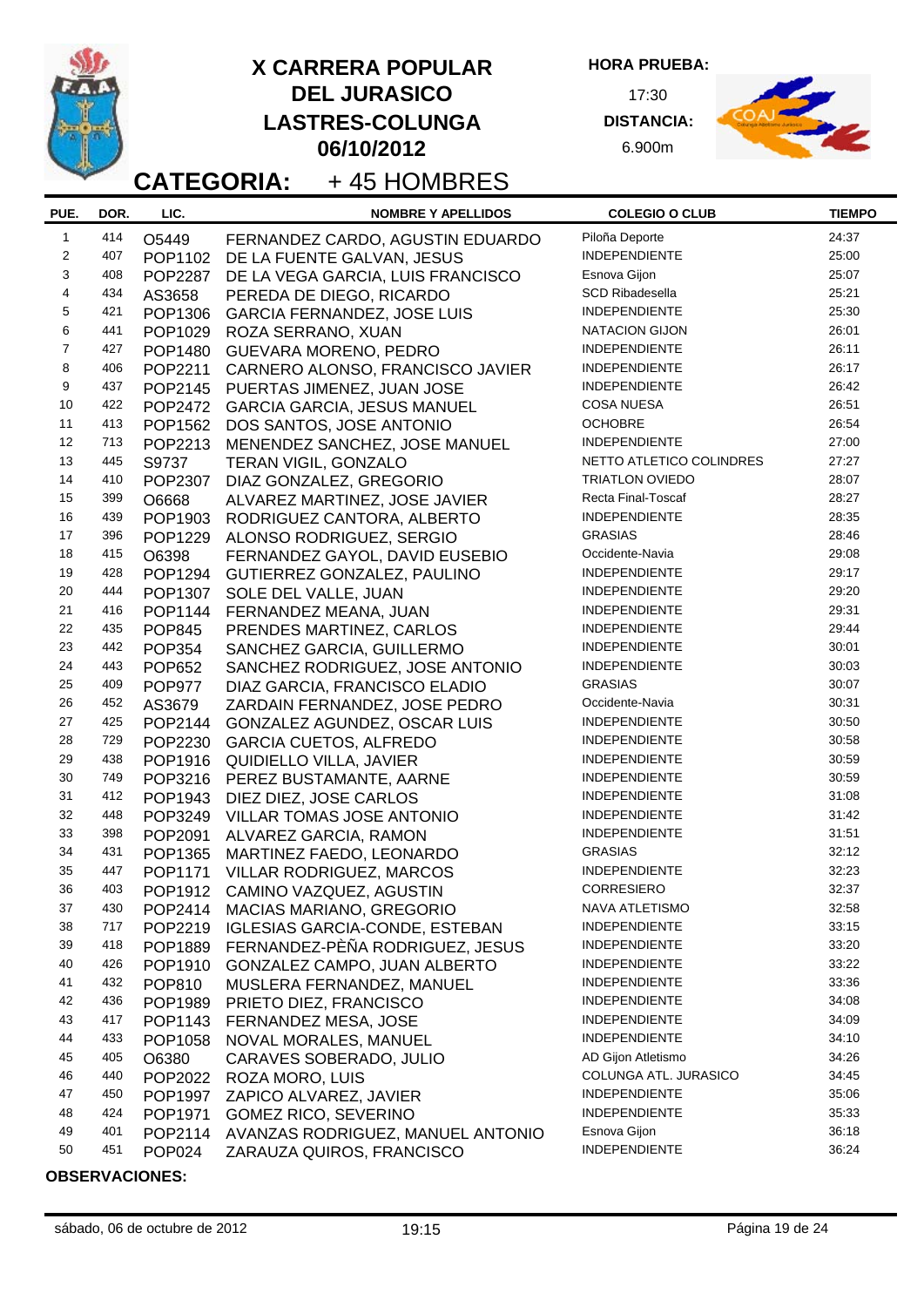|      |      | <b>CATEGORIA:</b> | <b>X CARRERA POPULAR</b><br><b>DEL JURASICO</b><br><b>LASTRES-COLUNGA</b><br>06/10/2012<br>+45 HOMBRES | <b>HORA PRUEBA:</b><br>17:30<br><b>DISTANCIA:</b><br>6.900m |               |
|------|------|-------------------|--------------------------------------------------------------------------------------------------------|-------------------------------------------------------------|---------------|
| PUE. | DOR. | LIC.              | <b>NOMBRE Y APELLIDOS</b>                                                                              | <b>COLEGIO O CLUB</b>                                       | <b>TIEMPO</b> |
| 51   | 419  | POP1982           | FERRERO FERNANDEZ, JESUS JAVIER                                                                        | <b>INDEPENDIENTE</b>                                        | 37:40         |
| 52   | 449  | POP1911           | VIVES GONZALEZ, JOSE BERNARDO                                                                          | Natación y Triatlón J.B. Vives                              | 39:26         |
| 53   | 420  | POP1937           | FIGUIERAS MACEDA, MANUEL                                                                               | <b>INDEPENDIENTE</b>                                        | 42:36         |

L,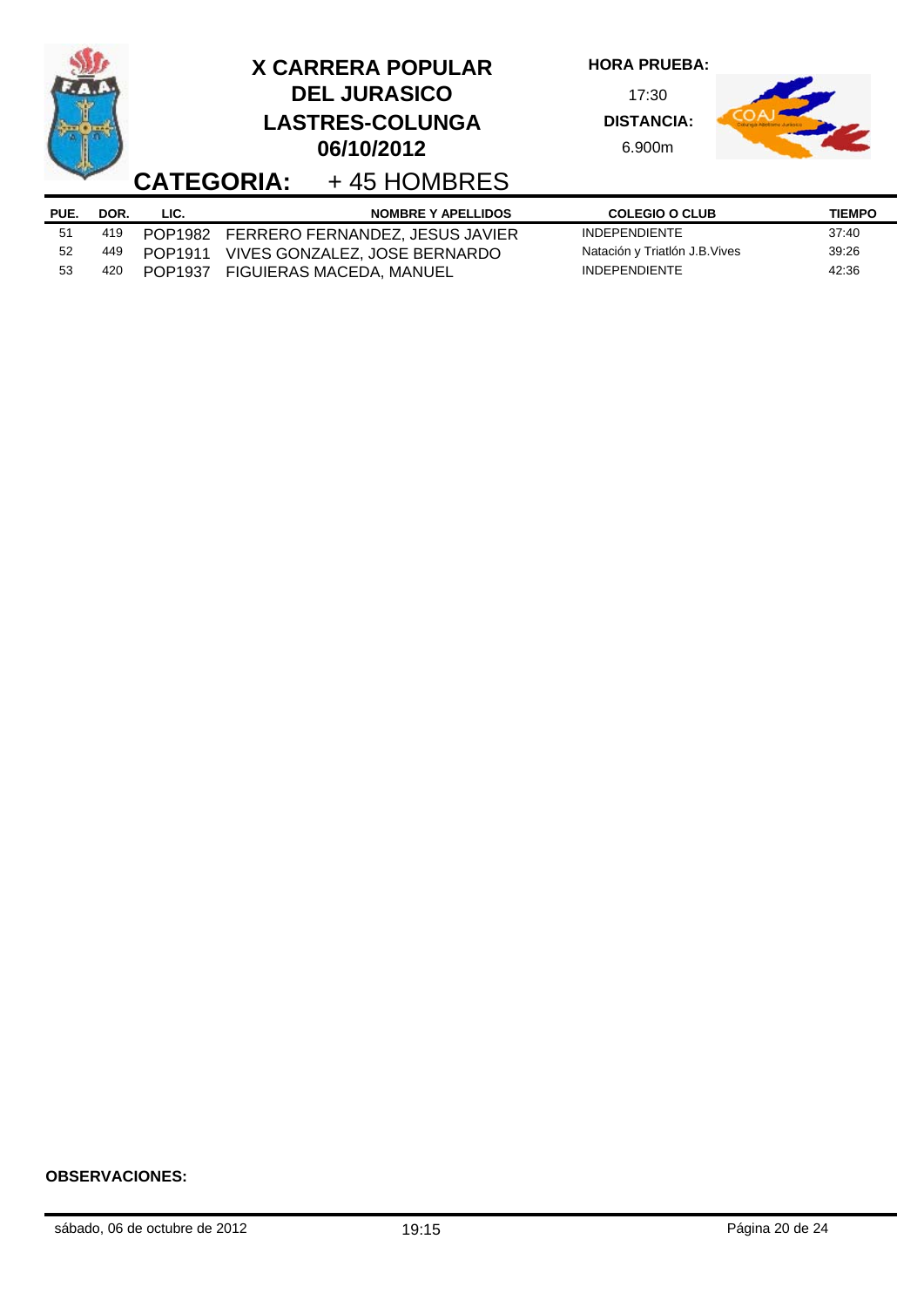|                |      |               | <b>X CARRERA POPULAR</b><br><b>DEL JURASICO</b><br><b>LASTRES-COLUNGA</b><br>06/10/2012<br>+50 MUJERES<br><b>CATEGORIA:</b> | <b>HORA PRUEBA:</b><br>17:30<br><b>DISTANCIA:</b><br>6.900m |               |
|----------------|------|---------------|-----------------------------------------------------------------------------------------------------------------------------|-------------------------------------------------------------|---------------|
| PUE.           | DOR. | LIC.          | <b>NOMBRE Y APELLIDOS</b>                                                                                                   | <b>COLEGIO O CLUB</b>                                       | <b>TIEMPO</b> |
| 1              | 592  | POP1711       | COE, CLELLAN                                                                                                                | <b>INDEPENDIENTE</b>                                        | 28:14         |
| 2              | 586  | <b>POP523</b> | RIVERO PEREZ, MARIA ANGELES                                                                                                 | ATL. OCLE                                                   | 33:33         |
| 3              | 590  | POP2047       | <b>GARCIA FERNANDEZ, FLOR</b>                                                                                               | <b>INDEPENDIENTE</b>                                        | 33:58         |
| 4              | 589  | AS3461        | MARTINEZ CARBAJAL, TAMARA                                                                                                   | <b>SCD Ribadesella</b>                                      | 34:22         |
| 5              | 583  | POP1637       | VILORIA VERDUGO, HENAR                                                                                                      | <b>CORRECALEYAS</b>                                         | 35:46         |
| 6              | 585  | O4952         | SANCHEZ CRUZ, PILAR                                                                                                         | Atletismo Ocle                                              | 37:17         |
| $\overline{7}$ | 591  | POP1955       | FERNANDEZ RUIZ, LUISA                                                                                                       | COLUNGA ATL. JURASICO                                       | 37:59         |
| 8              | 751  | POP1233       | VALLE LLERA, LUPE                                                                                                           | <b>INDEPENDIENTE</b>                                        | 38:59         |
| 9              | 584  | <b>POP720</b> | VALLINA COLLADO, CONCEPCION                                                                                                 | <b>INDEPENDIENTE</b>                                        | 39:08         |
| 10             | 588  | POP2169       | MARTINEZ DE LA HOZ, ESMERALDA                                                                                               | <b>INDEPENDIENTE</b>                                        | 40:27         |
| 11             | 750  | POP1232       | VALLE LLERA, MARIA TERESA                                                                                                   | <b>INDEPENDIENTE</b>                                        | 41:16         |
| 12             | 587  | POP2126       | QINZAÑOS GARCIA, EVA                                                                                                        | <b>INDEPENDIENTE</b>                                        | 43:21         |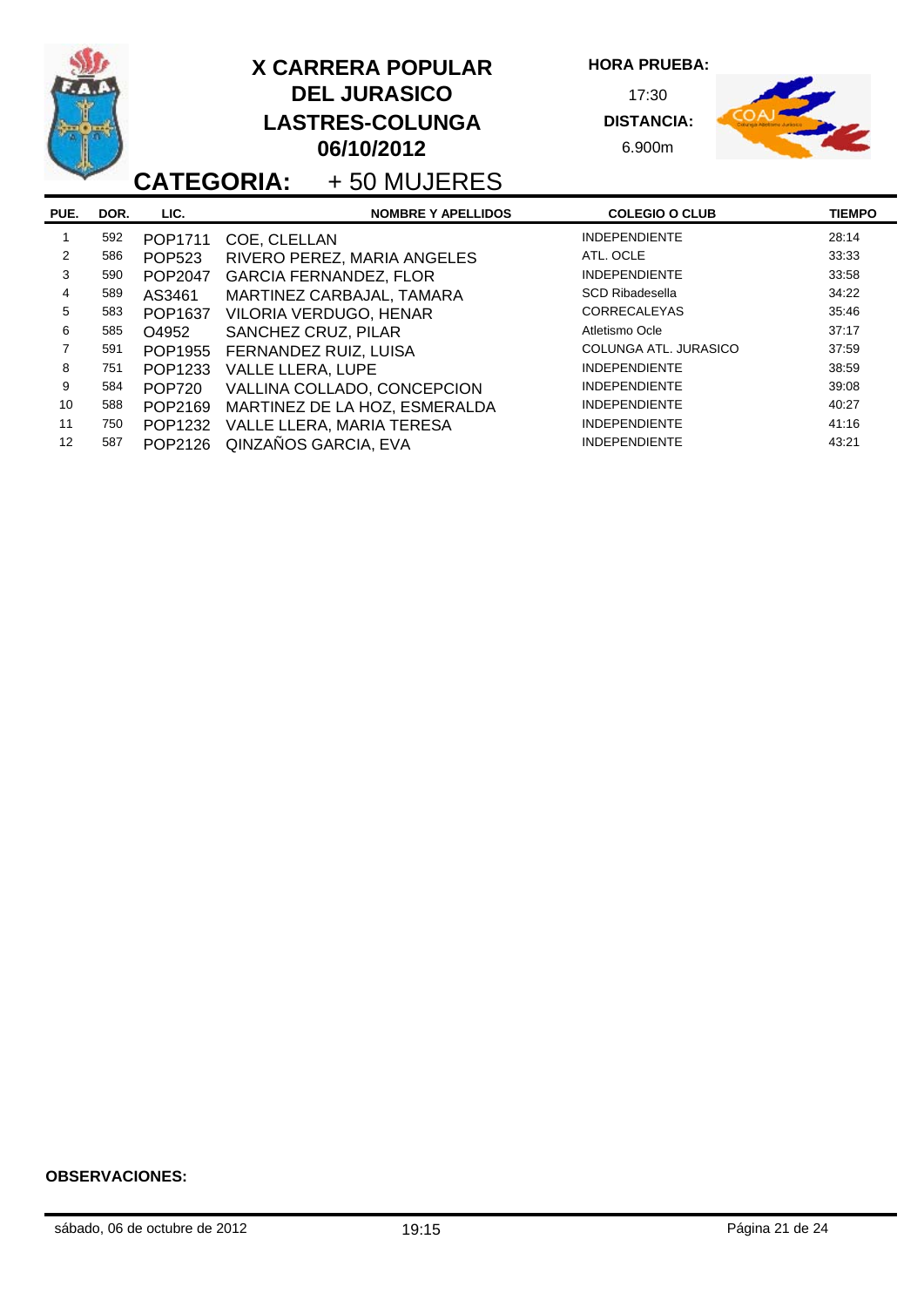**HORA PRUEBA:**

17:30 **DISTANCIA:** 6.900m



**CATEGORIA:** + 50 HOMBRES

| PUE.                    | DOR. | LIC.           | <b>NOMBRE Y APELLIDOS</b>          | <b>COLEGIO O CLUB</b>     | <b>TIEMPO</b> |
|-------------------------|------|----------------|------------------------------------|---------------------------|---------------|
| $\mathbf{1}$            | 705  | POP2201        | DELGADO PARDO, JAVIER              | <b>INDEPENDIENTE</b>      | 23:29         |
| $\overline{2}$          | 459  | POP1323        | DELGADO DE FELIPE, JOSE            | COLUNGA ATL. JURASICO     | 24:40         |
| 3                       | 471  | O6290          | GONZALEZ CONDE, DELFIN MAXIMINO    | <b>SCD Ribadesella</b>    | 26:19         |
| $\overline{\mathbf{4}}$ | 461  | POP2322        | DIEZ GOMEZ, JOSE MANUEL            | ATLETISMO LOSADA          | 26:59         |
| 5                       | 458  | POP2294        | DELGADO CHAMORRO, FRANCISCO        | Esnova Gijon              | 27:21         |
| 6                       | 474  | POP1856        | IBAÑEZ FERNANDEZ, DAVID            | LUPA-REINOSA              | 27:44         |
| $\overline{7}$          | 487  | S383           | SANTIDRIAN NAVARRO, JOSE RICARDO   | Carcoba-Ribamontan al Mar | 28:24         |
| 8                       | 482  | POP1881        | PEREZ DIAZ, JOSE ALBERTO           | <b>INDEPENDIENTE</b>      | 29:06         |
| 9                       | 702  | POP3229        | VALVERDE ALVAREZ, JUAN JOSE        | <b>INDEPENDIENTE</b>      | 29:28         |
| 10                      | 489  | <b>POP364</b>  | VALLINA SANCHEZ, MANUEL JESUS      | AD Gijon Atletismo        | 29:49         |
| 11                      | 466  | POP1954        | <b>GARCIA DEL VALLE, FRANCISCO</b> | <b>INDEPENDIENTE</b>      | 30:00         |
| 12                      | 472  | AS3562         | GONZALEZ FOYO, JOSE ANTONIO        | 2007 Llanera              | 30:36         |
| 13                      | 485  | POP1326        | RODRIGUEZ MENDEZ, ANDRES           | <b>INDEPENDIENTE</b>      | 30:50         |
| 14                      | 488  | <b>POP972</b>  | SUAREZ MURIAS, JOSE MANUEL         | <b>CURRICULO</b>          | 31:06         |
| 15                      | 467  | <b>POP623</b>  | <b>GARCIA GRINDA, RAFAEL</b>       | <b>INDEPENDIENTE</b>      | 31:14         |
| 16                      | 484  | POP2172        | RODRIGUEZ GARCIA, JOSE LUIS        | <b>INDEPENDIENTE</b>      | 31:44         |
| 17                      | 462  | POP2035        | ENCINAS LOPEZ, VICTOR MANUEL       | <b>INDEPENDIENTE</b>      | 31:52         |
| 18                      | 465  | POP1354        | <b>GARCIA COBIAN, VICENTE</b>      | COLUNGA ATL. JURASICO     | 31:55         |
| 19                      | 473  | POP1800        | HUERTA DEL CUETO, JULIO            | <b>CURRICULO</b>          | 32:47         |
| 20                      | 481  | <b>POP834</b>  | PEREZ DEL POZO, JESUS              | <b>INDEPENDIENTE</b>      | 33:14         |
| 21                      | 468  | <b>POP682</b>  | <b>GARCIA MARTINEZ, AGUSTIN</b>    | <b>INDEPENDIENTE</b>      | 33:36         |
| 22                      | 455  | POP1892        | BOTAS GONZALEZ, IGNACIO            | <b>INDEPENDIENTE</b>      | 33:37         |
| 23                      | 478  | O5425          | MENENDEZ MONTESERIN, JOSE MANUEL   | <b>Atletismo Mieres</b>   | 34:23         |
| 24                      | 457  | POP1904        | DEL GALLEGO NAREDO, MAURICIO       | <b>INDEPENDIENTE</b>      | 34:49         |
| 25                      | 464  | POP2442        | GALLEGO CASTRO, MIGUEL MAURICIO    | <b>INDEPENDIENTE</b>      | 34:51         |
| 26                      | 490  | POP671         | VAQUERO COMAS, JESUS ANGEL         | Gim Arenas                | 35:02         |
| 27                      | 460  | POP3183        | DIAZ VEGA, MARTIN ALONSO           | <b>INDEPENDIENTE</b>      | 35:27         |
| 28                      | 463  | POP1897        | FELGUEROSO VILLAR, PEDRO           | <b>INDEPENDIENTE</b>      | 35:54         |
| 29                      | 477  | POP2125        | MARTINEZ GONZALEZ, JAVIER          | <b>INDEPENDIENTE</b>      | 36:51         |
| 30                      | 453  | <b>POP1127</b> | ALVAREZ RAMOS, CARLOS              | COLUNGA ATL. JURASICO     | 38:06         |
| 31                      | 476  | POP306         | LLANEZA ALVAREZ, JESUS LUIS        | <b>INDEPENDIENTE</b>      | 38:48         |
| 32                      | 456  | POP2034        | CABRERA CONCHA, JULIAN             | <b>INDEPENDIENTE</b>      | 40:21         |
| 33                      | 475  | POP2014        | <b>IGLESIAS ALVAREZ, JUAN LUIS</b> | <b>INDEPENDIENTE</b>      | 41:55         |
|                         |      |                |                                    |                           |               |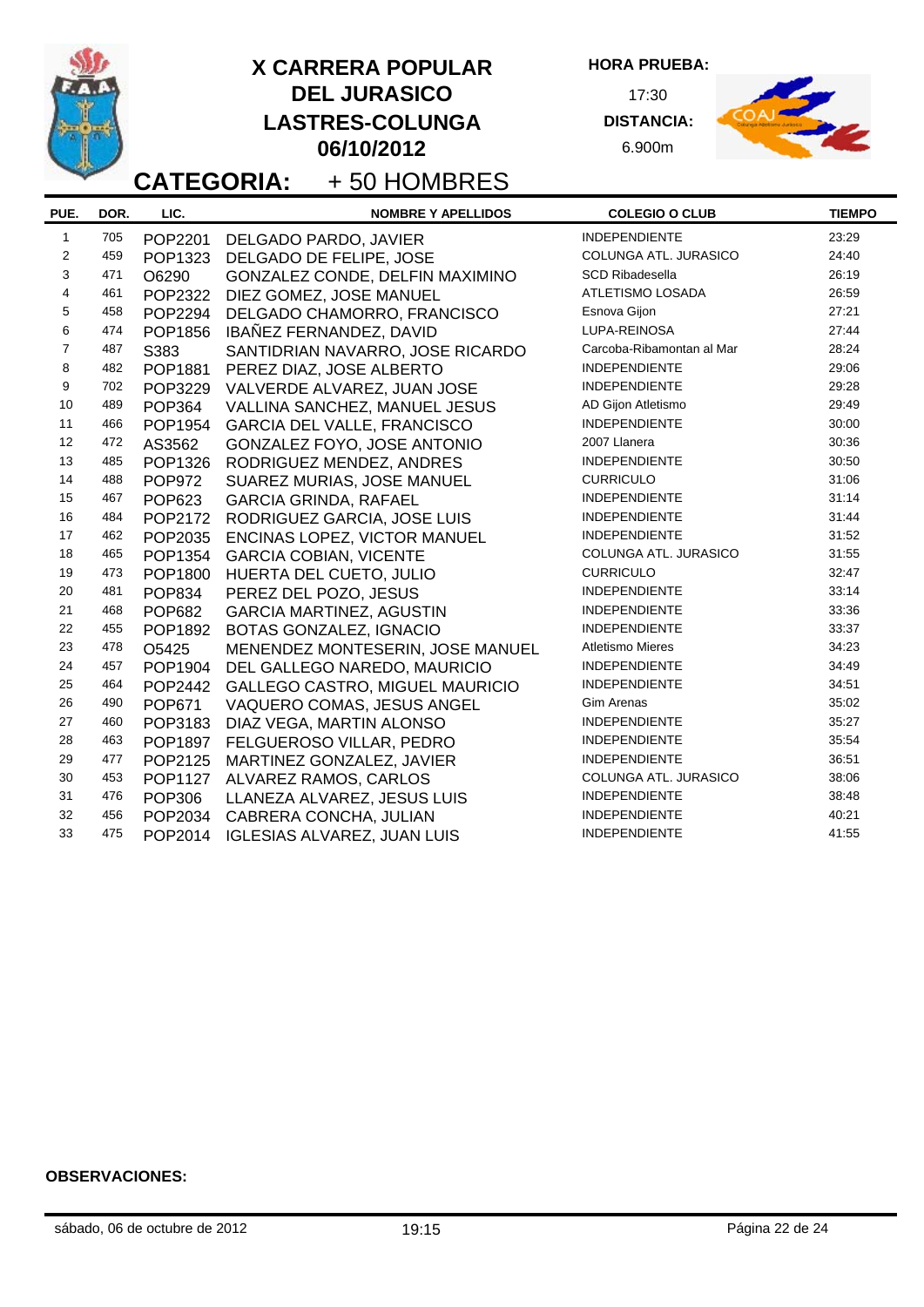

**HORA PRUEBA:**

17:30 **DISTANCIA:** 6.900m



# **CATEGORIA:** + 55 HOMBRES

| PUE. | DOR. | LIC.          | <b>NOMBRE Y APELLIDOS</b>             | <b>COLEGIO O CLUB</b>     | <b>TIEMPO</b> |
|------|------|---------------|---------------------------------------|---------------------------|---------------|
|      | 512  | <b>POP802</b> | SANCHEZ PEON, ANGEL                   | <b>INDEPENDIENTE</b>      | 27:37         |
| 2    | 498  | <b>POP865</b> | CORDON SANTAMARIA, JOSE LUIS          | <b>CD ESBARDU</b>         | 28:18         |
| 3    | 513  | POP2015       | SOMOANO FERNANDEZ, ANGEL              | <b>CANGAS DE ONIS ATL</b> | 29:07         |
| 4    | 505  | <b>POP583</b> | <b>GARCIA SUAREZ, FRANCISCO ANGEL</b> | <b>INDEPENDIENTE</b>      | 29:42         |
| 5    | 508  | <b>POP396</b> | MEANA FERNANDEZ, MIGUEL               | <b>INDEPENDIENTE</b>      | 29:48         |
| 6    | 511  | POP3008       | SANCHEZ GONZALEZ, MARCIANO            | Atletismo Gozon           | 30:09         |
|      | 503  | S5526         | <b>GARCIA BARANDA, LUIS MIGUEL</b>    | <b>MADERAS BUELNA</b>     | 30:31         |
| 8    | 497  | POP591        | CIMA PRADO, JUAN JOSE                 | <b>INDEPENDIENTE</b>      | 30:55         |
| 9    | 500  | POP1198       | ESCUDERO CABAL, ANGEL                 | <b>SCD Ribadesella</b>    | 32:23         |
| 10   | 502  | POP2422       | FERNANDEZ SANTOS, JESUS AURELIO       | Atletismo Gozon           | 32:52         |
| 11   | 493  | POP2044       | ALVAREZ ALVAREZ, AGUSTIN              | <b>INDEPENDIENTE</b>      | 33:59         |
| 12   | 514  | POP1825       | YUNGA LATA, JOSE MANUEL               | <b>INDEPENDIENTE</b>      | 34:07         |
| 13   | 492  | POP1803       | ALONSO BISCAYAR, FRANCISCO JAVIER     | <b>INDEPENDIENTE</b>      | 36:23         |
| 14   | 504  | POP1228       | GARCIA HERRERO, JOSE ANTONIO          | <b>INDEPENDIENTE</b>      | 36:51         |
| 15   | 509  | <b>POP697</b> | ORTA CERAIN, FERNANDO ANGEL           | COLUNGA ATL. JURASICO     | 37:10         |
| 16   | 510  | POP2599       | RUBIO ARCONADA, URBANO                | <b>INDEPENDIENTE</b>      | 38:03         |
| 17   | 499  | POP963        | EGÜEN FELGUERES, LUIS FERNANDO        | COLUNGA ATL. JURASICO     | 38:16         |
| 18   | 507  | POP2100       | MARTINEZ LESMES, UBALDINO             | <b>INDEPENDIENTE</b>      | 38:43         |
| 19   | 501  | POP2390       | FERNANDEZ LOPEZ, ANGEL                | Ciudad de Gijon           | 39:22         |
|      |      |               |                                       |                           |               |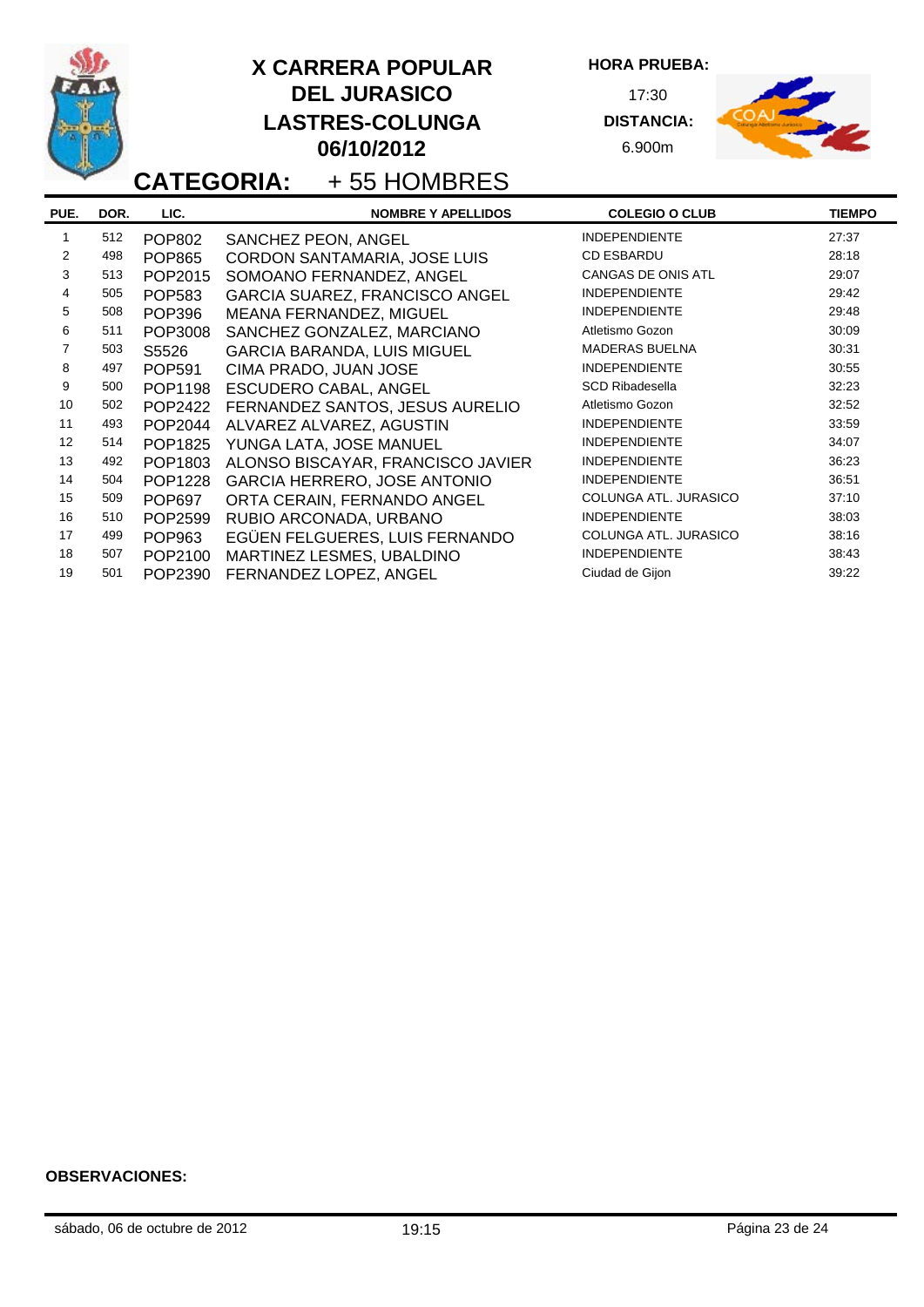|                |      |               | <b>X CARRERA POPULAR</b><br><b>DEL JURASICO</b><br><b>LASTRES-COLUNGA</b><br>06/10/2012<br><b>CATEGORIA:</b> +60 HOMBRES | <b>HORA PRUEBA:</b><br>17:30<br><b>DISTANCIA:</b><br>6.900m |               |
|----------------|------|---------------|--------------------------------------------------------------------------------------------------------------------------|-------------------------------------------------------------|---------------|
| PUE.           | DOR. | LIC.          | <b>NOMBRE Y APELLIDOS</b>                                                                                                | <b>COLEGIO O CLUB</b>                                       | <b>TIEMPO</b> |
| 1              | 524  | POP1919       | PRALLONG ALVAREZ, PEDRO                                                                                                  | <b>INDEPENDIENTE</b>                                        | 30:14         |
| 2              | 515  | POP1353       | ALENUS, LUDO EDMON                                                                                                       | COLUNGA ATL. JURASICO                                       | 31:01         |
| 3              | 520  | POP383        | GONZALEZ RIVAS, JUAN JOSE                                                                                                | <b>H&amp;L SPORT-OVIEDO</b>                                 | 32:00         |
| 4              | 712  | O5451         | ALZOLA LLAMERO, MIGUEL                                                                                                   | Occidente-Navia                                             | 32:07         |
| 5              | 519  | POP1158       | FERNANDEZ MARTINEZ, JULIO                                                                                                | <b>INDEPENDIENTE</b>                                        | 32:57         |
| 6              | 528  | <b>POP650</b> | SOMOZA PARDO, SANTIAGO                                                                                                   | <b>CORRESIERO ATL.</b>                                      | 33:00         |
| $\overline{7}$ | 523  | O5676         | PEREZ BLANCO, ANGEL JOAQUIN                                                                                              | Occidente-Navia                                             | 35:00         |
| 8              | 518  | POP2397       | FERNANDEZ LORENZO, JOSE                                                                                                  | <b>INDEPENDIENTE</b>                                        | 37:00         |
| 9              | 516  | O4222         | AREA DIEGO, RAFAEL                                                                                                       | Atletismo Ocle                                              | 37:18         |
| 10             | 522  | O3590         | ORTIZ DE GUINEA ARGUELLES, MIGUEL                                                                                        | Asturiana Veteranos                                         | 37:36         |
| 11             | 527  | <b>POP907</b> | SANCHEZ VICENTE, XUAN XOSE                                                                                               | <b>INDEPENDIENTE</b>                                        | 37:48         |
| 12             | 517  | POP2041       | FELGUEROSO RATO, JUAN                                                                                                    | <b>INDEPENDIENTE</b>                                        | 38:50         |
| 13             | 525  | O5443         | PRENDES VIÑA, CARLOS FRANCISCO                                                                                           | Nautico Carreño                                             | 42:49         |